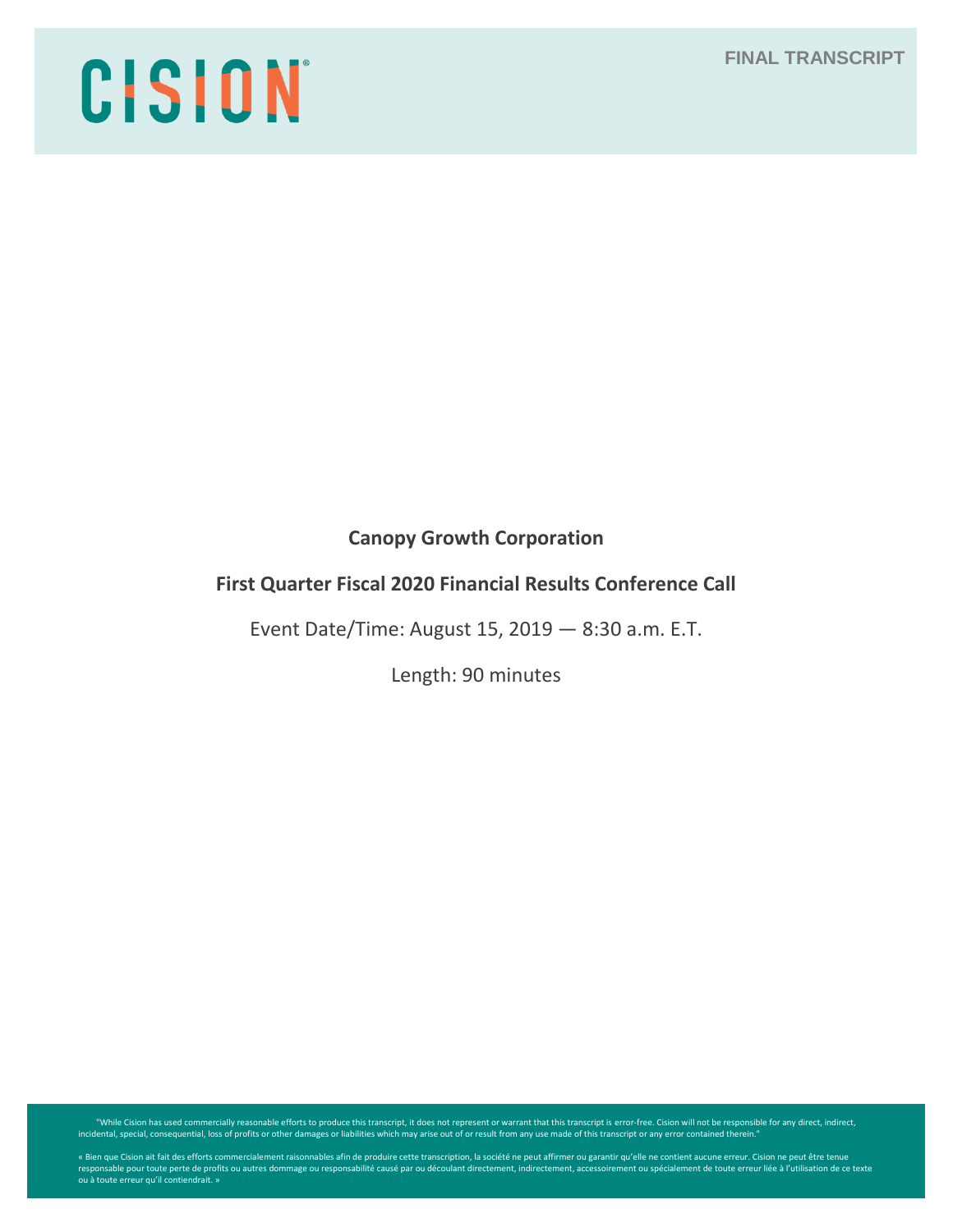# **CORPORATE PARTICIPANTS**

**Mark Zekulin** *Canopy Growth Corporation — Chief Executive Officer*

**Mike Lee** *Canopy Growth Corporation — Executive Vice President and Acting Chief Financial Officer*

**Rade Kovacevic** *Canopy Growth Corporation — President*

#### **CONFERENCE CALL PARTICIPANTS**

**Andrew Carter** *Stifel — Analyst*

**Tamy Chen** *BMO Capital Markets — Analyst*

**Vivien Azer** *Cowan and Company — Analyst*

**Chris Carey** *Bank of America — Analyst*

**Graeme Kreindler** *Eight Capital — Analyst*

**Matt Bottomley** *Canaccord Genuity — Analyst*

**John Zamparo** *CIBC Capital Markets — Analyst*

**Doug Miehm** *RBC Capital Markets — Analyst*

**Michael Lavery** *Piper Jaffray — Analyst*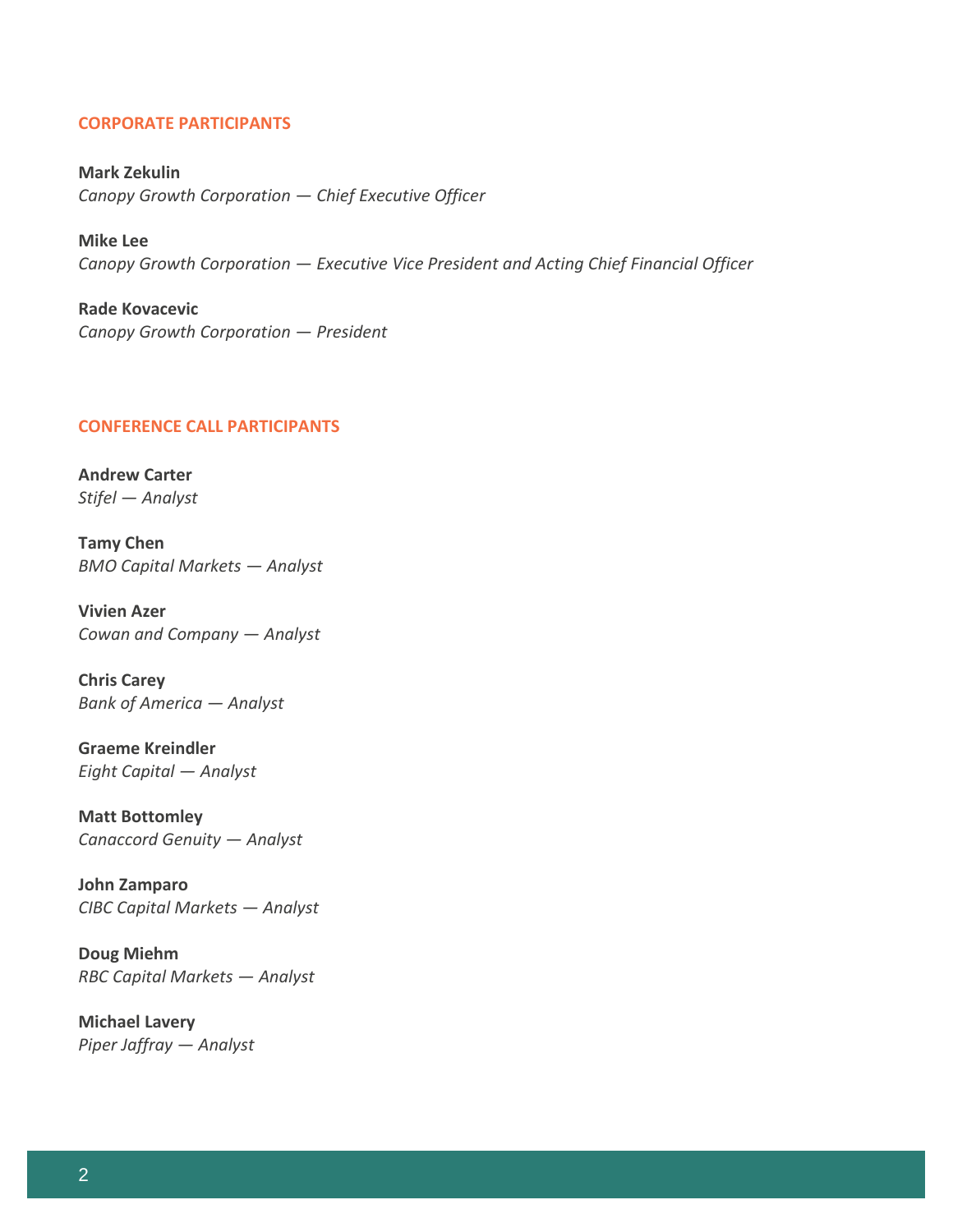**Owen Bennett** *Jefferies — Analyst*

**Brett Hundley** *Seaport Global — Analyst*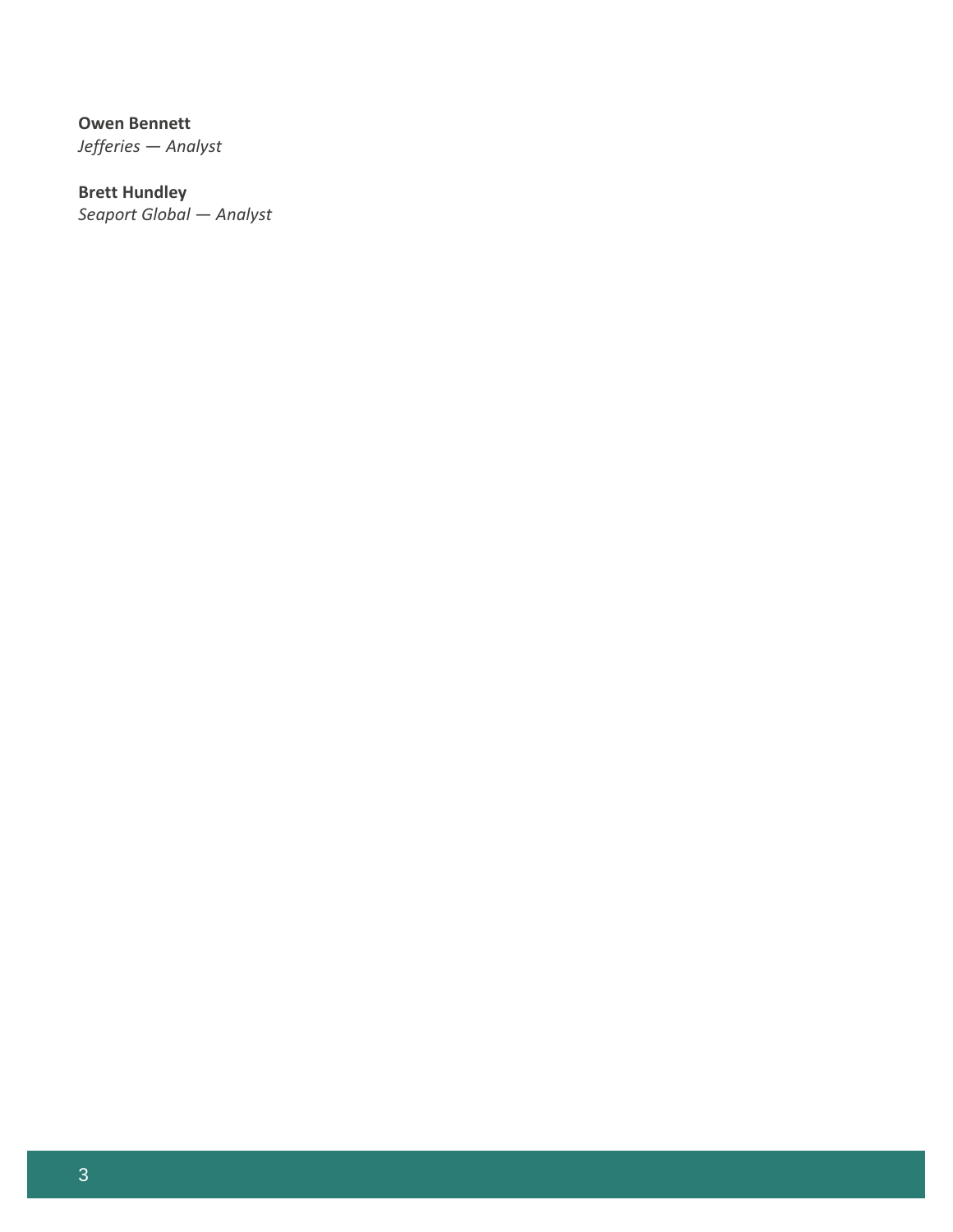#### **PRESENTATION**

#### **Operator**

Good morning. and welcome to Canopy Growth's first quarter fiscal 2020 financial results conference call.

Canopy Growth issued, after financial markets closed on August 14, 2019, a news release announcing its financial results for the first quarter fiscal 2020, ending June 30, 2019. This news release is available on Canopy Growth's website and has been filed on SEDAR.

On the call this morning, we have Mark Zekulin, Canopy Growth's company—Canopy Growth's Chief Executive Officer, and Mike Lee, Canopy Growth's Executive Vice President and Chief Financial Officer.

At this time, all participants are in a listen-only mode.

Certain matters discussed during today's conference call or answers that may be given to questions could constitute forward-looking statements. Actual results could differ materially from those anticipated. Risk factors that could affect results are detailed in the Company's Annual Information Form and other public filings that are made available on SEDAR.

During this conference call, Canopy Growth will refer to supplemental non-GAAP measure, adjusted EBITDA. These measures do not have any standardized meaning prescribed by IFRS. Adjusted EBITDA is defined in the press release issued yesterday, as well as in this period's Management's Discussion and Analysis document that is filed on SEDAR.

Please note that all financial information is provided in Canadian dollars unless otherwise specified.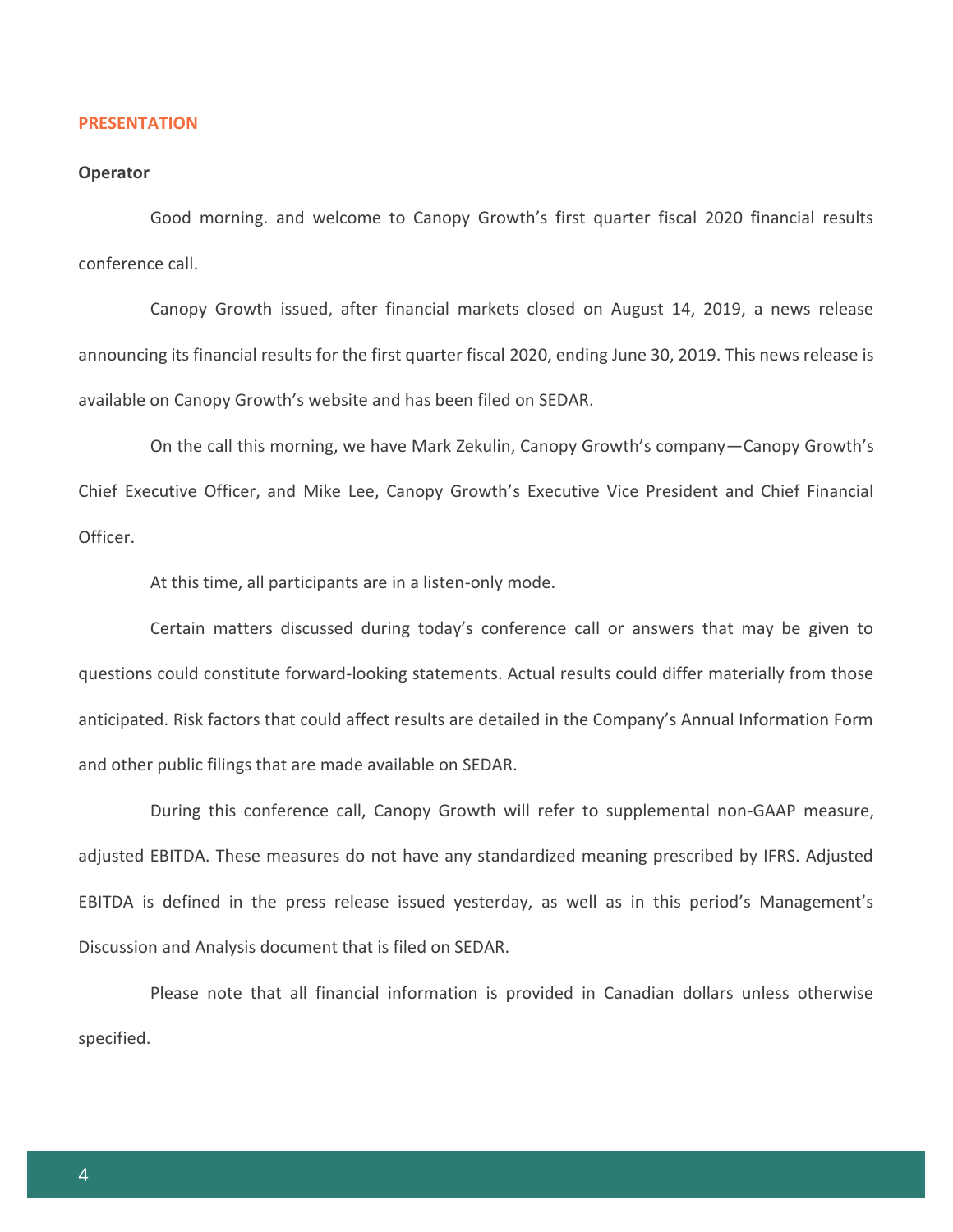Following prepared remarks by Mr. Zekulin and Mr. Lee, the Company will conduct a questionand-answer session, during which questions will be taken from analysts. To ask a question at that time, please press \*, followed by the number 1 on your telephone keypad. If you would like to withdraw your question, please press the # key.

I would now like to turn the meeting over to Mr. Zekulin. Sir, please go ahead.

**Mark Zekulin** — Chief Executive Officer, Canopy Growth Corporation

Thank you, Carol, and good morning, everyone. So as usual for Canopy, I'd like to begin the call with a brief summary of our objectives as a company and then speak to our execution as it relates to those objectives. I will also discuss how that execution, in turn, translates into our financial performance and hit on our broad expectations heading into the future.

I will warn now that you can expect a little bit more detail than we've historically given, for better or worse. After I speak, our CFO, Mike Lee, will provide a more detailed overview of the financial performance of our business. And finally, as mentioned, we look forward to taking any questions you may have. On that note, I will add that Rade Kovacevic, Canopy's President, is also here and will be available to participate in the Q&A session.

So what has Canopy been doing? As a first objective, we are focused on laying the foundation for dominance in an emerging global opportunity. To us, this means developing intellectual property, building brands, building international reach, and ensuring scaled production capability for current and future products. It means having a formula and level of credibility to ensure smooth and efficient expansion into new product forms, markets, and channels.

But also, as a second objective, we are fixated on the process of evolving from builders to operators over the remainder of this fiscal year, meaning that as our expansion program comes to a close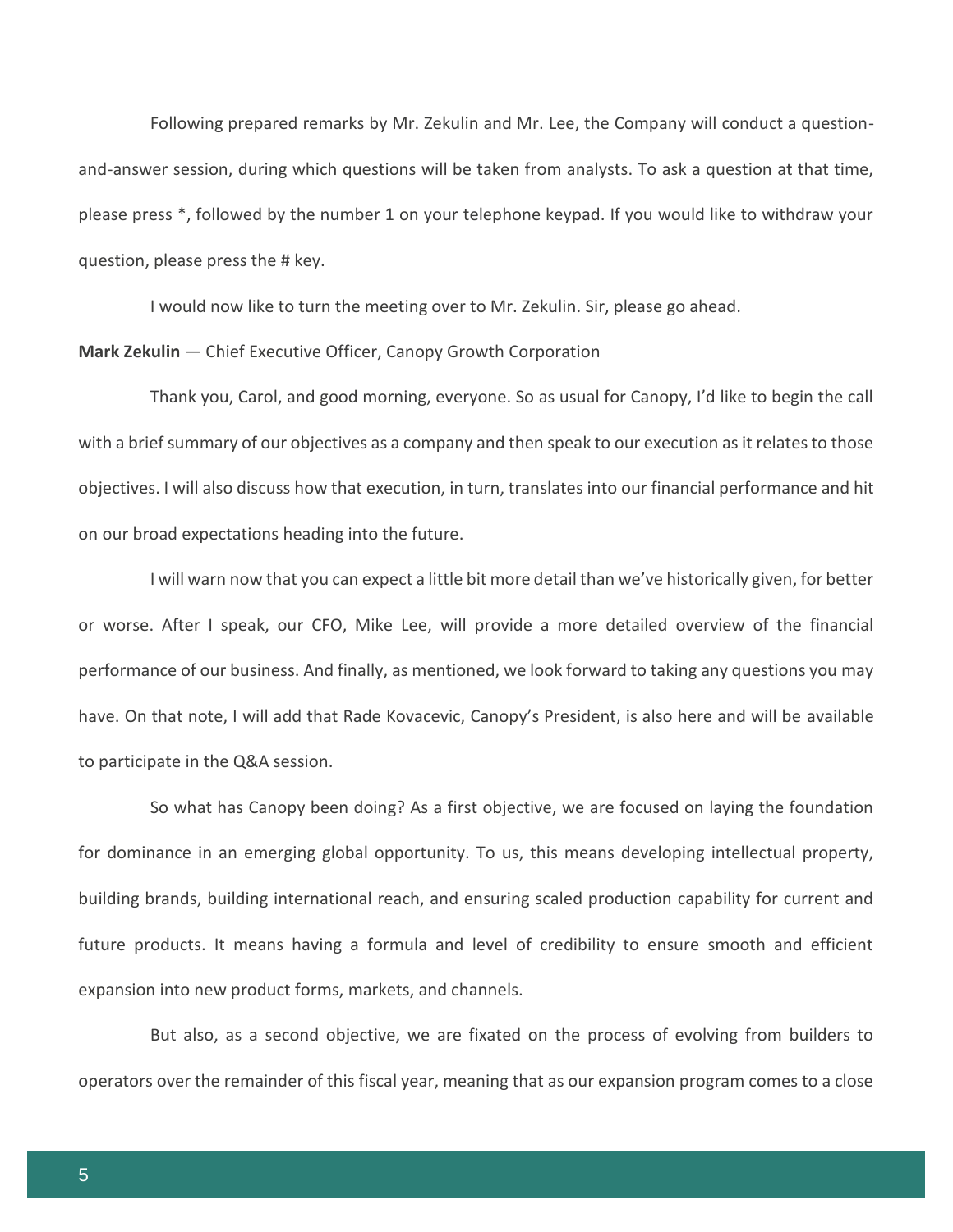in Canada, and as new value-add products come to market in Canada, we demonstrate a sustainable, highmargin, profitable Canadian business. The ambition of our first goal impacts the speed at which we achieve our second goal. Canadian headquarters resources serve not just our Canadian operations but our global ambition. But both objectives are equally important, and both will be achieved.

With that said, I will use the remainder of my time to go over each of those in some detail.

Firstly, developing intellectual property. During Q1, Canopy filed 56 patent applications across its various R&D areas, including several related to pre-roll joint production; cannabinoid isomerization, whatever that means; vape oil and vape devices. Together with the patent assets acquired from C3, This Works, and KeyLeaf, Canopy's patent portfolio has increased to 110 patents and 270 patent applications.

So why is this important to us? Consider growing. Growing in a greenhouse to sell dried flower is great. Dried flower sales will always be a core part of any market. But growing protected, specialized genetics bred for specialized purposes, driven through efficient patented extraction technology and put into IP-protected delivery formats like beverages or vape products is even better.

Or consider market development. Selling medical cannabis in Canada, through what is essentially a special access regime, is great. The model works, and a strong brand and team like Spectrum Therapeutics can differentiate itself and make money. But selling a registered, differentiated, clinically proven medicine, produced to GMP standards and covered by insurance programs changes the moneymaking equation exponentially.

These things take time and money and unique expertise that only a few companies, like Canopy, have. But each person on this call has seen the speed at which this market evolves. Canopy will bring the future forward faster and better than anyone else through its investments in research, intellectual properties, and clinical programs.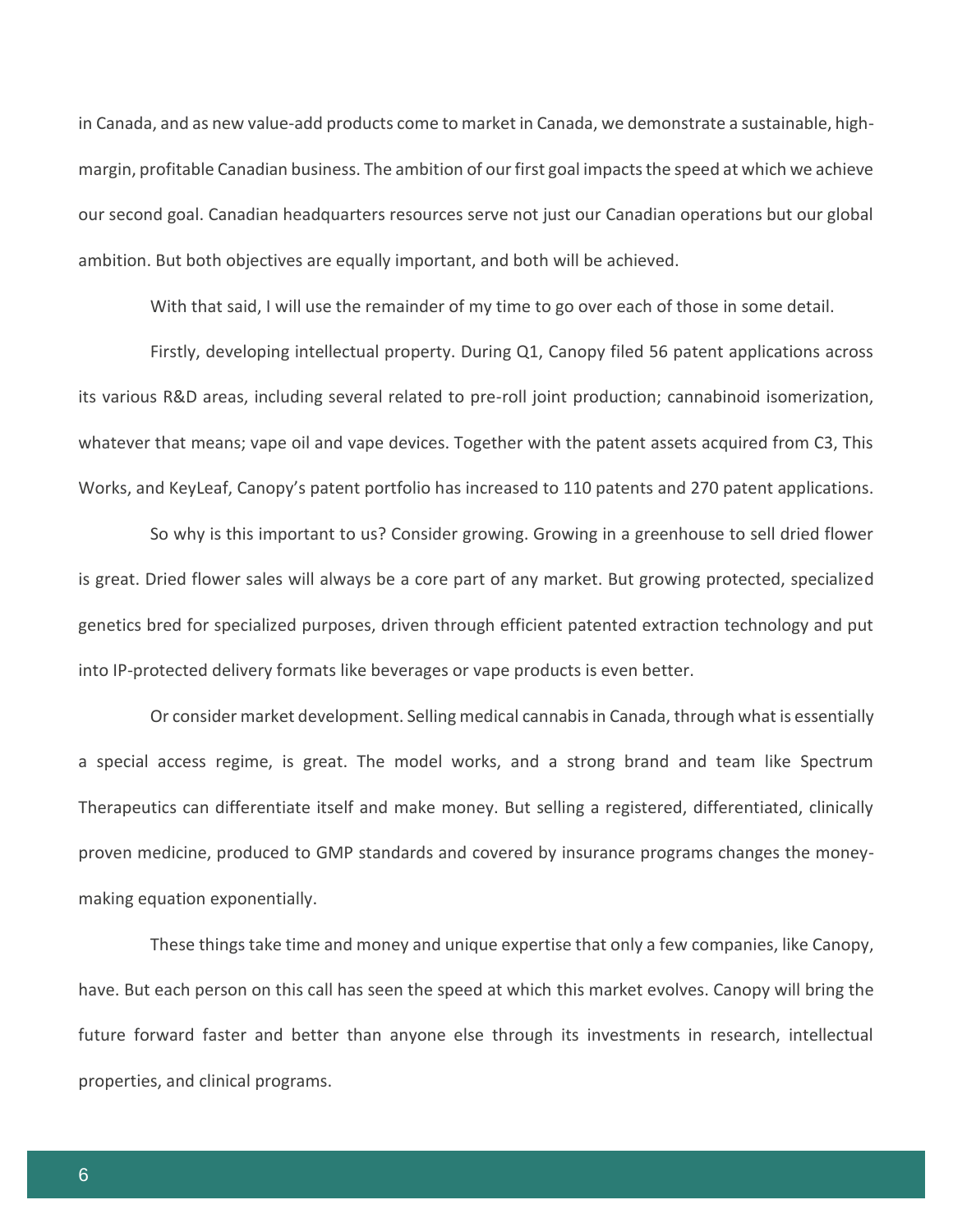Second, brands and new product formats. The program with the greatest potential to drive the overall size of the Canadian recreational cannabis market is our multiyear effort to develop unique, highmargin cannabis consumer products. To date, we have not, for competitive reasons, revealed significant information about these products. With this call, we will begin revealing some information but, of course, still only at a high level.

On vapes, our market research identified many designs and functional limitations of current devices, from battery life to device safety, all the way down to how a device does not remain in place when you put it on a flat surface. We believe that most of the products that would be brought to market would be licensed versions of products that the market was already familiar with, with limited differentiation. We have deliberately taken a different path.

Over two years ago, we started developing our strategy for vapes and how we wanted to enter this competitive market. As the world's largest cannabis company, we have the resources to develop better vape products that will offer the market something truly differentiated. We have the added benefit of being an end-to-end, vertically integrated company, and nobody will be able to replicate this integration like we have, as we develop supporting, proprietary technology.

Our technology team has come up with new ways to address many of the device design and functionality limitations that our market research has identified. Not only do our devices address these limitations, they add functionality that elevates the user experience and brings the industry into a new world of technology innovation. In an effort to protect the many innovations in our devices, we have filed many tens of patent applications covering unique features, functionalities, and device design.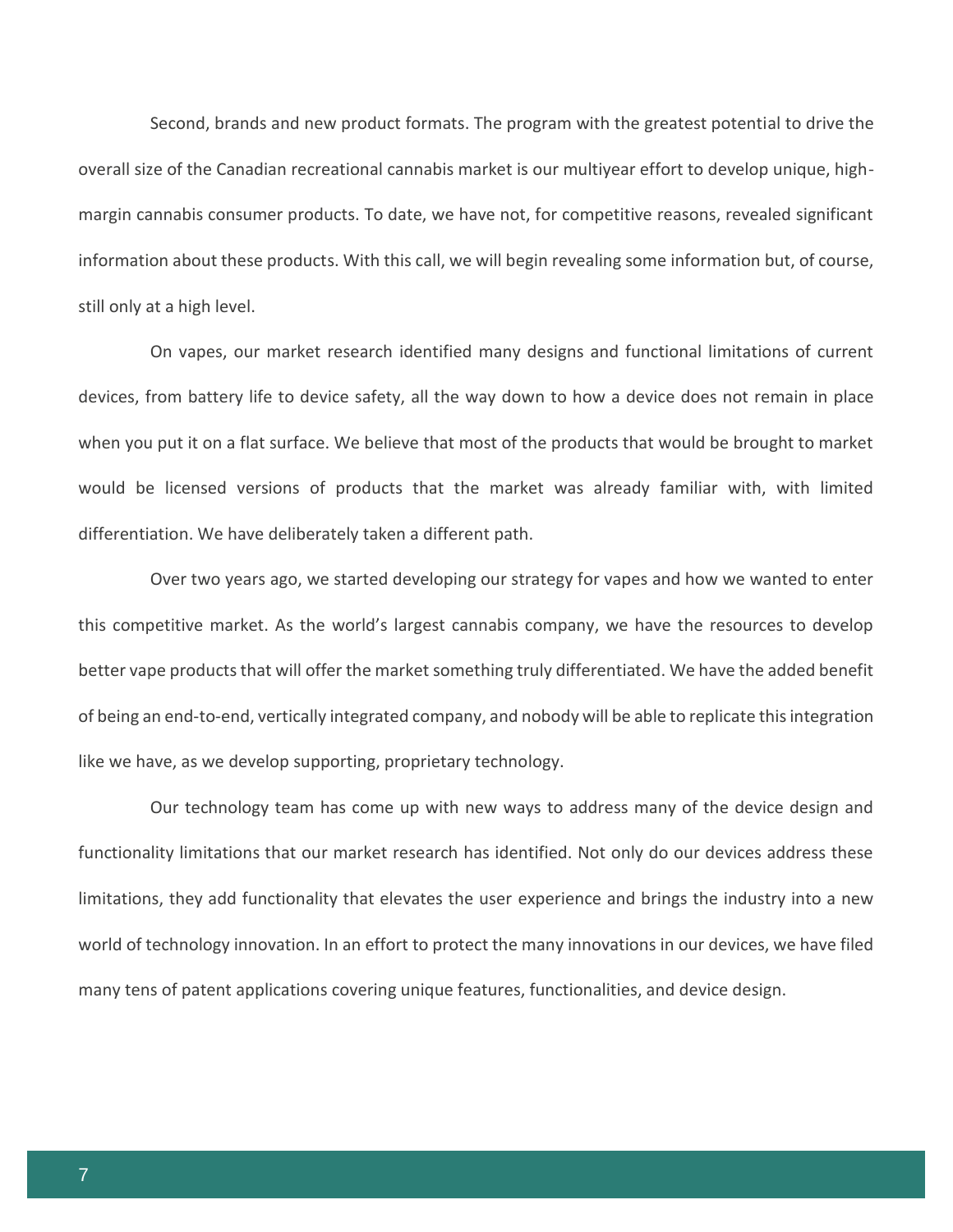In December 2019, we'll be launching over 15 new SKUs related to our vape technologies. As we get closer to unveiling the new products, we'll provide full details surrounding the different device options, cartridge formats, strain availabilities, and flavour profiles.

On beverages, we have of course spoken more openly about our belief in cannabis beverages becoming a new consumer product category. We believe that high-quality cannabis beverages that offer sophisticated taste, better bioavailability, and dose control, along with zero or low-calorie options and little or no drug interaction, will appeal not only to current cannabis consumers, but also expand the cannabis consumer category to reach a larger portion of the population. In Q3, we will be revealing more details about the multiple beverage products that we will be bringing to market later this year.

Benefitting from significant collaboration with Constellation Brands, we are excited by the market segmentation, brands, packaging, taste profiles, strengths, and formats of the cannabis beverage products that we will be bringing to market. And of course, occupying a former Hershey chocolate factory, you can expect a great lineup of bean-to-bar chocolate products.

Our existing brands will leverage these new formats as line extensions, building on the brand equity and customer affinity that we have already created. In addition, we have created format-specific brands with unique value propositions that have a clear focus on their respective formats and consumer preferences.

Moving on now.

Thirdly, let me speak to our international reach, starting with the closest opportunity, the United States.

The focus that we have had for some time in Canada is now equalled by our focus on the CBD and future THC markets in the United States. We now have over 70 staff in place in the US, including most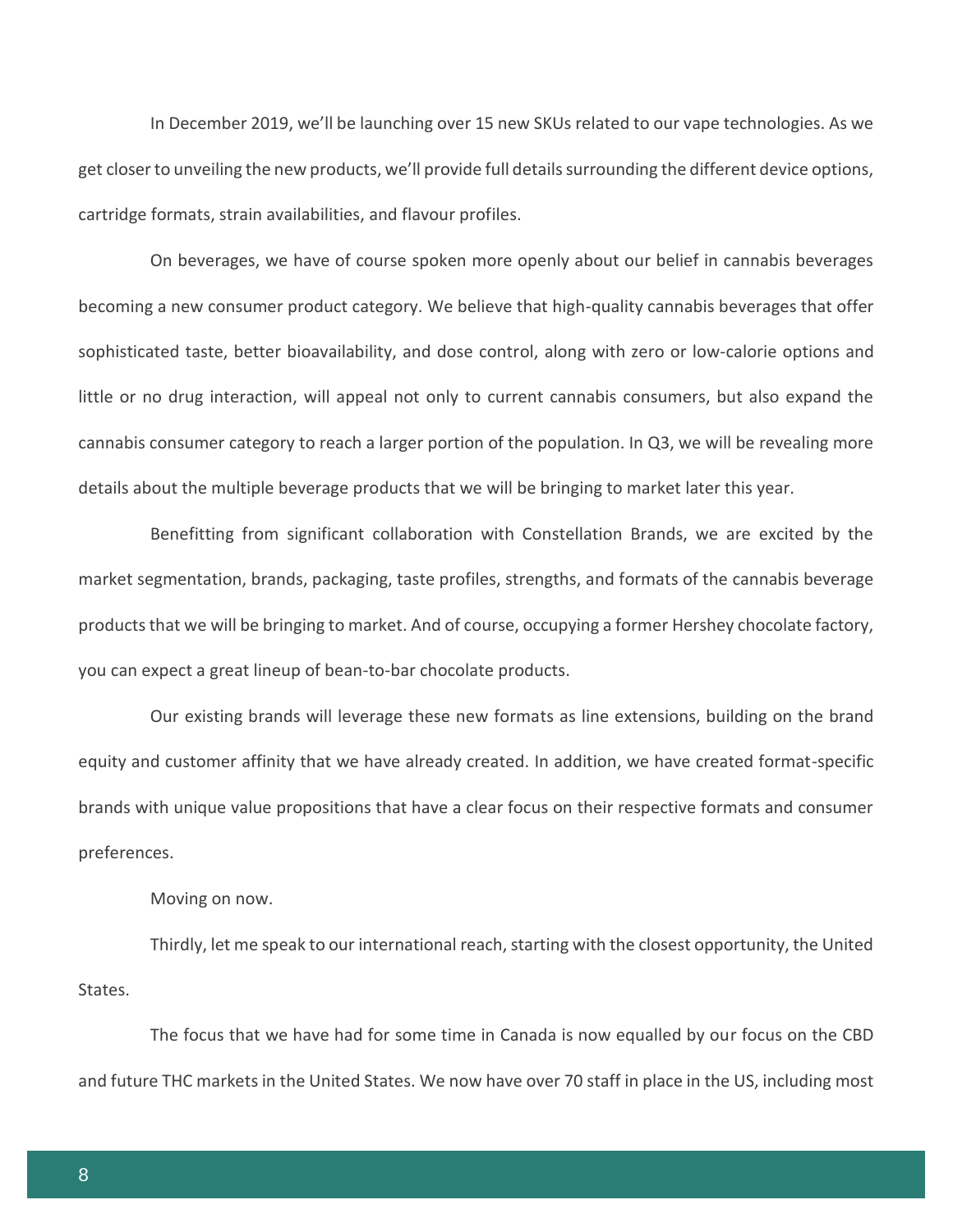of our senior leadership, and our Canadian headquarters team has dedicated more and more time and resources towards this next opportunity.

On the THC side, we are very pleased that Canopy was able to close the unprecedented and historic arrangement with Acreage Holdings that will see Canopy acquire all the shares of Acreage when the production and sale of cannabis becomes federally permissible in the United States. With the arrangement now closed, Acreage is moving forward with plans to leverage our intellectual property. As Acreage communicated on their own conference call yesterday, they plan on opening Tweed and Tokyo Smoke-branded dispensaries going forward and to that end, expect to open several Tweed dispensaries this fiscal year.

Similarly, with respect to medical cannabis products, Acreage anticipates undertaking a national rollout of Spectrum Therapeutics-branded products in 2020. On the adult-use side, while continuing with their current brands, Acreage will add Tweed-branded products as a mainstream product line, rolling out in calendar 2020. With the brands will also come the know-how from Canopy to produce these products at scale.

And while Acreage does its thing, Canopy is squarely focused on CBD. Since January of this year, our team has been very active developing a range of high-quality CBD products and brands and securing the production resources necessary to bring them to market by the end of this fiscal year. Our accomplishments in these efforts are numerous.

We have developed a broad set of CBD products that includes skincare and cosmetics, topical treatments, vape products, beverages, edibles, oils, and softgels. Our team is developing, in the context of current regulatory environments, our targeted product marketing, advertising, and branding programs for these products, and we are on track to reveal our CBD products this fiscal year.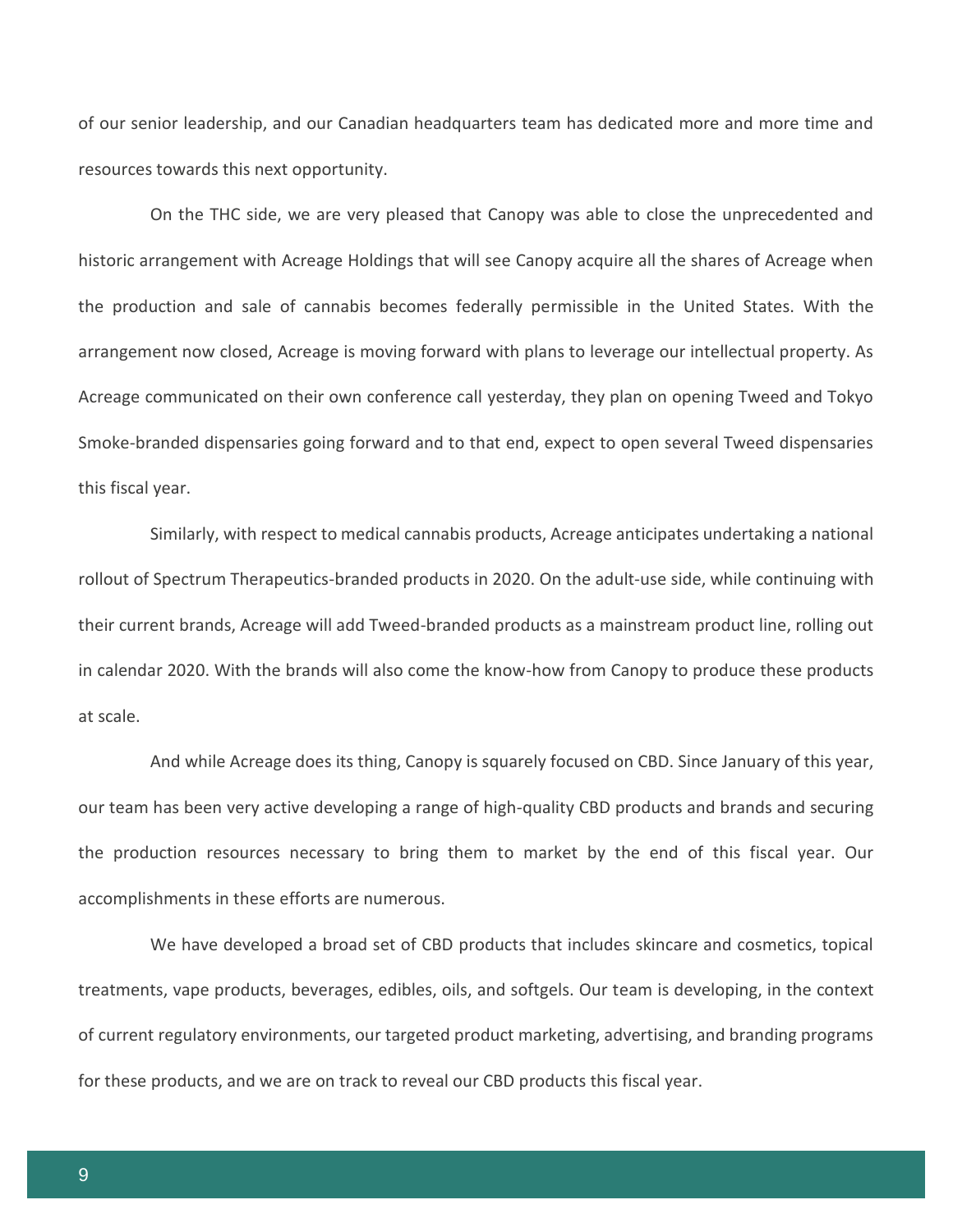Investors will recall that in Q1, we announced the acquisition of skincare and sleep solution company, This Works. Today, we are leveraging our investment in This Works to ready one of our new CBD product lines, a range of CBD-infused skincare and sleep solutions. Our team has been working since this past January to identify and contract a robust, scalable, and outsourced supply chain to get CBD products into the market by the end of this fiscal year.

Working with American farmers, we have thousands of acres of hemp planted in the United States. In addition, our team has already procured hemp biomass and processing capabilities for the production of CBD for our product launch. Our supply chain will be augmented, starting next fiscal year, by corporate assets, including extraction and production resources at our facility in Kirkwood, New York, as well as additional manufacturing facilities for producing vape and beverage products in select locations in the United States. We have already begun work on these facilities, though locations have not yet been announced.

To stand up a new CBD business in the United States, we have made significant pre-revenue investments in building a strong team. Our team includes cultivation management, logistics, manufacturing, processing, sales, marketing and, of course, back office support, and finance, IT, and human resources.

Over the past two quarters, we have established offices in California and Colorado and will soon be establishing offices in Illinois and New York. We are currently involved in high-level discussions with key retailers in the United States, including being constructively involved with them as we collectively navigate the regulatory process. These investments in the US CBD markets are significant. They predate any associated revenue and increase our costs both in the US and at our head office. They negatively impact our short-term performance but are an appropriate investment in the future.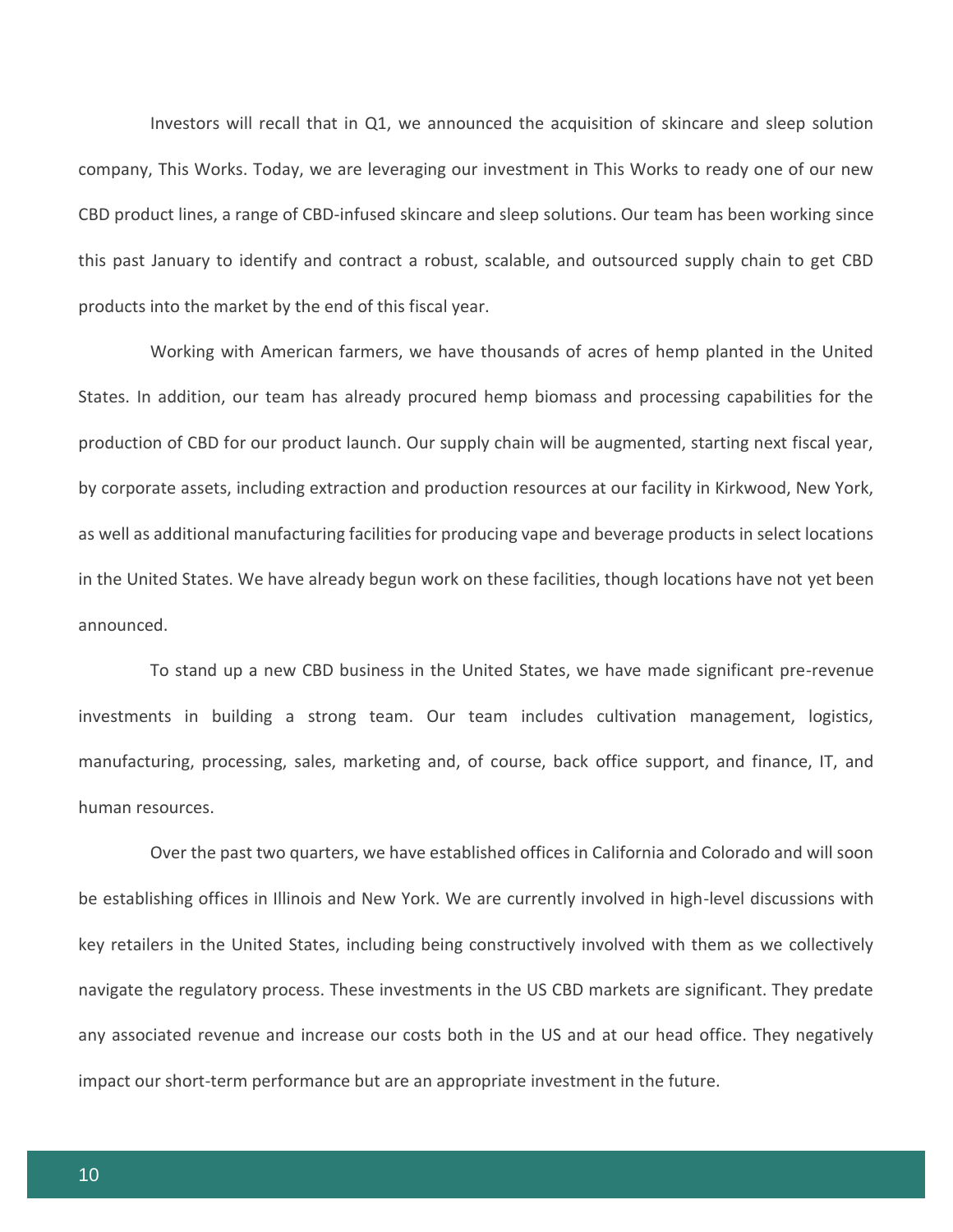Next, I would like to briefly speak about select accomplishments in our international business.

First, in Europe, you will recall that we purchased C3 late in the first quarter of this fiscal year. Our Spectrum Therapeutics team is working towards full marketing and sales integration with C3 by the end of the calendar year. Our C3 sales team have 30 experienced medical sales professionals, who by the end of this fiscal year, be fully integrated into the existing Spectrum Therapeutics business, representing the largest cannabinoid medicines company in Germany, with the highest health care provider reach of any organization in the medical cannabinoid industry.

Our team has made significant infrastructure improvements, that by the end of this month will allow for increased flow of product into European markets, including Germany, Poland, Czech Republic, and the United Kingdom. This includes significant increases in pre-pack and fulfillment capacity, to ensure rapid product flow into the pharmacy channel.

On the supply side for Europe, our state-of-the-art, 300,000-square-foot greenhouse facility in Odense, Denmark is licensed and continues to be on track to provide European supply this calendar year, pending final regulatory approval of the harvested products. This facility, certified in both good agricultural and collection practices, as well as GMP designations, is currently completing pilot harvests. Commercial-scale cultivation has begun, with initial harvests beginning early this fall.

Our teams operating in Latin America, Asia Pacific, Europe, and Africa have all shifted from market building to an emphasis on commercial sales. To that end, we have exported almost 1,000 kilograms or kilogram equivalents of dried flower, oil, and softgel products from Canada since April 1st.

To reiterate, the ramp-up of sales teams and operations across all these continents remains just at the inflection point between pre-revenue ramp-up and commercial sales, with these investments and costs reflected in our financial numbers.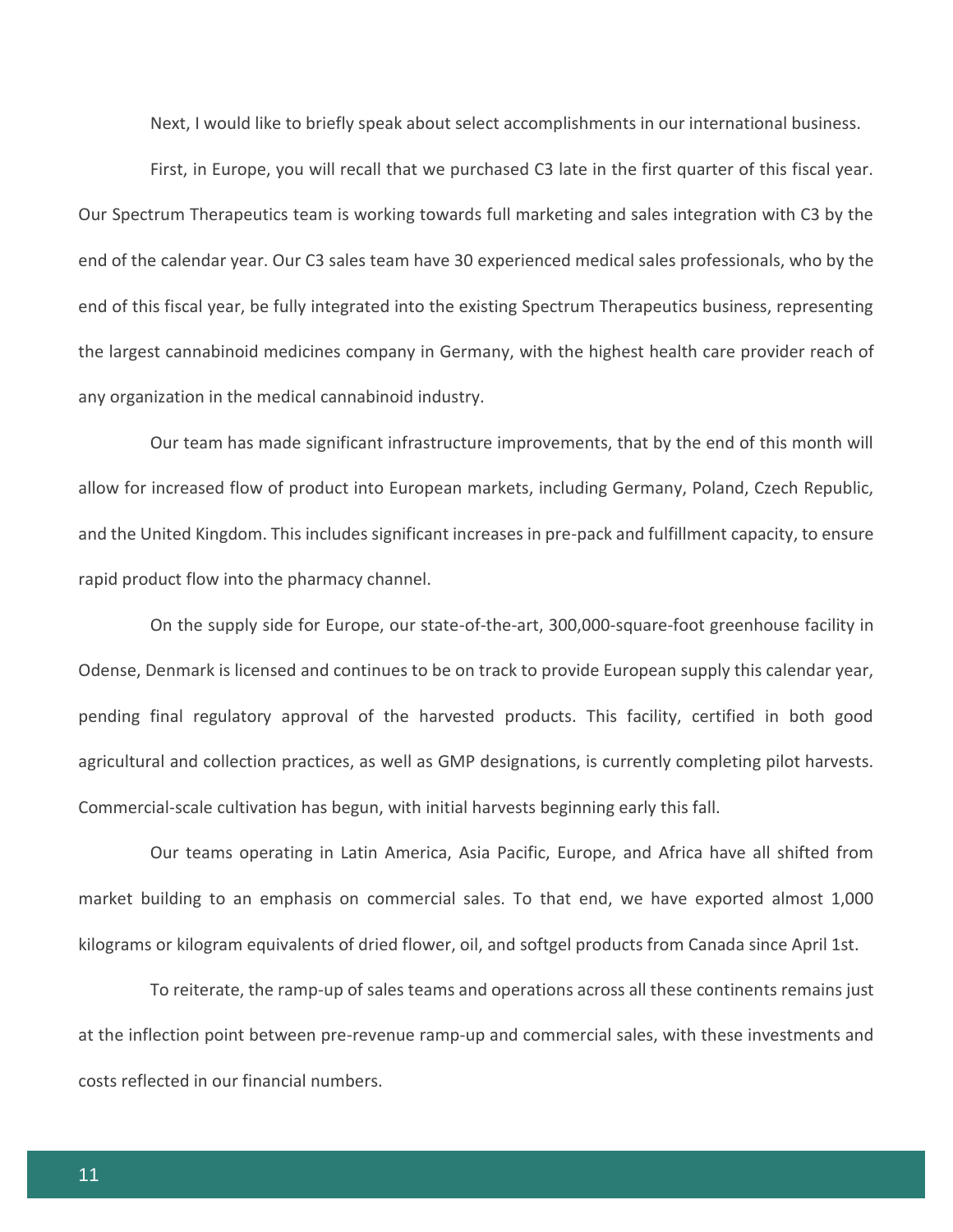Fourth and lastly, I will speak to our scaled production capacity, which naturally leads into an overview of our performance in the first quarter of this fiscal year.

At the outset, there are a number of things we are proud of that are worth noting, including the growth of our flower, oil, and softgel sales in the medical market; strong growth from dried flower sales in the Canadian recreational market; the sale of over 1.3 million pre-rolled joints, proving the value of the automated machines that we have designed in-house; and the significant increase in the quantity of cannabis harvested during the quarter, with over 70 percent of that in high-THC strains.

At the same time, as I mentioned at the start of the call, we recognize that this year is an inflection point between completion of our ambitious national ramp-up and all the investments that come with that, and the need to move into optimized, efficient, high-margin business performance. To that end, we have been focused on improving the supply of high-THC flower products, utilization of assets and operational efficiencies as we ramp up, our manufacturing throughput, and ensuring the continuity of supply of CBD-only products.

While I will discuss our progress on these items momentarily, it is worth pausing to mention some of the macro variables at play in Canada, which we are watching very closely, as I'm sure you are.

These big-picture events are increasingly relevant to our performance today and through the remainder of the fiscal year. Canopy built an ambitious sales and operation structure in order to succeed in a thriving Canadian market, and we have to ensure that overall market growth in Canada continues and accelerates.

The Company looks forward in particular to the successful launch of new cannabis formats and an acceleration in store openings across the country. Today, both Ontario and Quebec, Canada's two most populous provinces, have one store for every 595,000 and 495,000 people, respectively, versus a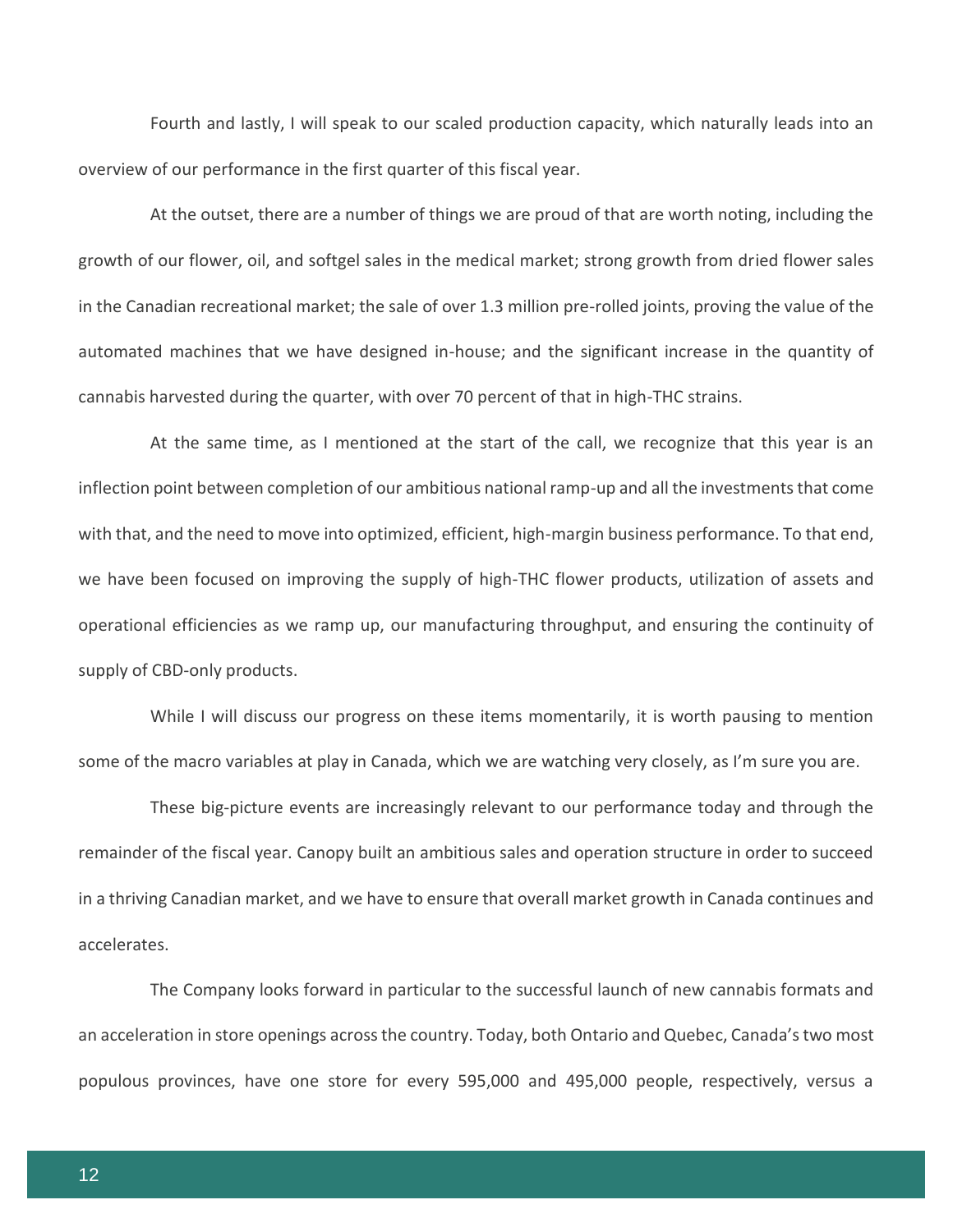saturation rate in California, for example, of one store per 10,000 people. As such, we applaud announcements by both provinces to licence further retail locations and are signaling today that we believe the sector is ready for even more stores.

Canopy will continue to examine alignment of its strategy to market dynamics, as the Canadian retail landscape unfolds, but remains confident in its Canadian plans today, the long-term potential of the Canadian market, and Canopy's positioning to succeed as that market develops.

Having said that, let me get back to our progress operationally.

Increased sales of high-velocity flower products, we have now hit an annual run rate of over 160,000 kilograms per year, while continuing to bring additional growing capacity online. We have also brought an additional two automated packaging lines online to increased throughput, with a third coming online later this month. The increased supply, and in turn sales of pre-rolled joints, we are now operating five days per week, 24 hours per day. We have three automated lines in place and operating and have moved production from a temporary setting to the recently licensed 175,000-square-foot advanced manufacturing building, bringing operational efficiencies.

To ensure that we have more than adequate supply of extraction inputs for the next generation of value-add, high-margin cannabis products, we've obtained our processing licence for our large-scale continuous extraction system in Aldergrove, estimated to be online in Q3 with extraction throughput more than capable of supporting our BC operations.

We have also retrofitted the KeyLeaf Life Sciences facility in Saskatchewan, a company with over 50 years of business experience in the extraction industry. This facility is expected to be online by early Q3 and is conveniently located near our hemp farming and outdoor cannabis operations in the province, with capacity to extract approximately 5,000 kilograms of hemp or cannabis per day.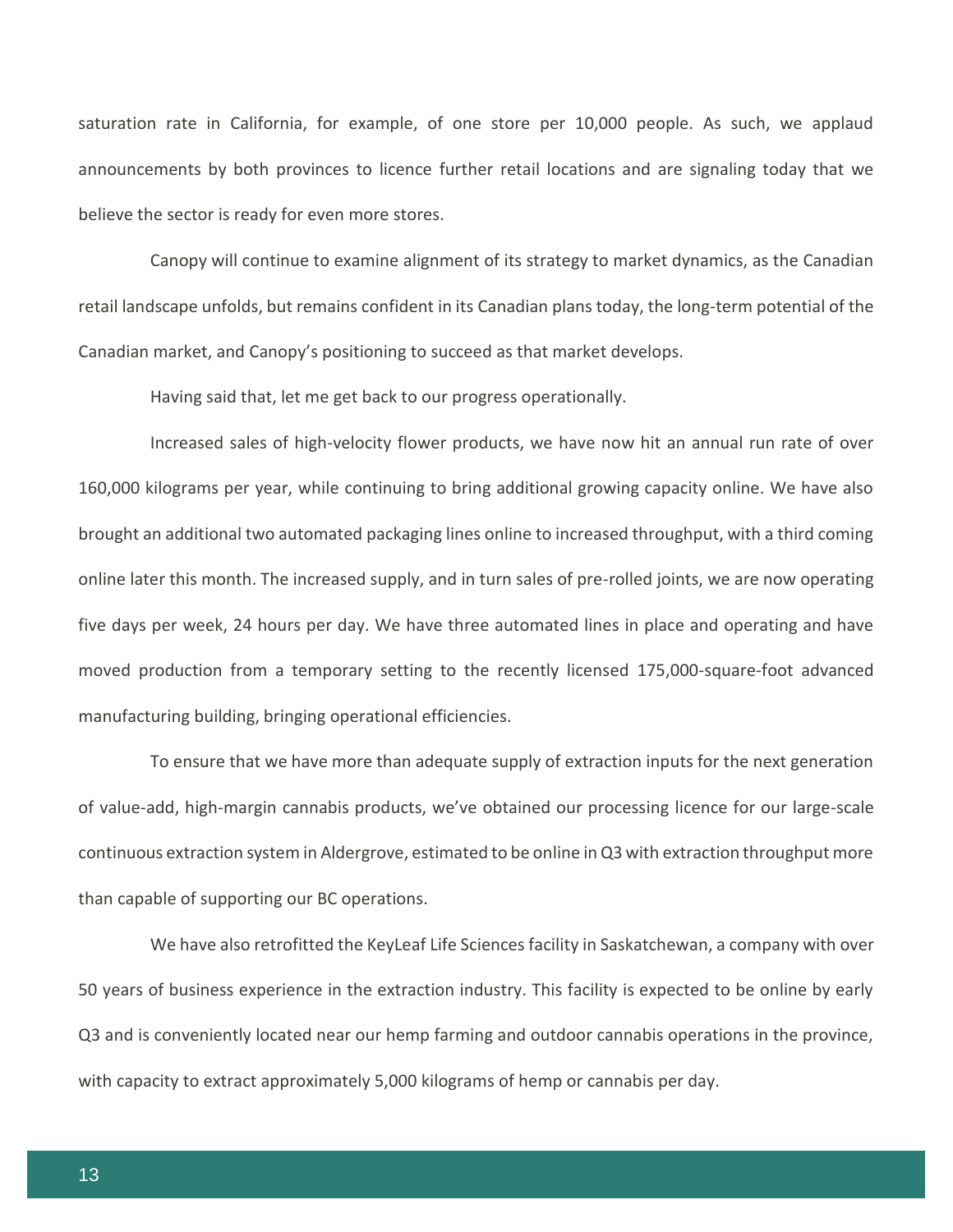To ensure we have consistent supply of CBD product across both medical and recreational markets, we will be able to leverage the 900 metric tons of hemp biomass we harvested from 4,000 acres last fall and extracted at the KeyLeaf Life Sciences facility this fall, with an expected yield of thousands of kilograms of pure CBD. We will also further increase hemp extraction with our planned harvest of an additional 5,000 acres of hemp this fall. We also continue to invest in the development of new intellectual property related to cannabis production, processing technologies, and plant genetics.

We are now squarely focused on driving demand for our brands and our current and future value-add products in the Canadian recreational market. This includes extensive training programs with retailers across Canada and ensuring we bring high-demand CBD SKUs to market. It also includes communicating to provinces that our supply can now exceed current demand through the existing retail platform, providing confidence to expand the number of retail locations being licensed, in order to create further market demand.

Next, I would like to discuss the readiness of our facilities and people to produce the next generation of new, value-add, consumer cannabis products.

During our last conference call, we identified a number of milestones that we were expecting to achieve on the path to commissioning our new bottling plant, and we have achieved those milestones. The licence application for the beverage manufacturing facility was submitted on time on June 28th. Processing skids, large 20,000-gallon tanks, and piping equipment began arriving in July as planned. Bottleline systems tested for our facility have begun completing factory acceptance testing in July, with full installation and turnover to operations expected by late October.

Automated systems related to the filling and packaging of our vape products are undergoing testing during August and September, with delivery to site and installation beginning later this month.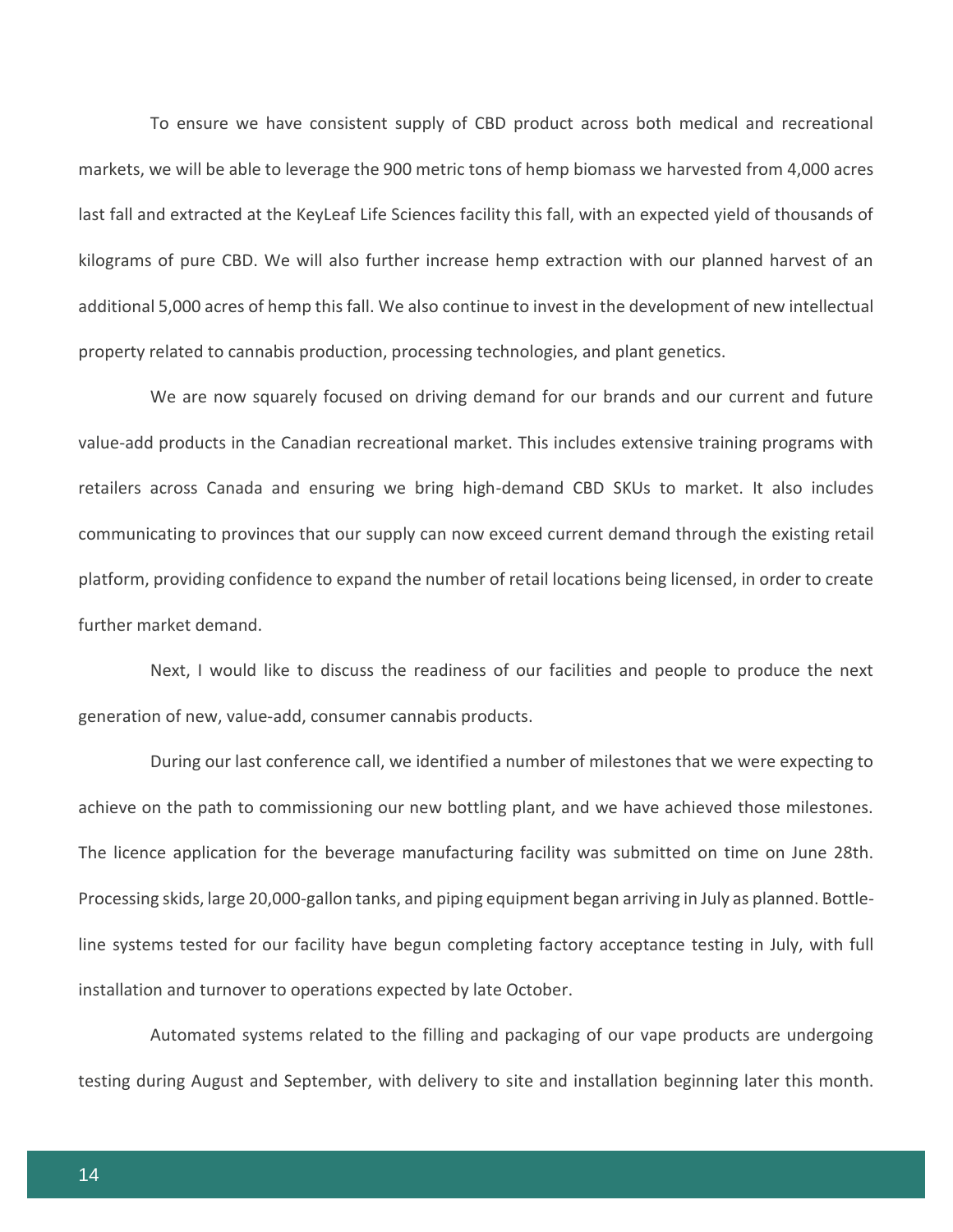They are on track to be turned over to operations by October. The necessary vape filling and packaging rooms have also already been licensed by Health Canada.

And lastly, a reminder that automated systems related to chocolate manufacturing are already on site and qualified, with the associated rooms already having been licensed by Health Canada.

With critical equipment on site, equipment qualification well underway, and a capable and experienced operations team in place, we remain confident that we will begin producing high-quality beverage, vape, and edible products in the third quarter of fiscal 2020.

So in summary, as I hope is clear from this call, our strategy has not changed. We will continue building capacity in Canada, the United States, Europe, and beyond. Our commitment to build out our CBD platform in the United States and to acquire acreage when a triggering event occurs has not wavered. Our commitment to research and the incredible potential of the medical market has not changed. Building organizational scale, investing in product research and development, and bringing value-add consumer products and medical therapies to market remain high priorities, even though these investments have a meaningful impact on our short-term performance. This is how we will create the most shareholder value over the medium and long term in an increasingly complex and competitive global sector.

However, we are well aware that our business will, in the future, be increasingly judged by financial metrics, including achieving positive earnings in our consolidated corporate P&L.

Based on our current view of the growth of our markets, including distribution, retail, and the coming expansion of our product offerings, we expect that Canopy's net revenue will achieve a \$1 billion run rate by the end of the fourth quarter of fiscal 2020. Further, Canopy is committed to its Canadian business delivering positive adjusted EBITDA on a quarterly basis within fiscal 2021. Still further, Canopy's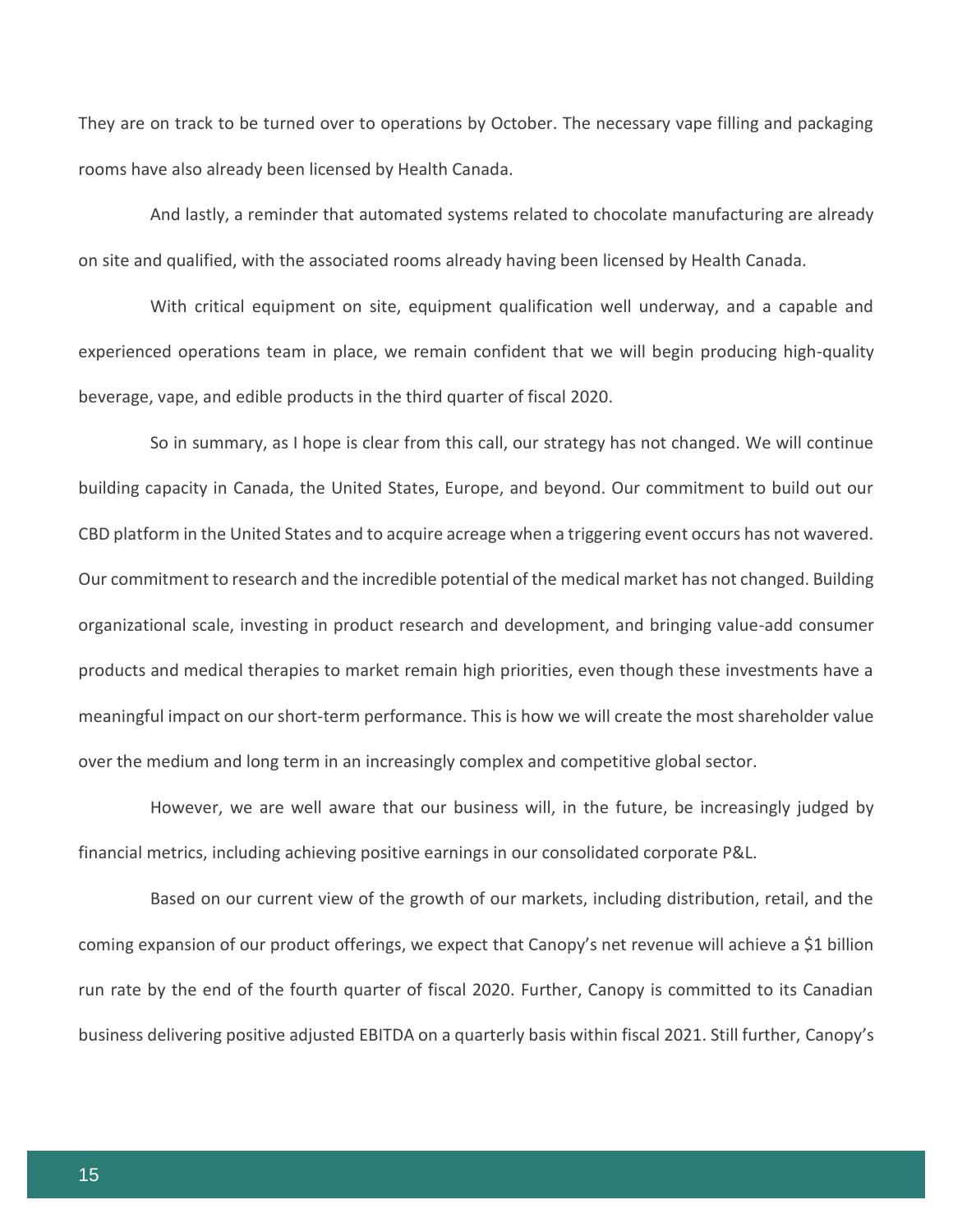consolidated operations are forecast to deliver positive adjusted EBITDA on a quarterly basis within fiscal 2022.

Finally, we are aligned with Constellation Brands in the expectation that our consolidated operations will begin to deliver positive net income in the medium term; that is, within three to five years.

And last of all, before Mike continues with a more detailed discussion of our Q1 performance, I would like to provide an update on the Company's current leadership transition.

As you all know, on July 3rd, we announced a leadership change that saw Bruce Linton leave the Company, myself move from my role as President and Co-CEO to sole CEO, and Rade Kovacevic become President.

Additionally, we announced that I have made the decision to leave Canopy once a suitable CEO is found, one that can embody all of the vision and ambition that Canopy has, while bringing fresh energy and experience to drive this incredible company to the next level. I can confirm that the Company has retained recruiter Heidrick & Struggles, and that the search is now well underway, with several exceptional candidates already identified. We expect to complete the transition process within the next several months.

This concludes my long remarks, and I will pass the call over to Mike to review our first quarter fiscal year 2020 financial results. Mike, please go ahead.

**Mike Lee** — Executive Vice President and Acting Chief Financial Officer, Canopy Growth Corporation

Great. Thanks, Mark. Good morning, everyone. I will begin my remarks with a brief review of our top-line performance.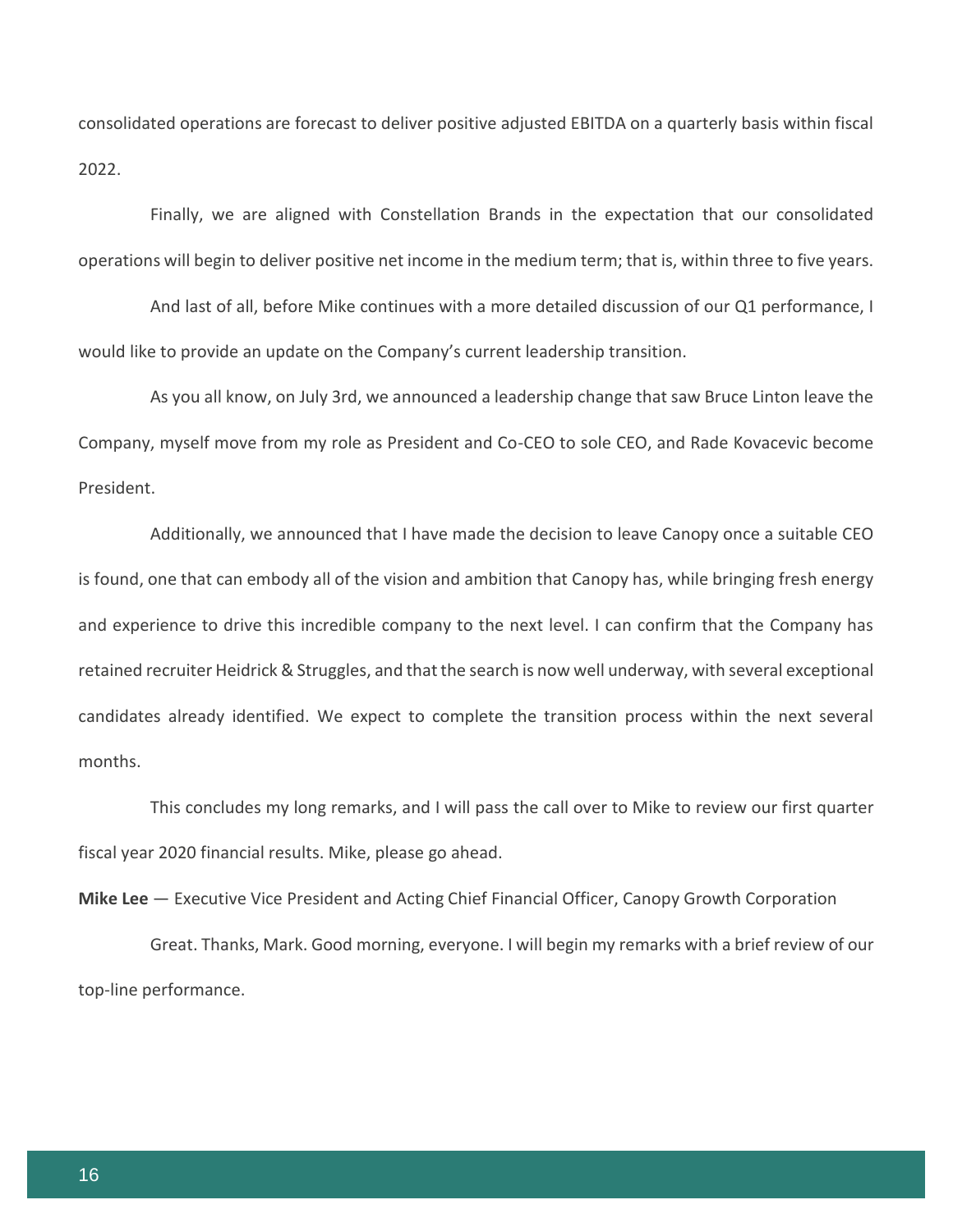During the first quarter of fiscal '20, we generated net revenue of 90.5 million on net cannabis revenue of 71.7 million. This includes sales of 10,549 kilogram or kilogram equivalents, which is up 13 percent versus Q4 of fiscal '19, or up 291 percent versus Q1 of fiscal '19.

Looking at revenue by channel.

Gross revenue in the Canadian rec market totalled 61 million, including 50.4 million in product wholesale to the provinces and 10.6 million of revenue from our retail stores. Our gross revenue for the rec channel includes an \$8 million provision for returns that I will speak about in more detail in a few minutes.

Gross revenue from our global medical channel reached 23.6 million, including 13.1 million of gross revenue from our Canadian medical channel and 10.5 million from our international medical channel. As you will likely recall, we recently acquired C3, which accounted for 8.8 million of our international medical channel sales.

Looking at our medical channel trends. The Canadian medical business rebounded in Q1 with growth of 13 percent, driven by increased supply that Mark highlighted earlier. With continued improvements to our export process and higher inventory levels available for export, we expect international medical to grow in coming quarters.

We also had other revenues of 18.8 million, which includes revenue from Storz & Bickel, This Works, as well as revenue from our clinics and merchandise sales.

And now a quick look at volume sales. I would like to highlight the following:

During the quarter, we sold 9,060 kilogram and kilogram equivalents into the rec channel, which is up 14 percent versus Q4. Of this, 7,673 kilograms were dried cannabis, which is an increase of 94 percent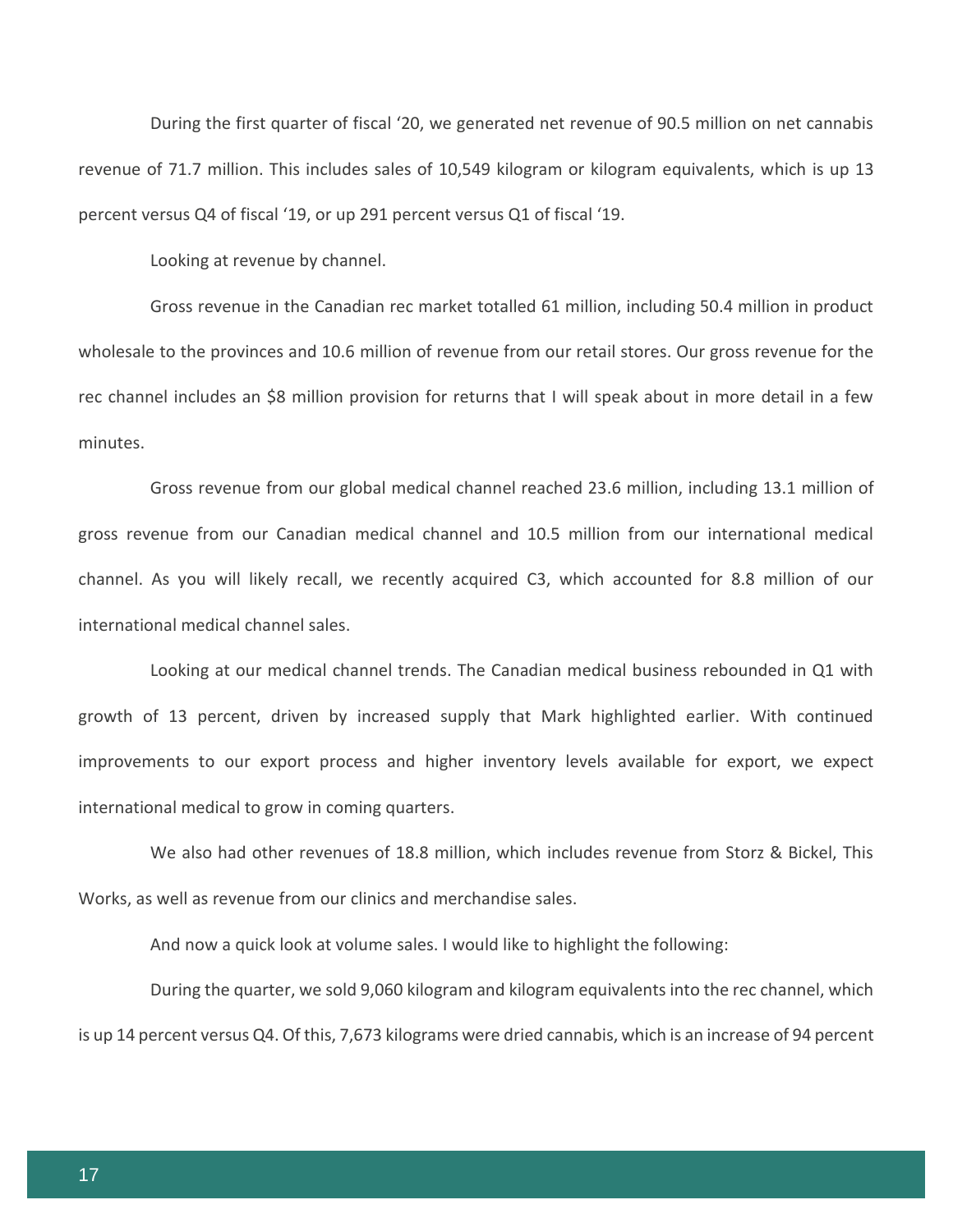versus Q4 of F'19, and we also sold 1.3 million pre-rolled joints, which represented 16 percent or 9.7 million of total rec cannabis revenue.

In the global medical channel, we sold 1,489 kilogram and kilogram equivalents, of which 46 percent was softgels and oils, and this is up from 17 percent in the first quarter of fiscal '19.

Now back to the revenue provision that I discussed earlier. Being a short nine months into this new adult-use market, we, along with our provincial and territorial agency partners, have been working to improve the overall supply chain for the rec market. We're working hard to streamline business processes, with a focus on improving fill rates and reducing out-of-stocks, while also improving inventory turnover, especially as the sector grows.

And working with the agency partners, we build forecasts into our production plans which consider a number of factors, including the pace of new store openings. And, being an operator of physical retail stores ourselves, we understand that the pace of store openings is affected by a variety of factors, most notably the time required to complete the retail permitting process and licensing requirements.

In our detailed review of wholesale inventories at the end of Q1, we concluded that there was a modest surplus of oils and softgels in certain locations, and as such, we concluded that an \$8 million provision for returns was necessary. This charge has been reflected in reported gross revenue for oils and softgel caps in the rec market. Taking all of this into account, net revenues for the first quarter of fiscal '20 are largely in line with Q4 fiscal '19. And with our latest harvest of over 40,900 kilograms, we expect to return to growth in the next quarter.

Now I'd like to turn my attention to gross margin. As a reminder, the cost of sales includes the impact of operating costs of cannabis cultivation subsidiaries not fully utilized, including specific zones of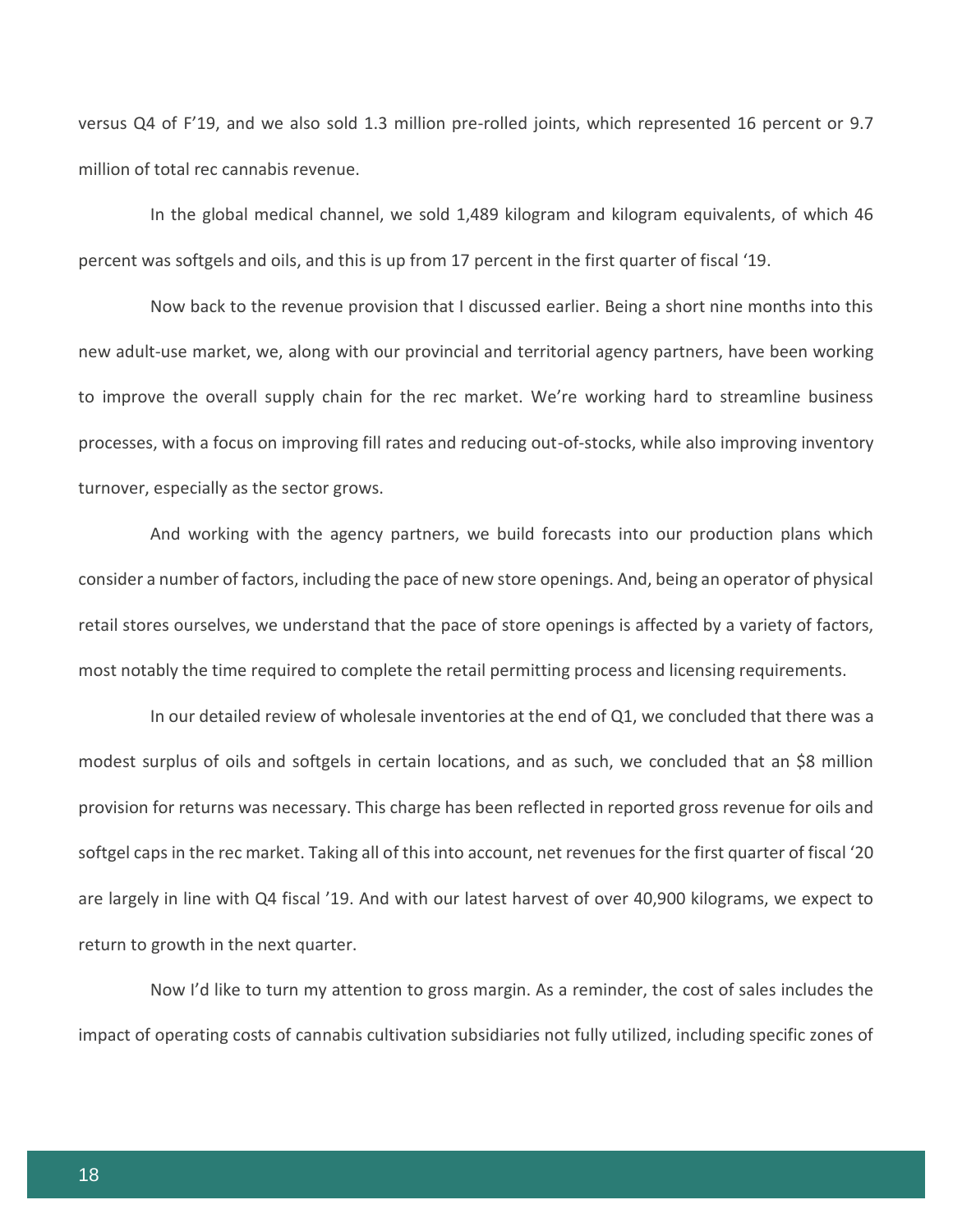our Aldergrove, Mirabel, and Niagara greenhouses, as well as costs associated with developing vape, edible, and beverage products for which markets will be available later this calendar year.

Gross margin in the first quarter of fiscal '20, before the IFRS fair value impacts, was \$13.2 million or 15 percent of net revenue. Comparatively, gross margin in the first quarter of fiscal '19 was \$11.1 million or 43 percent of net revenue. The lower gross margin percentage in the first quarter of fiscal '20 was primarily attributed to \$16.2 million of operating expenses for facilities not yet cultivating or processing cannabis, producing cannabis-related products, or facilities that had underutilized capacity.

In my remarks during our prior call, I highlighted that start-up costs related to our advanced manufacturing building and new bottling plant would continue to serve as a modest headwind in coming months. In the first quarter, we incurred expenses of approximately \$1 million related to the commissioning of our advanced manufacturing building.

Excluding these costs associated with underutilized assets and nonrecurring expenses, the gross margin before the fair value impacts and cost of sales and other inventory charges was \$29.4 million or 32 percent of net revenue.

With utilization increasing in these facilities, we expect our operating costs to normalize in the next several months, as we work through seed to sale, and we expect gross margins to surpass 40 percent by the end of the fiscal year.

Let me briefly speak about operating expenses. Sales and marketing expenses were 45.1 million in the quarter, reflecting increased staffing as we build out our network of Tweed and Tokyo Smokebranded retail stores in Canada, increased staffing in our sales and marketing functions to support both our domestic and international markets, and investments aimed at driving brand awareness and educating consumers through various marketing, trade marketing, and promotional campaigns. But we are also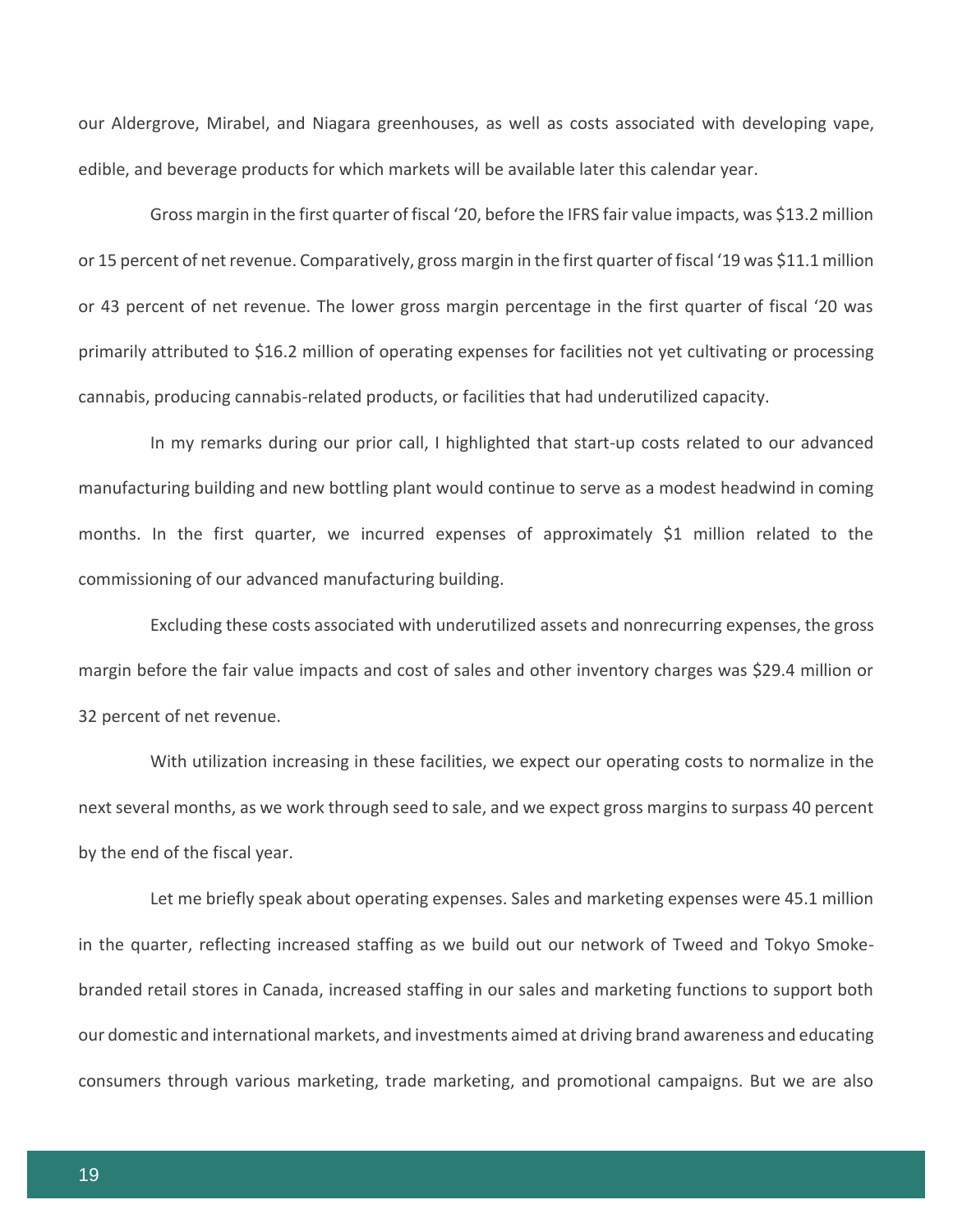making investments ahead of revenue to prepare for the second phase of recreational cannabis, as well as CBD products in the United States, both of which are expected to launch later this year.

Research and development expenses grew to 8.5 million in the quarter, reflecting our investments in vape, plant genetics, applied technology, as well as the cannabis-based medical therapy clinical research. And we expect our R&D investments to expand further with our recent acquisition of Beckley Research and the associated clinical trials that are underway.

G&A expenses grew to 62.3 million as we have built out our global team, back-office functions, information technology, human resources, and legal.

Investments in acquisition-related activities totalled 13.2 million in the quarter and included investments related to implementing the plan of arrangement with Acreage Holdings and closing acquisitions of C3 and This Works.

Share-based compensation was 87.3 million and was down 5.8 million from Q4, due to reduced expenses on acquisition milestones.

Moving beyond operating expenses, I would like to spend a few minutes on other income and expense. We noted, in the Subsequent Event note in our fourth quarter and fiscal year 2019 press release, associated with the approval of certain modifications to the investor rights agreement with Constellation Brands, as well as terms of existing warrants, that Canopy Growth would record a material, noncash charge during the first quarter of fiscal '20.

As I highlighted during our previous conference call, and as previously addressed in the management information circular related to the Acreage deal, we and Constellation Brands agreed to a modification to the investor rights agreement with Constellation Brands. And the new investor rights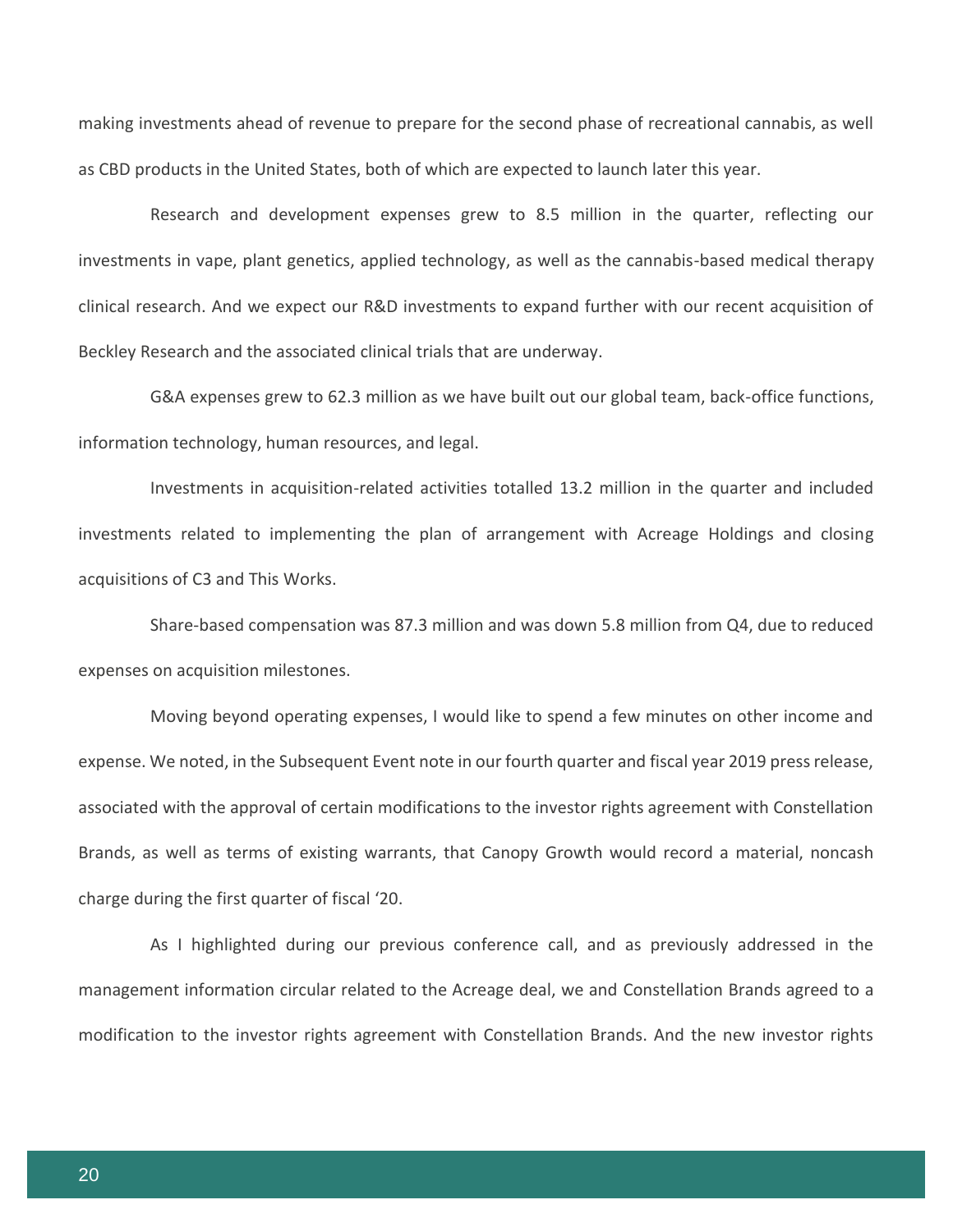agreement has two modifications related to the exercise price of their warrants, as well as the expiration date of their warrants, both of which are subject to fair value adjustments.

The fair value adjustments, the accounting of which is detailed in Note 25 of the consolidated financial statements and recorded through the consolidated statement of operations, resulted in a noncash charge of \$1.2 billion. Going forward, the revised tranche A and B warrants will be accounted for as equity instruments and will not result in subsequent remeasurement in the P&L. In addition, the tranche C warrants will be classified as a derivative liability, for which the fair value will be nil, given that they are based on a five-day, volume-weighted average price, or the VWAP.

The remaining expense and gain items included in net total other expenses, the majority of which are noncash, are further highlighted in our MD&A for the three months ended June 30, 2019.

The Acreage arrangement provides Canopy with the option to acquire 100 percent of the shares of Acreage, with a requirement to do so once US cannabis production and sale is federally permissible in the United States. In exchange for this option, Canopy has made an up-front payment to Acreage shareholders that totalled US\$300 million, which will be recognized as a financial asset on Canopy's balance sheet.

Subsequent changes in the fair value of this option will be recognized through our consolidated statement of operations and will be disclosed in our quarterly reporting. The fair value accounting of the Acreage option, which will add a noncash expense or gain into other expenses, will introduce some volatility into our statement of operations.

Now let's briefly review adjusted EBITDA, our supplemental non-IFRS measure, for the first quarter of 2020. Adjusted EBITDA is defined as earnings from operations as reported, before interest, tax, depreciation, and amortization, and is further adjusted for noncash items such as stock-based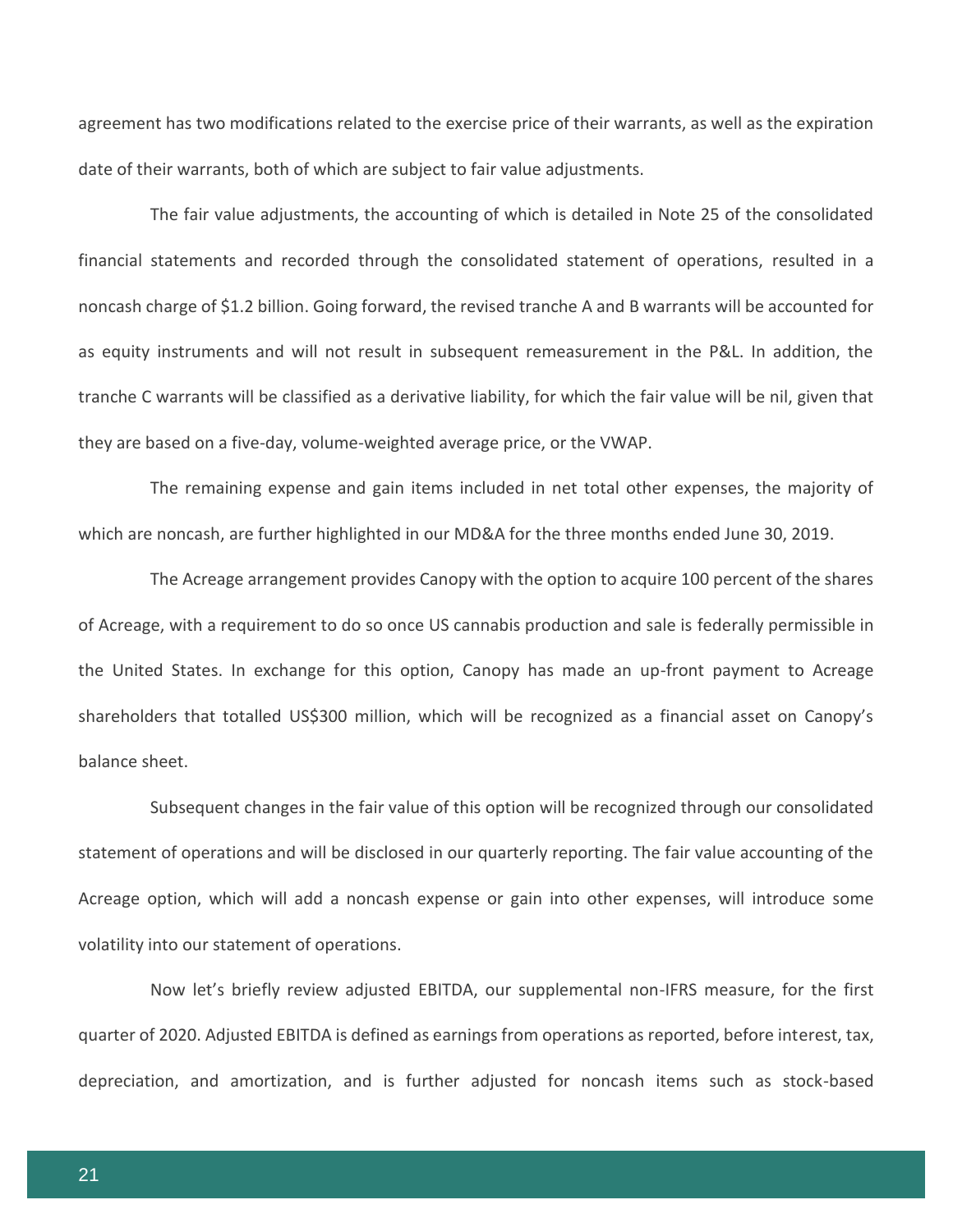compensation expense, as well as accounting for biological assets and inventories and acquisition costs. And we believe adjusted EBITDA is a useful financial metric to help investors understand the operating performance of our business before the impacts of investments and acquisitions and income taxes and noncash fair value measures.

Our adjusted EBITDA for the quarter amounted to a loss of \$92 million as compared to a loss of 22.5 million in the comparative period last year.

From the beginning, our company has had different aspirations. We have long believed that success in this industry should not be judged by selling dried cannabis flower to existing cannabis consumers in Canada. Instead, we believe the true opportunity and, ultimately, the path to generate the greatest sustainable return on investment over the long term will be driven by our company becoming a global consumer-and-medical-products company with a product offering that expands the cannabis category beyond traditional consumers, to also include consumers that have not yet tried cannabis for the first time. And to accomplish this, the scope of our activities and investments will continue to be greater.

We have invested in the development of infrastructure to produce what we believe will be a new, category-defining cannabis beverage. As Mark highlighted earlier, we have invested in a range of new feature-and-function-rich vape products. We're standing up a new CBD business to start in the US. We're investing in scientific research and clinical trials that we believe will pave the way for cannabisbased medical therapies to enter the market. We're investing in development of medical markets around the world. And we, of course, have our core operations that generates revenue for us today in Canada and Europe.

So as we continue to mature as an organization, it's important that we distinguish the financial performance of our core operations from that of these other activities. Hence, we've recently expanded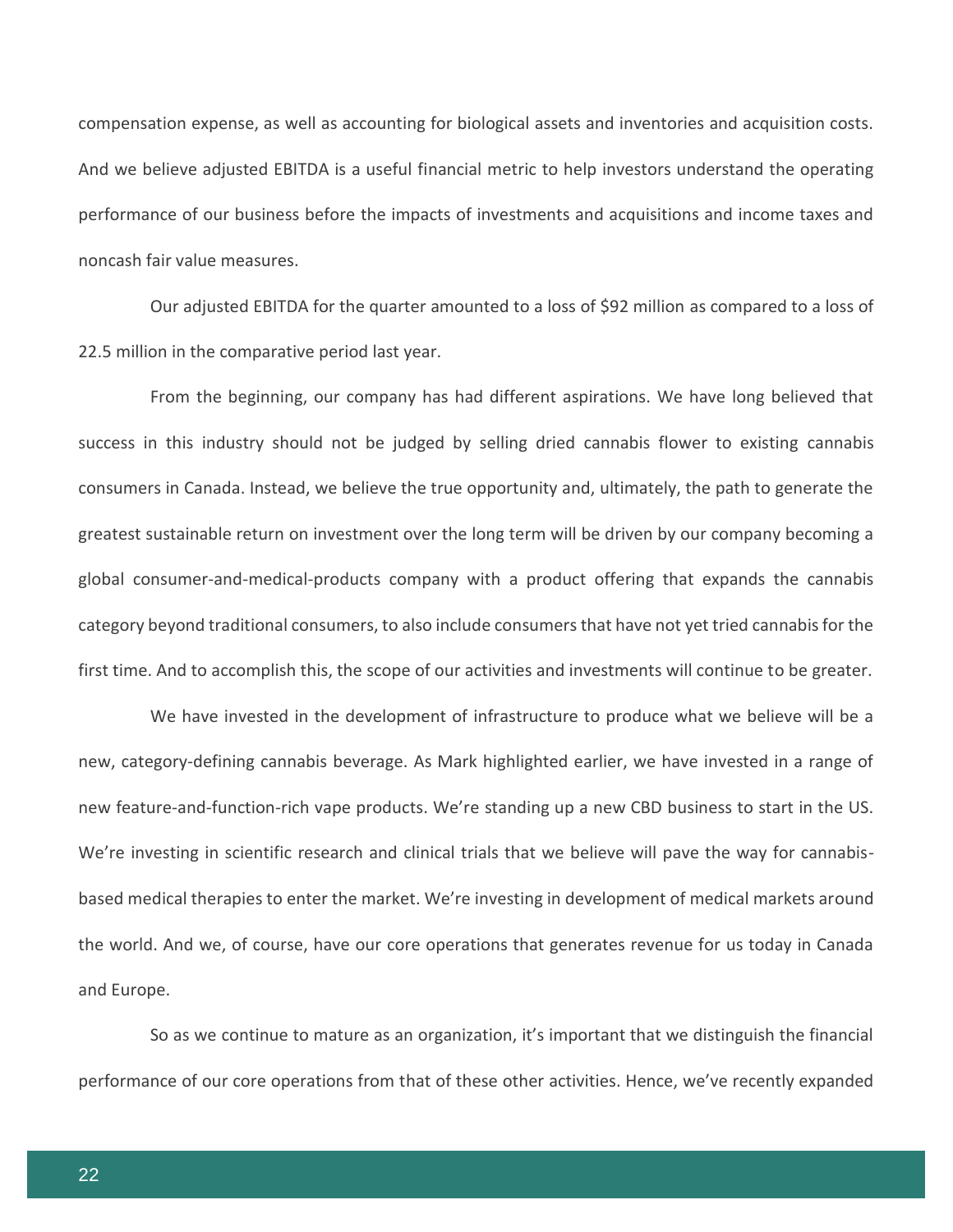our adjusted EBITDA reporting to include a breakout of the existing unchanged metrics into the three subcategories as follows:

Number one, adjusted EBITDA related to corporate operations and corporate overhead, and this will include our Canadian and European results.

Adjusted EBITDA related to nonoperating or underutilized facilities, which contains the cost that we often cite in our explanation and reconciliation of reported gross margin to normalized gross margin.

And adjusted EBITDA related to strategic investments and business development, which includes global research and development and global spending beyond Canada and Europe.

The breakout of these measures are captured in our press release and our MD&A. And for Q1, our adjusted EBITDA on core operations and corporate overhead was a loss of 57.8 million. Our adjusted EBITDA nonoperating and underutilized facilities was a loss of 16.2 million. And our adjusted EBITDA on strategic investments and business development was a loss of 18 million, totalling the 92 million cited previously.

Taking a look at our overall net loss on a reported basis, which includes all fair value adjustments for biological asset accounting, as well as the noncash \$1.2 billion fair value adjustment related to the extinguishment of warrants discussed above, was 1.3 billion or \$3.70 per share.

I'd like to now turn to the balance sheet. At June 30, 2019, we had cash and cash equivalents available and marketing securities on hand totalling 3.1 billion, representing a decrease of 1.4 billion from March 31, 2019. The primary use of cash during the quarter was for the C3 and This Works acquisitions, totalling approximately 430 million; the premium paid for the Acreage call option, which was 395 million in Canadian dollars; and capital spending for infrastructure, which was 212 million. And the balance was related to ongoing debt servicing and funding for operational losses.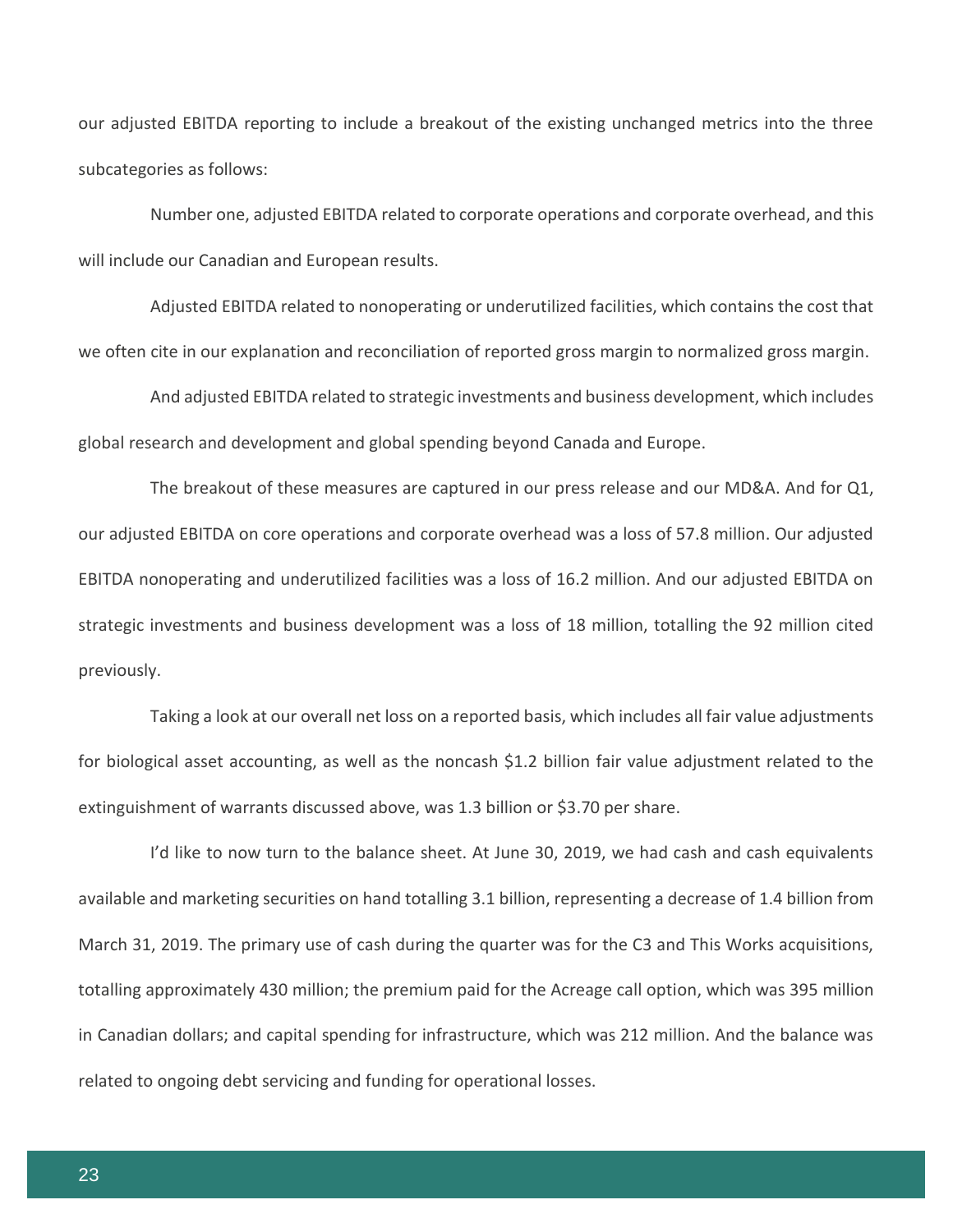Finally, I would like to provide an update on the priorities that I covered during our last call. One of my key priorities for the Company is to strengthen our financial reporting and controls, and this includes everything from mitigating our material weakness on end-user computing, that is covered in our MD&A, to reengineering our financial close and reporting processes so that we can better support the business with reporting and analytics, while also speeding up our external reporting process in anticipation that we will someday be an accelerated SEC filer. I'm happy to report that all of these projects are underway, that we're fully resourced, and our project plans are in place, and we expect to make tremendous progress in coming months.

I also mentioned my desire to revisit our ERP strategy, and this work is also underway. I will provide a much more detailed update on Q2 earnings call.

On our Q2 earnings call, I will also share more about the outcome of our upcoming foreign private issuer test, which will help to solidify our plans for conversion to US GAAP at the end of FY'20.

For now, this concludes my review of Canopy's financials for the first quarter of 2020 and would like to field questions from analysts on the call.

#### **Q&A**

#### **Operator**

As a reminder, to ask a question, please press \*, then the number 1 on your telephone keypad. To withdraw your question, please press the # key. To ensure an efficient call that gets to the questions of as many analysts as possible, analysts are requested to limit to one question and, should it be necessary, one follow-up question. In the event analysts have additional questions, they are welcome to reenter the question queue.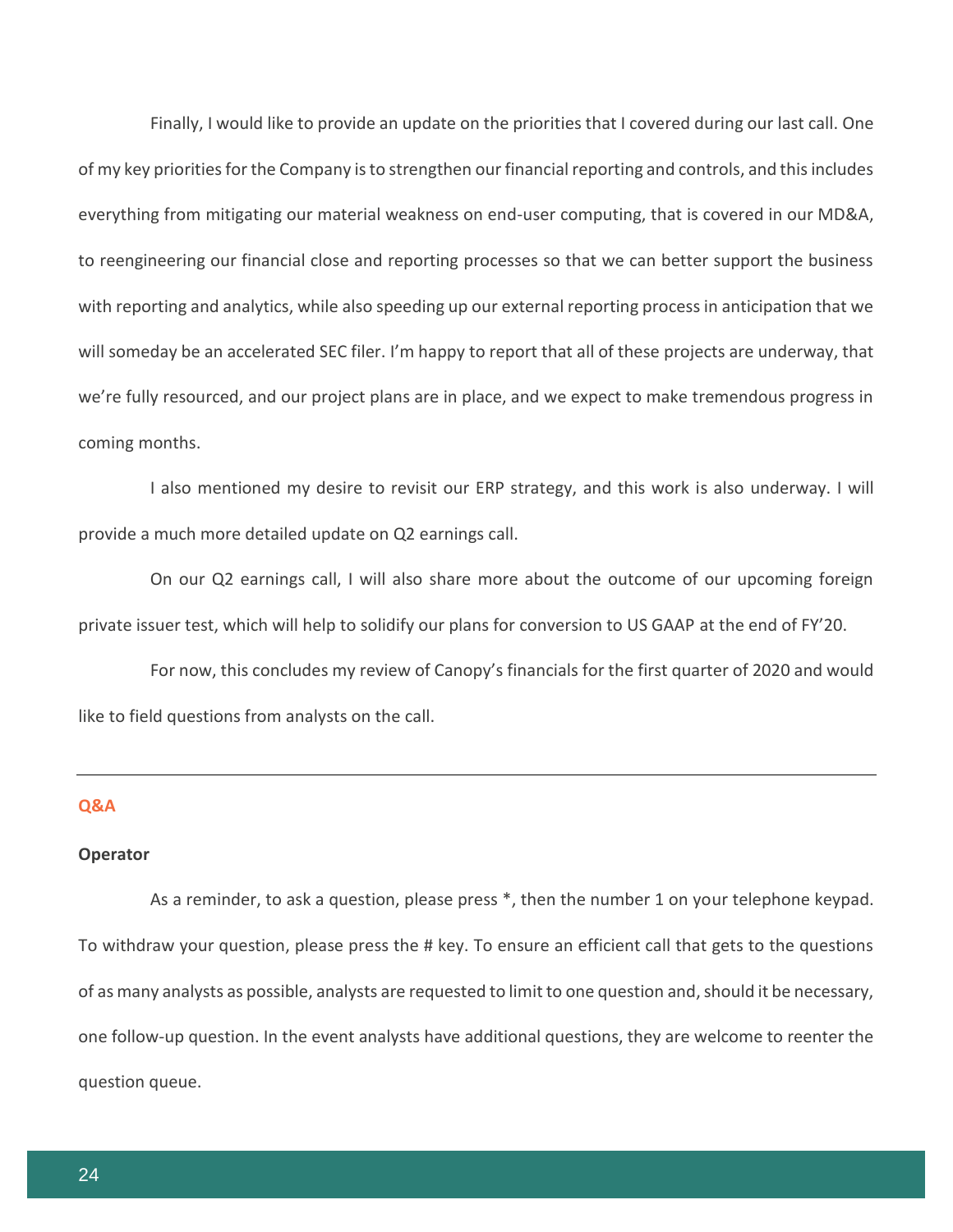Our first question this morning comes from Andrew Carter from Stifel. Please go ahead.

#### **Andrew Carter** — Stifel

Hey. Thanks. Morning. So I guess the first thing I wanted to ask is, the building brands has been a long-term focus for the Company that you've reiterated, and you've obviously outlined some pretty compelling products for the next generation. But wanted to ask about kind of where you stand today. And you've spent a lot of money on retail infrastructure, obviously. You participate in campaigns where you can. But really, is there any differentiation for what your brand stands for? And outside compelling products, there's still quite a bit of marketing restrictions. What's going to change in the second wave of the market?

# **Mark Zekulin**

Yeah. Excellent question. Thank you. So as I mentioned, we do have Rade Kovacevic here, our President. So he's the only guy who hasn't had a chance to talk, so we'll let him field this one.

# **Rade Kovacevic** — President, Canopy Growth Corporation

Hi. Thank you so much for the question. I think what I would say is, we're really proud that many of the brands we brought to the recreational sector, we started building five years ago, so we have lots of times to explain the propositions to consumers, to build that brand affinity, and so forth.

I think in addition to that, through the retail strategy we've had, we've had the opportunity in the early days of recreational legalization for consumers to interact directly with the brands and have sort of a hands-on feel for them. We've been able to leverage that in terms of sort of the good, better, and best pricing scheme, to ensure that each of these brands sort of has a clear place to live. They've been mapped out well in terms of different consumer segmentation. And I think, as Mark spoke to, the goal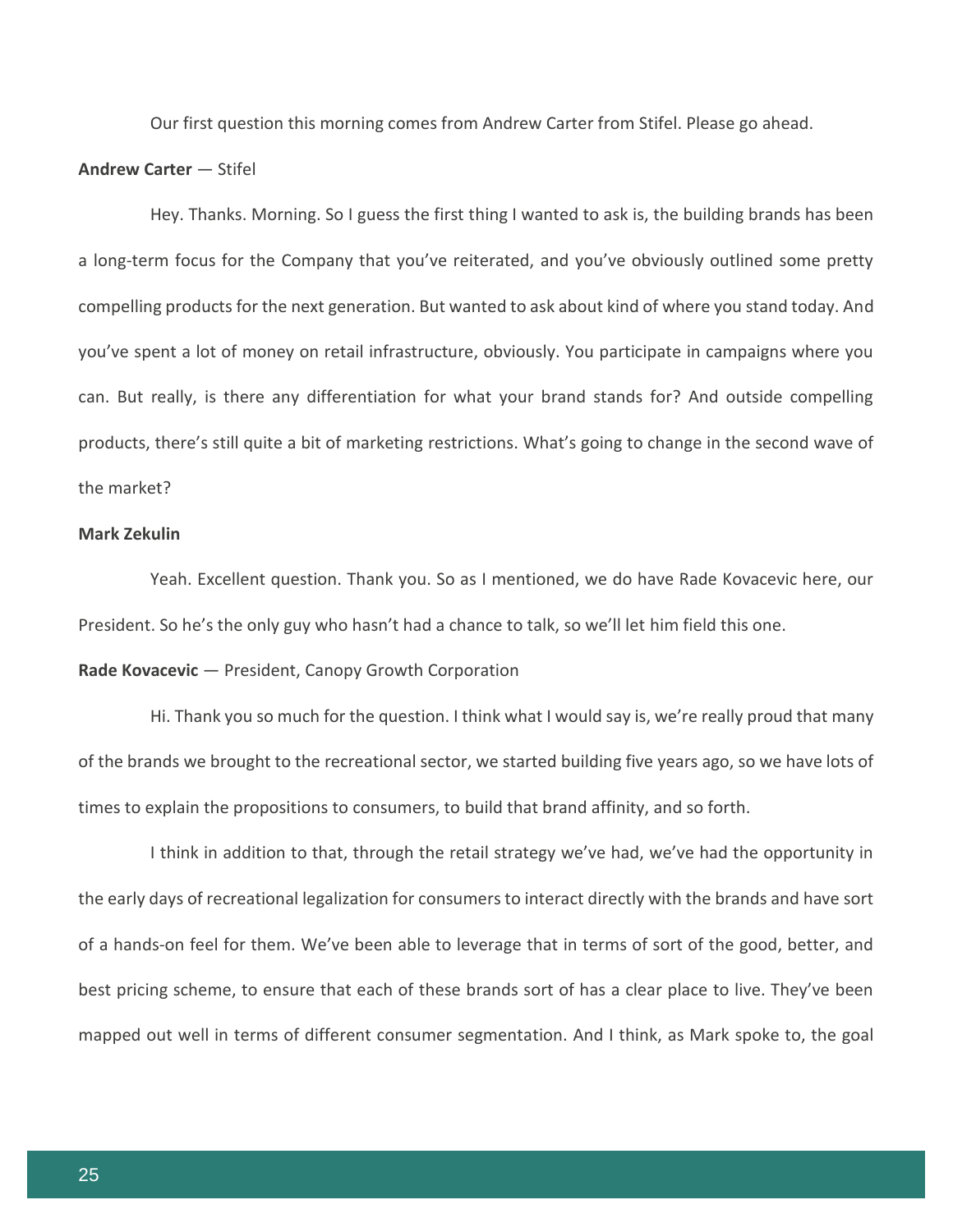would be to take the intellectual property, align it with the brands, and then leverage what we've built in the current market as we move to sort of Cannabis 2.0.

#### **Andrew Carter**

Got it. And then, just kind of a second kind of question about Cannabis 2.0. Have you been able, really, to share any of your innovation details with some of your retail partners or customers? And kind of help us understand how receptive they are to kind of understanding this new category. And this speaks particularly to the beverages where you've made a lot of investment or made investment. Is the infrastructure out there going to be there to support that form and maybe push it above what we see here in the US?

# **Rade Kovacevic**

Yeah. For sure. So I think a few points on that. I'd say, we started discussing innovation segments with the cannabis boards about six months ago. So we had our innovation team go around, do a road show, and help the boards understand the formats that were coming, sort of with a consumer-first mindset on our side, in terms of why would the demand exist, how are these products disruptive, and so forth.

Second to that, in the past, I would say, one to two months across probably the majority of cannabis boards at this point, we've submitted actual SKU listings with pricing and so forth and had those in-person conversations with the cannabis boards. And I think, overall, across the market, there is excitement about the Cannabis 2.0 products, the ability to convert further cannabis consumers from the black market to the legal market, to grow the overall size of the cannabis market, and increase sales.

On specifically new formats, I think one of the advantages that the cannabis boards being full of people that used to be alcohol boards is they're fairly comfortable with the beverage sector. So to your question, yes, we have worked through on the logistics, shelf-spacing considerations, and things of that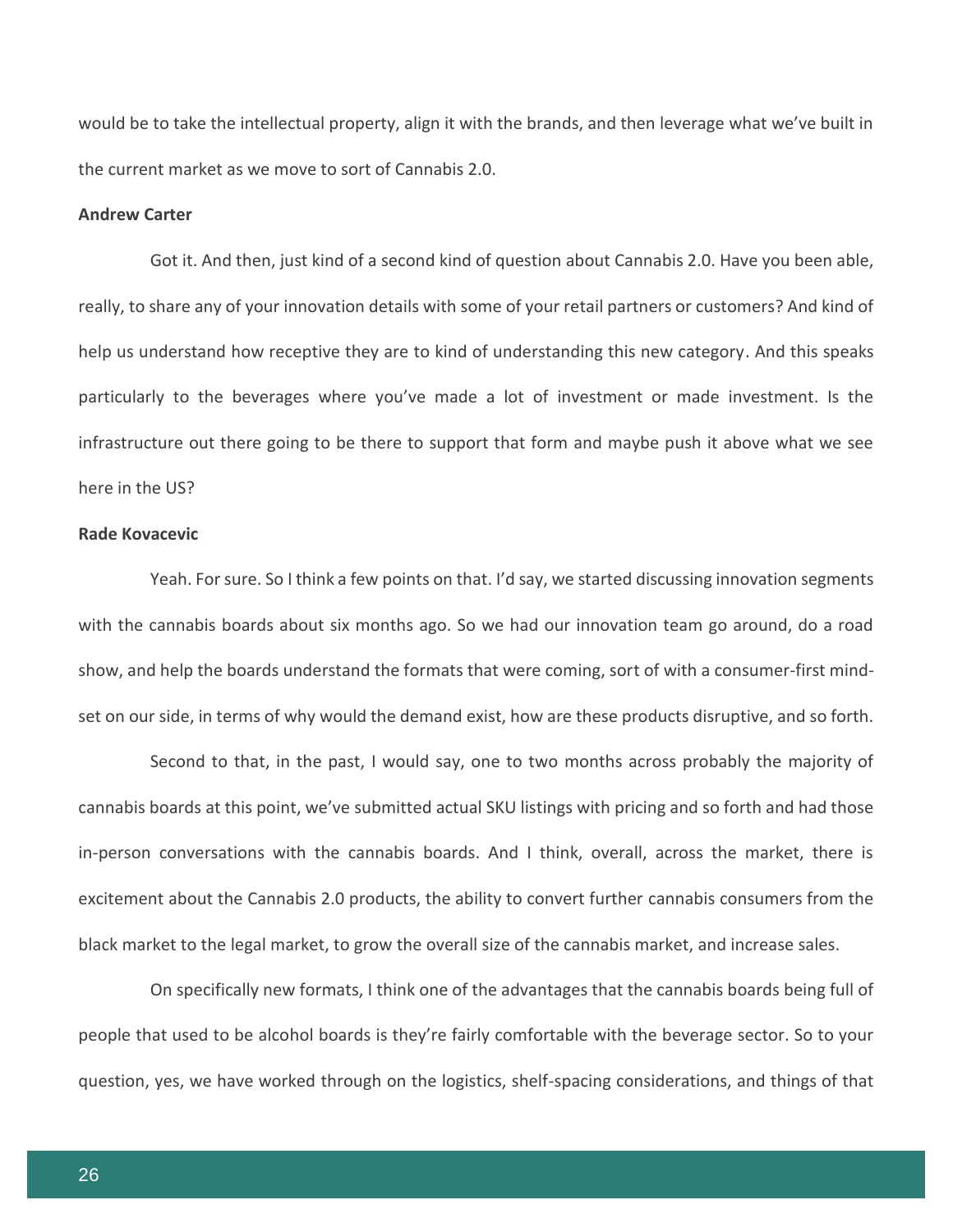nature with beverages. I would say we have a strong trademark in educational plan in terms of helping consumers understand.

And I think the big difference we see with our beverages compared to the US market is really looking at our beverages as all the IP work we've done and scientific development work, to ensure that our beverages are analogous to alcohol in terms of on-site (sic) [onset] time, duration, and so forth. And I think it's a very different approach than has been taken, US recreational market, where it's been very focused on sort of a high-dose, high-strength, single-use, as opposed to an occasion-based approach to beverages.

So from the outset, we think it'll be stronger than the US. We have a moderate approach with a moderate building of inventory going in, so that we're able to react to levels of demand and so forth.

#### **Andrew Carter**

Thanks. I'll pass it on.

# **Operator**

Our next question comes from Tamy Chen from BMO Capital Markets. Please go ahead.

#### **Tamy Chen** — BMO Capital Markets

Yeah. Thanks. My first question is, could you just comment on your revenue performance in the quarter in the rec channel? We've seen some—we've seen some of your peers increase share, while yours has been largely flat. Like what would you attribute it to? Is it not the right mix of products? And your rec average selling price was also down, even backing out the return provision, so just wondering what factors played a part in all of this.

## **Mark Zekulin**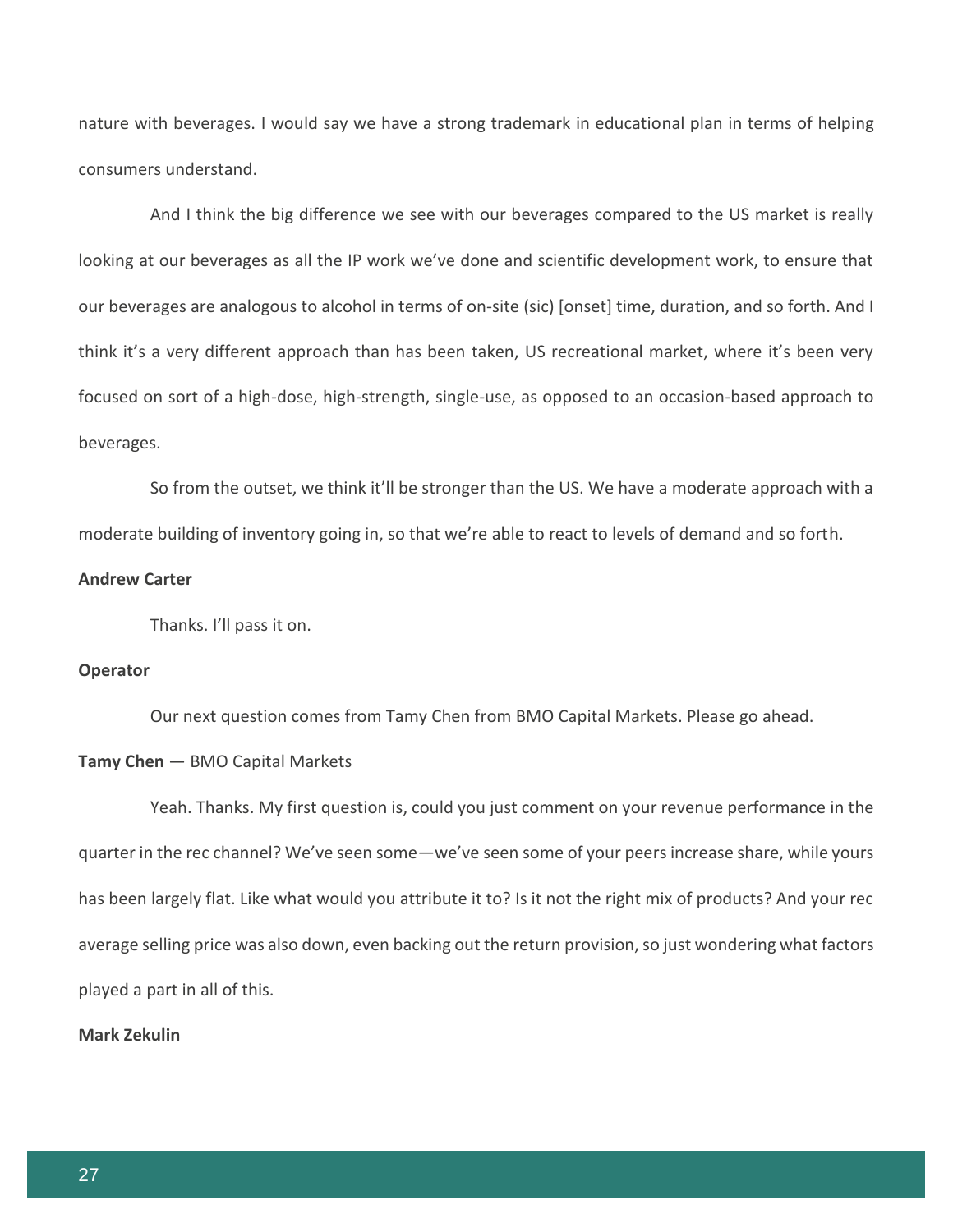Yeah. Thanks, Tamy. So Mark here. The way I see it is Canopy had incredible success coming out of the gate in October. Not perfect, of course, but between our ability to get our scaled facilities running, our logistics, our distribution, our sales, we really got out to a great start that allowed us to achieve a very good market share. And in this sector, there's not enough data to pinpoint exactly what market share is, but I would confidently say it's between one-fourth to one-third of the market as Canopy market share. So we're incredibly pleased with that.

What's happened now, over the last eight months or so, is a couple things. Firstly, obviously, our competitors have now began to ramp up their own supply, which means they are able to increase revenue from a lower base, but to have that revenue increase and taking some market share back.

And the second thing, frankly, is that we've gone through a process of doing some retrofits and some changes to our facilities that were brought online, to make sure that they have the right yield, the right output over the long term. So I think what we've seen is, in my view, we are still within that onefourth to one-third market share. It's probably—whereas we were at the top of that band, we're now towards the lower end of that band, but I feel pretty good.

And I'd say, in terms of narrative, if you gave me the choice between having a 10-share boon to 15 to 20, or having a 35 moving to 30 or 25, I would still take the 25 ending point. And as we look forward, obviously, with the harvest that we just had, with the value-add products coming online, with the scale and the systems, we certainly expect to maintain and increase our market share. And as the market grows, certainly that means to increase our revenues.

Hopefully that hits on point one.

I think, Mike, do you want to speak to point two on pricing?

# **Mike Lee**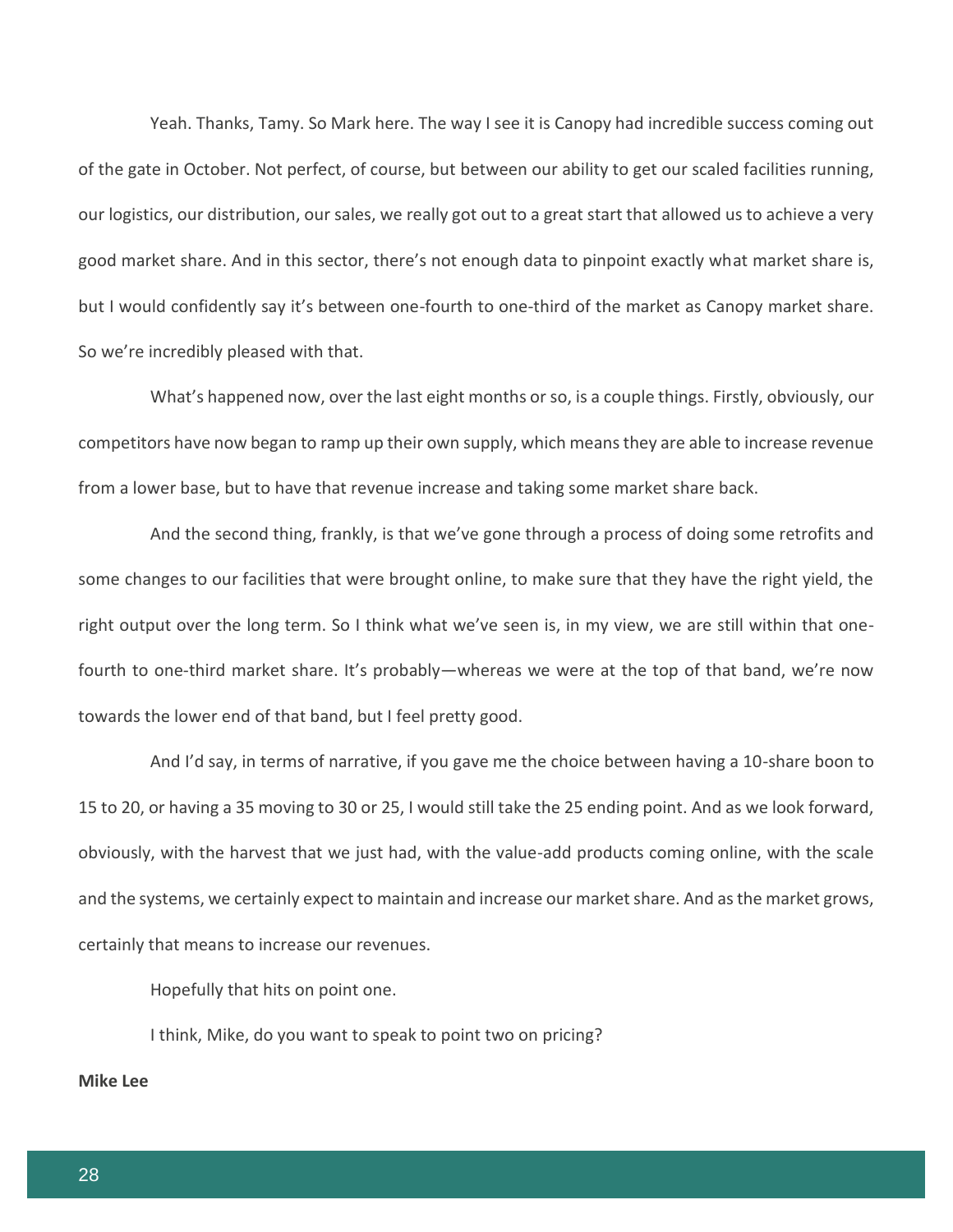Sure. Yeah. So, Tamy, on your question about ASP and pricing, what I'll say is, overall, our pricing is up about 1 percent total company global sales, Q1 versus Q4. When you look at the Canadian medical channel, our average price is up around 8 percent versus Q4. When you look at recreation, recreation average price versus Q4 was down about 13 percent, entirely driven by mix between bud and our softgels and oils, so. And Q4, we had about a 50/50 mix between bud and softgels and oils, whereas in Q1, our mix was heavily weighted toward bud and less weighted on oils and softgels. And oils and softgels, being average higher price, had a negative mix impact. So we would expect that to normalize going forward.

#### **Tamy Chen**

Okay. Thanks. And just my follow-up is, on the return provision you took in the quarter, appreciate the colour you gave earlier. Just wondering, did the inventory review—was that spurred by provinces thinking about optimizing their inventory that they've got? And did any of discussions, if it involved the provinces, did that also involve how the provinces are thinking about even flower SKUs that they've got at their warehouses?

# **Rade Kovacevic**

Hi, Tamy. Rade here. So what I would say is, for us, working with all the provinces, business planning is an ongoing thing. We meet on a routine basis, either weekly or monthly, depending on the province. And so, as the market evolves, as retail stores get launched, we're constantly reviewing various SKUs, inventory levels at provinces, and rates of sale between those various SKUs.

So I think, for us, it's more part of an ongoing conversation as opposed to something new, and looking at where the market's at, how many stores are planned in what period, and us being proactive and cautious to ensure that we have the provision in place. I think it's more from a normalizing of rate of sale across SKUs, as opposed to initial forecasts, as opposed to a cause for concern going forward.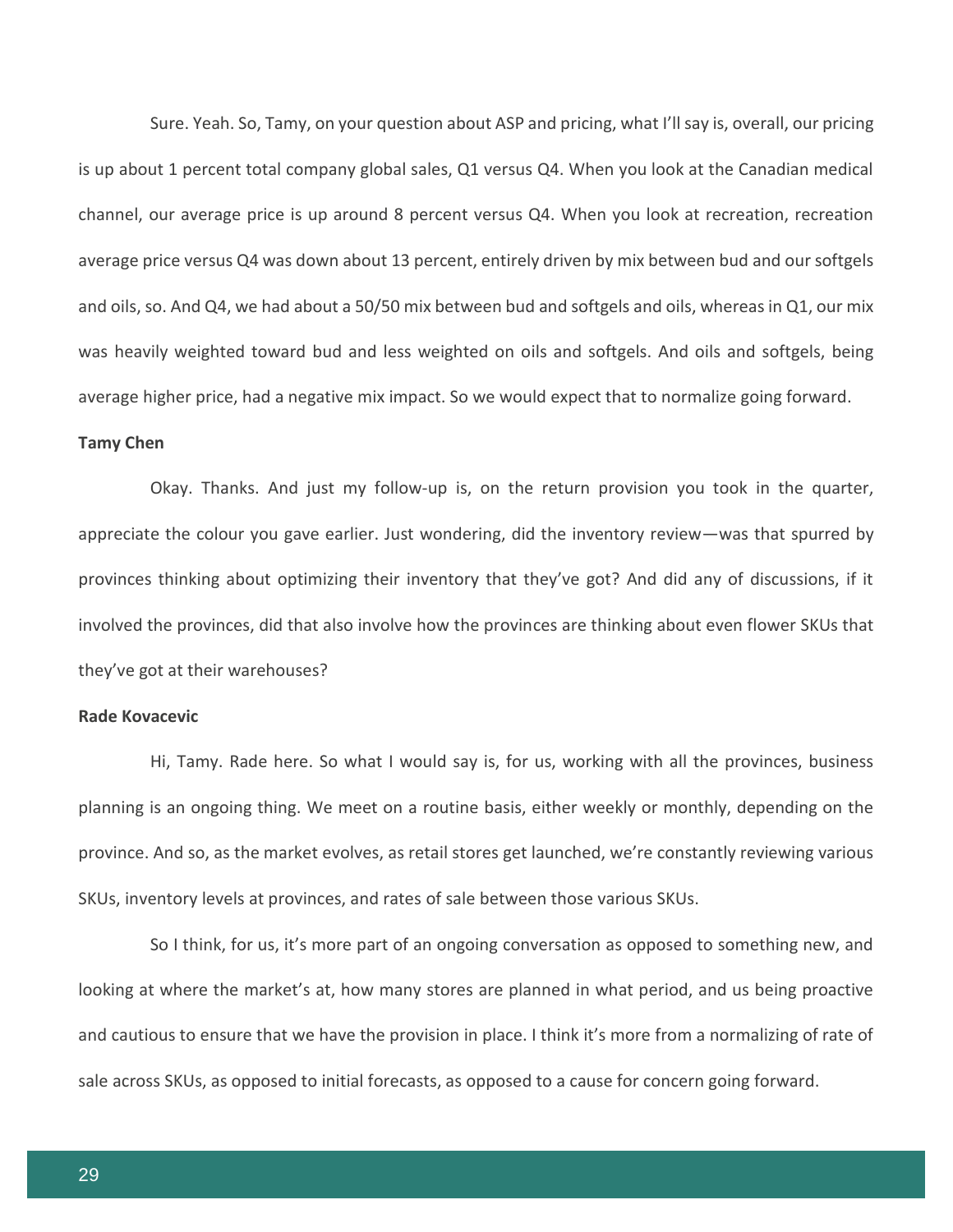# **Tamy Chen**

Okay. Thank you.

# **Operator**

Our next question comes from Vivien Azer from Cowan and Company. Please go ahead.

**Vivien Azer** — Cowan and Company

Hi. Good morning.

#### **Mike Lee**

Good morning.

# **Vivien Azer**

Just a—good morning—just a housekeeping item and then my real question. Mike, you enumerated the sequential change in pricing for both medical and adult-use in Canada, but the real eyepopper is the 61.38 from international. Can you explain what that is? That looks like an anomaly.

# **Mike Lee**

Yeah. It's entirely driven by the C3 acquisition during the quarter. And, as you know, these are pharma-grade products that have a much higher price point than our existing softgel-oil-cannabis business.

# **Vivien Azer**

So is that a good number to think about going forward?

# **Mike Lee**

Yeah. Yeah. And certainly—and maybe Rade can jump in on expansion plans. But for C3, we can talk a little bit about what our expansion plans are going forward. I would also say that the mix is going to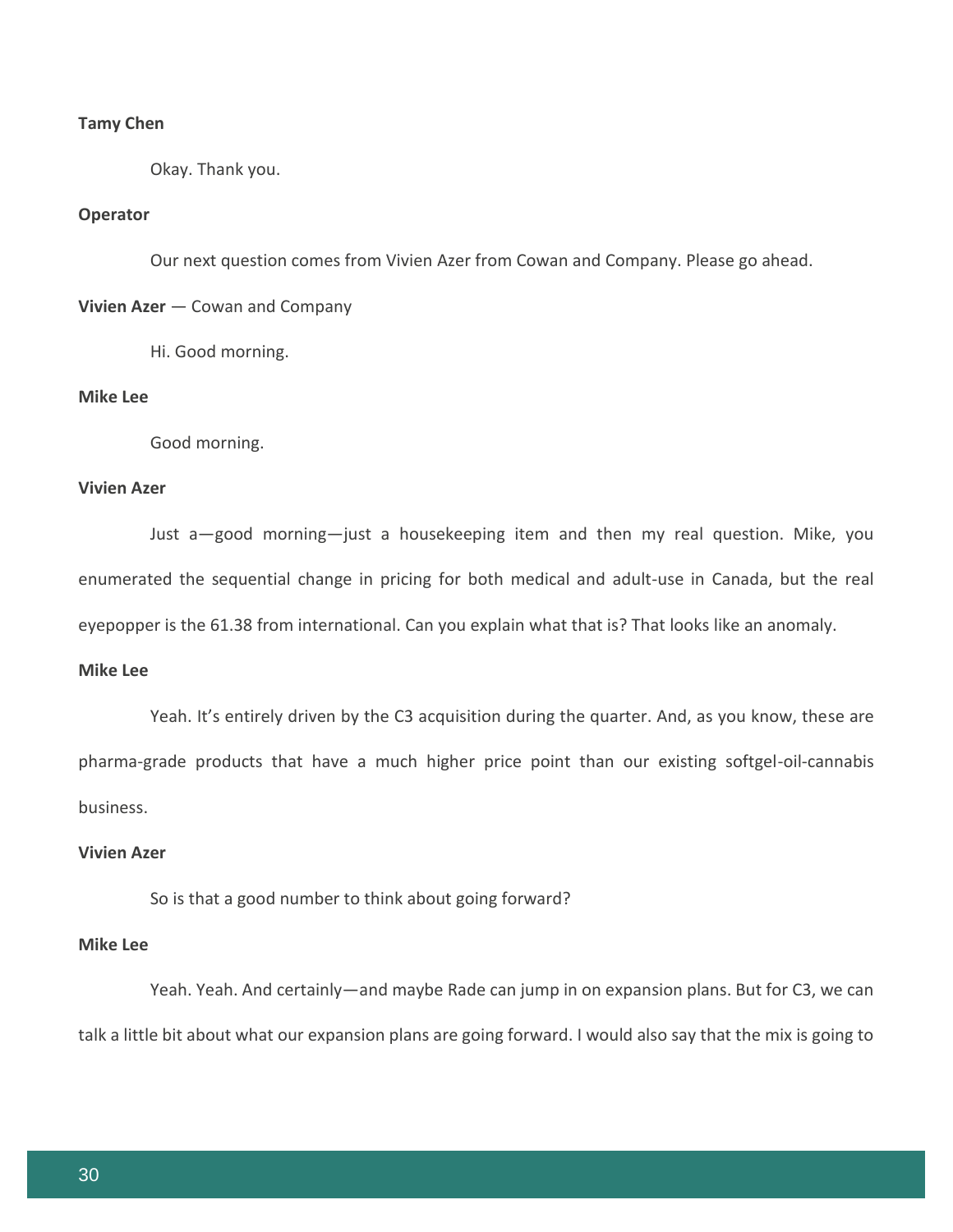continue to evolve as the supply situation for our international markets improves. So it's going to be entirely driven by mix.

So, Rade, why don't you cover the C3 expenses?

# **Rade Kovacevic**

Yeah. So I think, to that point, we're looking at how to leverage C3 across various international markets. And to Mike's point, it's a high-quality pharmaceutical product, and so the lead time to expansion is longer than a medical cannabis flower and so forth. So I think, in the short term, you'll see that mix start to lean more towards cannabis flower, as our various regions come online. Sales export process with Health Canada has improved significantly in the past quarter. And so we see growth there, which will average the price towards where flower sales are, and then more in the medium to long term, working with the team at C3 through their integration in terms of leveraging those high-quality pharmaceutical products globally to other regions.

## **Vivien Azer**

Terrific. And then my real question, Mike, is on gross margin. So I think, kind of first impressions last night, based on the conversations I was having, the sequential deterioration in your reported gross margin was quite disappointing. I think I'm actually even more surprised by your commentary on the call. Last quarter, your adjusted gross margin, excluding costs associated with underutilized assets and nonrecurring expenses, was 41 percent, and this quarter, it's 32 percent. How is it possible that you guys grew your kilograms harvested by over 300 percent, and your underlying adjusted gross margin deteriorated that much, sequentially? Thanks.

#### **Mike Lee**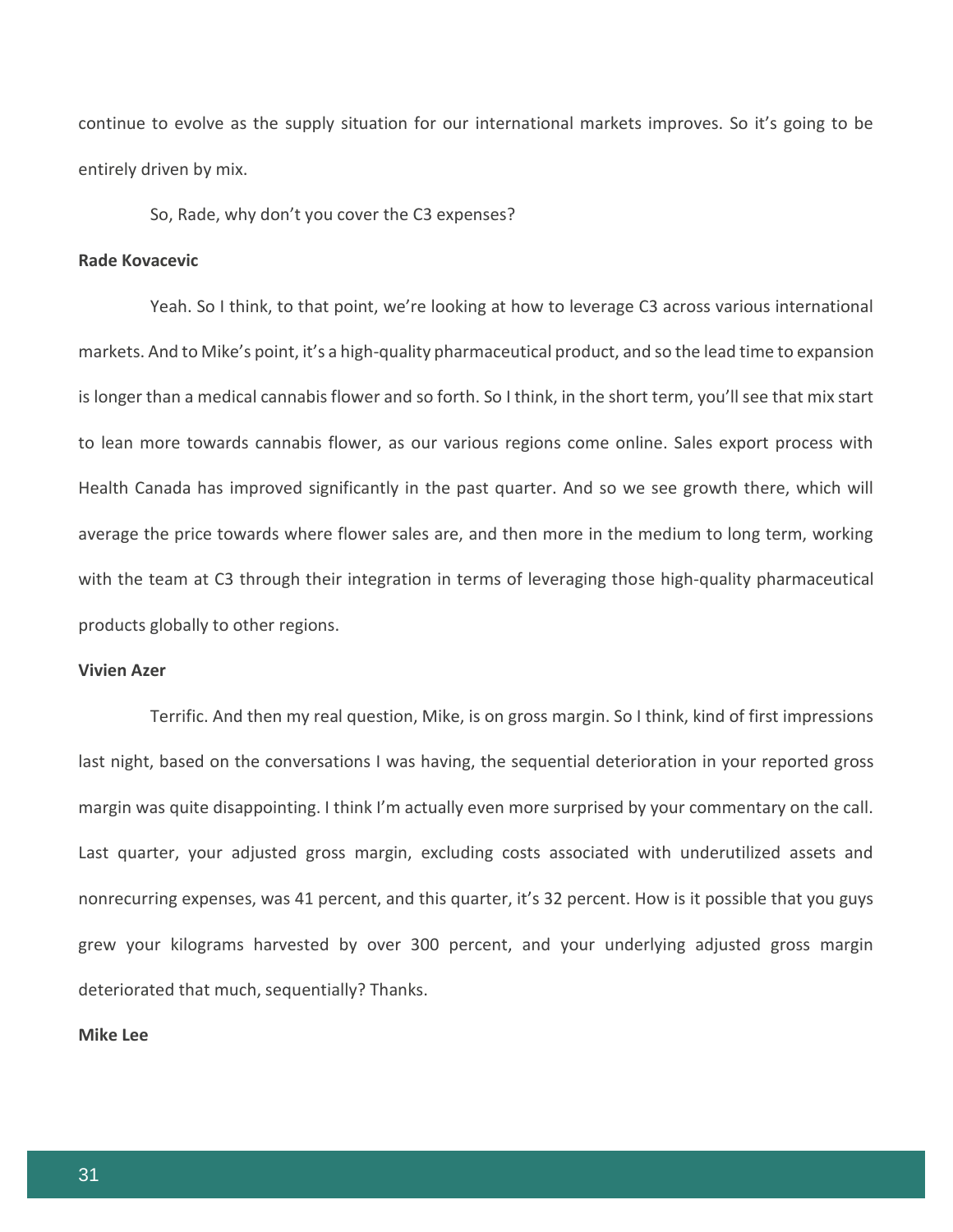Yeah. Sure. So the—going back to the starting point of the normalized 32 percent that I talked about on the call, there's about 6 points of negative sales mix in the quarter, due to more dried cannabis sales and less gel caps and oils during the quarter. That was a full 6 points of headwind. In addition to that, we had an increase in royalty payments related to Houseplant's that were a further headwind on margin. So when we normalize for that and get back to a normal softgels and oil mix, the normalized margin would be much closer to that 40 percent that we keep talking about in terms of Q4 target. But admittedly, we're also counting on productivity gains to get to that 40 percent margin as well.

#### **Vivien Azer**

Okay. Thank you very much.

#### **Mike Lee**

Mm-hmm.

# **Operator**

Our next question comes from Chris Carey from Bank of America. Please go ahead.

#### **Chris Carey** — Bank of America

Hi. Good morning.

# **Mike Lee**

Morning.

# **Chris Carey**

So I guess, just like take a step back, right? Just given kind of the quarter which we expected to be underwhelming and—but the market's reaction. And I think there are a number of reasons to suggest here that Canopy's at trough on sales and margins, right, and that you should see pretty significant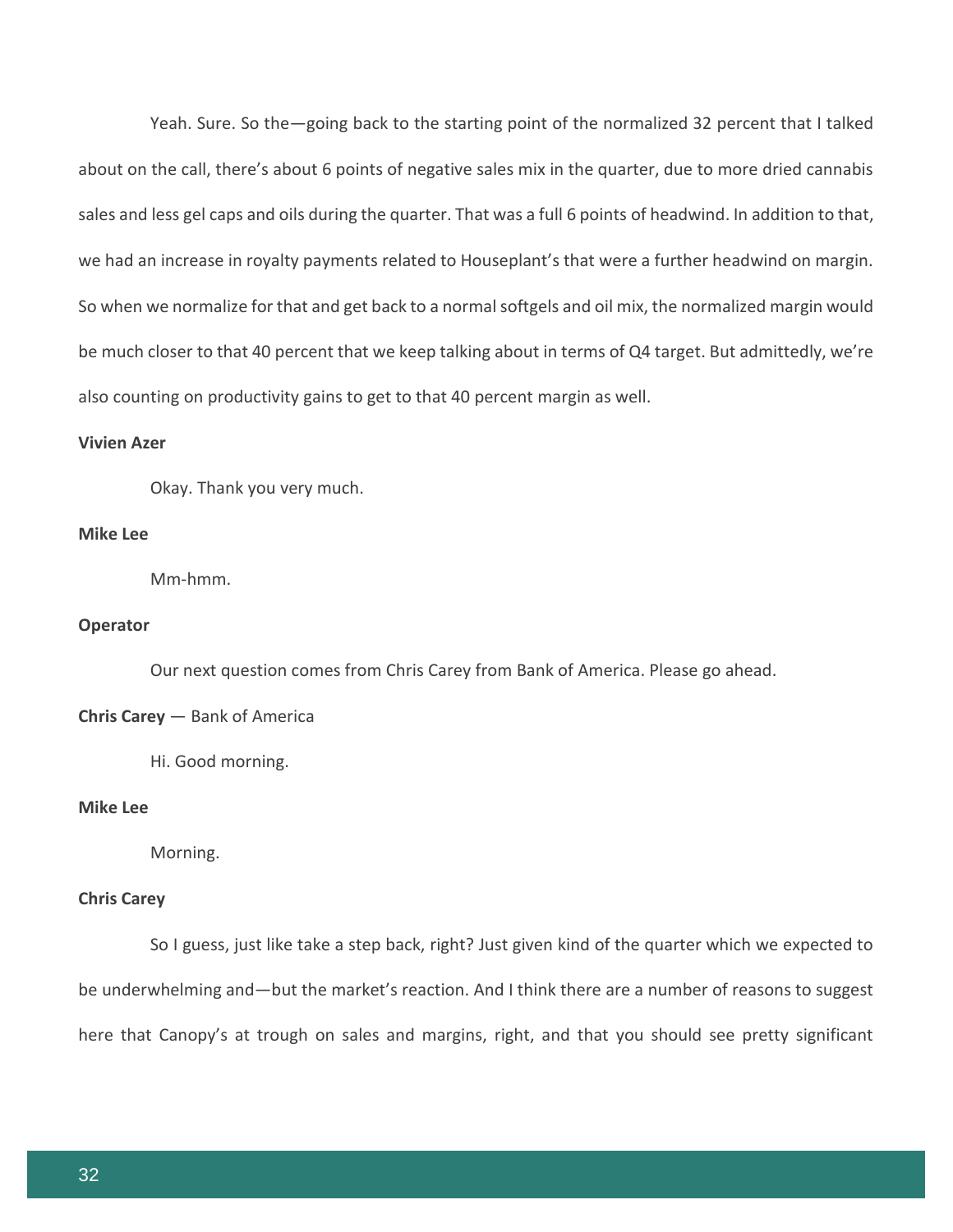improvement ahead. But on the other end, clearly, the market needs some confidence on this front, especially around gross margins, right? And so I think it's important to kind of lay this out, right?

So you alluded to something in the prior question around gaining share early in Canada and that that required you to kind of—you acquired the facilities in British Columbia. You really ramped production in facilities that weren't purpose-built for cannabis, and that gave you this huge lead, and you were like 2X kilos sold versus all competitors, right? But as you started to perhaps see some issues in those facilities, you started to close them down and retrofit. And we saw harvest has decelerated. Gross margins have come in. And I guess, I'm just wondering, were the challenges you saw in those facilities significant? And has the retrofits really been driving a lot of the harvest which has decelerated and the margins which have decelerated?

And then, are we now at the point where those retrofits are coming to an end, and that the sales leverage should really start to be taking off on the margin front? Because I think if you just have a year of historical perspective on how the cultivation versus kilos sold played out, some of the gross margin pressure and sales stagnation could make some sense. So just some perspective on that, I think would be really helpful in the context of everything. Thanks.

# **Rade Kovacevic**

Yeah. Yeah. So Rade here. So I think a few things to take a step back and think about. When we brought those facilities online, we brought almost 3 million square feet of production capacity online all at once to ramp up product for the start of recreational legalization, which is what allowed us to take a strong position from the outset. So we're very happy with that decision.

I think there are basic things that we needed to improve, that we knew were the case in the greenhouses, but we didn't want to miss that opportunity for initial inventory creation and sales in the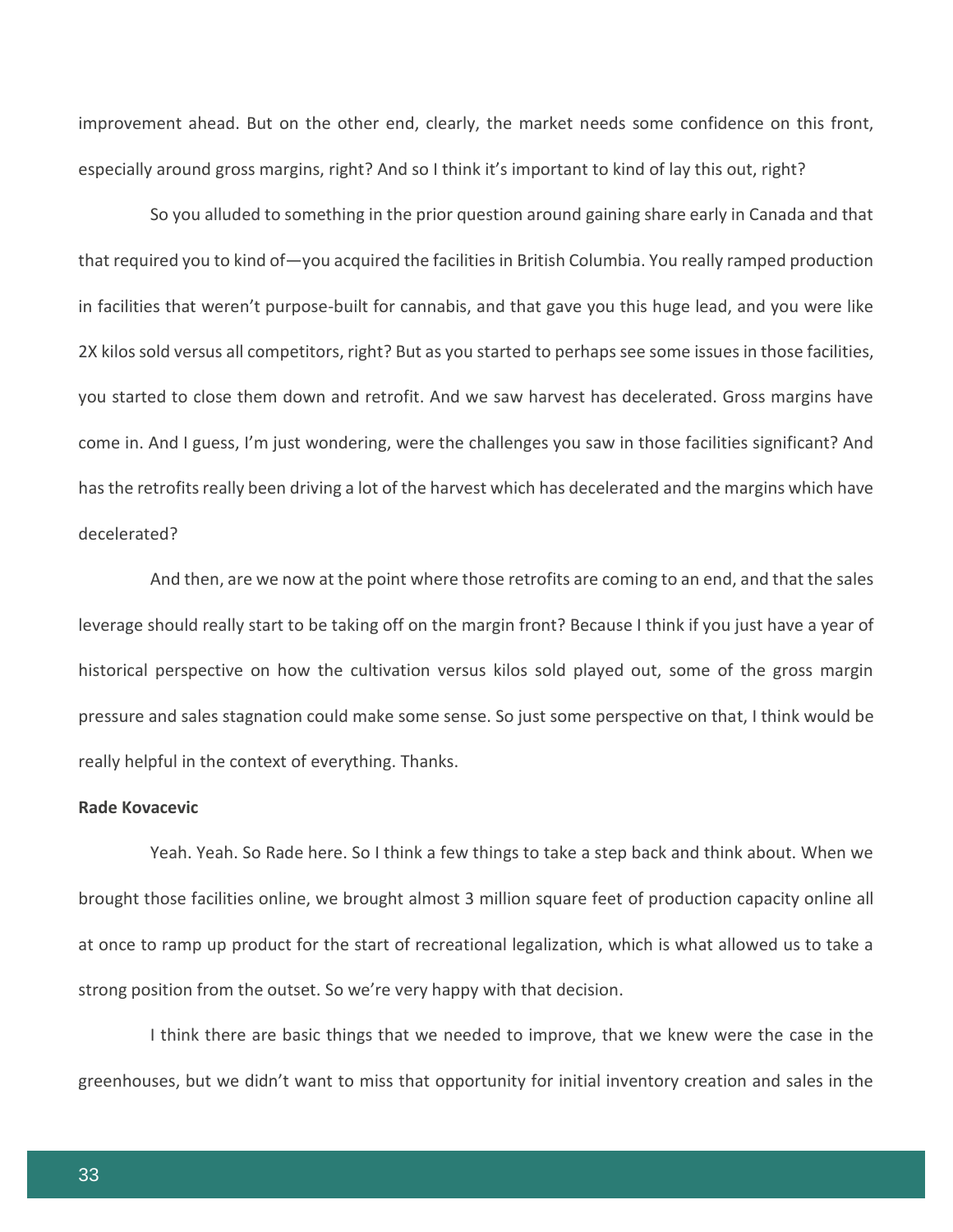first quarter of legalization, to get that strong market share, get our brand solidified, and customer affinity built. And so, when we took them offline, we did planned upgrades that we knew were in place.

And what we've seen over Q1, both in terms of the overall increase in harvest, our ability through our planning process to have 70 percent of the strains be high THC, and a significant increase in the percent of product that is high-quality flower coming to market, where demand currently is quite strong, is that we were able to execute on that plan as we had hoped. And so we're quite happy with the situation we're leading into legalization. We have strong supply, strong market share, and that we've been able to bring these properly online now to the capacities we wanted, where we can now look at fine-tuning and finding efficiencies, both to reduce our COGS and increase overall yields.

And so I think the margin you're seeing play out is just the nature of scaling. These products have four- to six-month lead time. If you start the time you have to grow the mother plants, to get to market, and so there's a large amount of labour as you bring these sites online. But I think the harvests in  $Q1$  and you'll see going forward—speak to that being a strong success and positioning us very well to dominate the flower market and particularly, given the flexibility to take these kilograms and determine flower versus new products based on rates of demand. So I think it sets us up for a very good position and as Mike alluded to before, puts us in a place where we have this margin build as we go into Q4.

# **Mike Lee**

And if I could further add just for perspective, having just finished Q1 harvest with the lion's share of this work completed, we generated a harvest of 40,900 kilograms. In retrospect, in all of FY'19, our harvest was 47,000 kg. So in one quarter, we've produced a large, large percentage of what was produced all of last year. So that's just a critical, critical thing for investors to understand.

# **Mark Zekulin**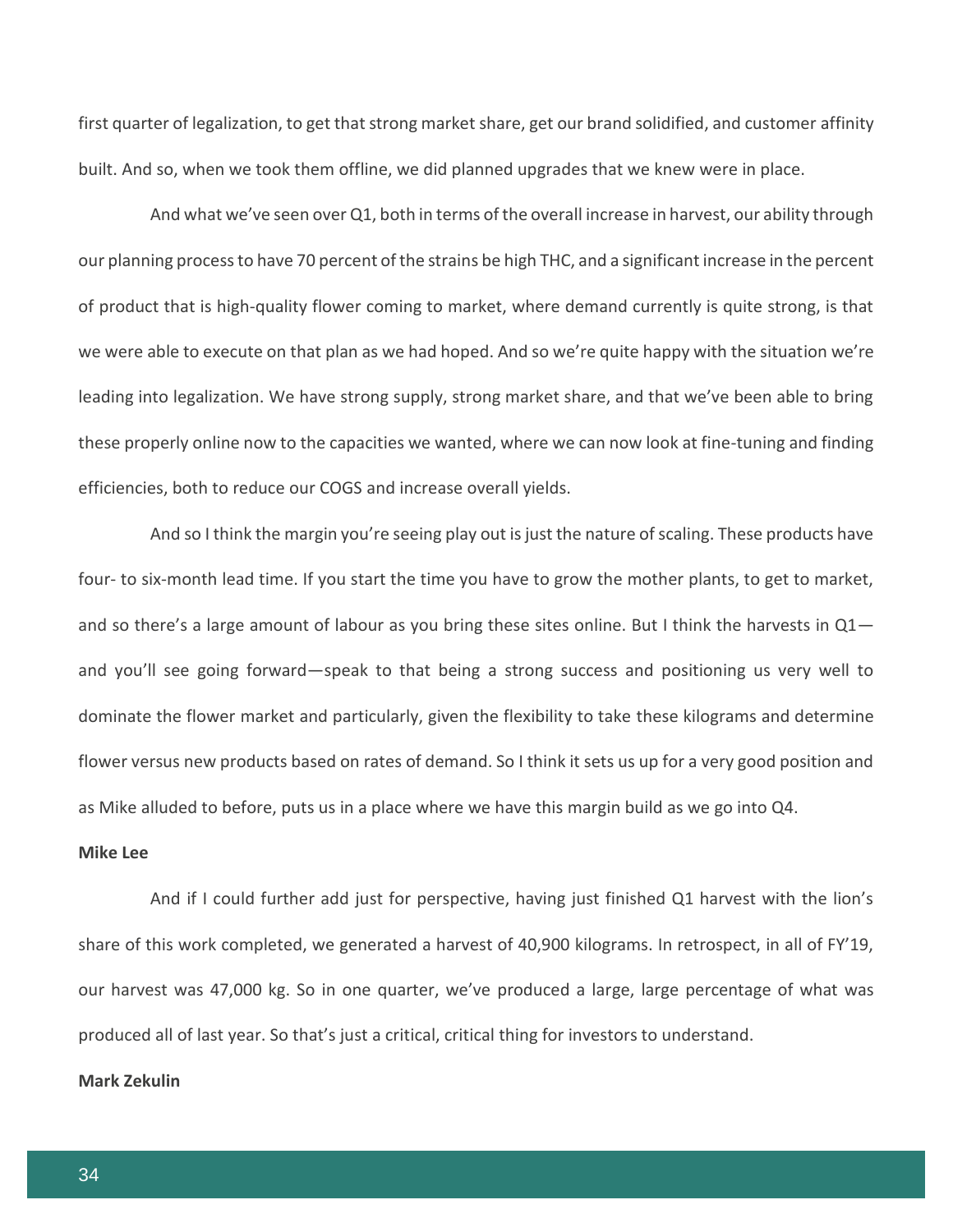Yeah. And, Chris, we'll give it the three-fold answer. I mean, just to build on another example that we spoke about earlier, right; pre-rolled joints as an example.

# **Chris Carey**

Right.

# **Mark Zekulin**

In Smiths Falls, in order to get pre-rolled joints to market, we shut down growing rooms, right, and we changed those rooms into a facility that could, on a semi-manual, semiautomated basis, create pre-rolled joints.

And now, with the infrastructure completed here in Smiths Falls, that production gets moved to a new place, a new licence plate, where it'll be automated, where it will be in its proper home. And the old part of the facility will go back to being a grow operation. So these are the natural things that we did in an early market to make sure that we got product online and served our customer needs. But that'll lead to inefficiencies, and that will slowly get fixed as the rest of Smiths Falls comes properly online.

#### **Chris Carey**

Yeah. Okay. See that's—this is—that's kind of helpful perspective, right. And then, I guess, as my follow-up, right, the 41,000 kilos harvested this quarter, I think, by my model, you're probably now at a position where you have almost 90,000 kilos just ready to go. You have \$90 million of finished goods, \$250 million of work in progress. And so I'm trying to understand why this sort of foundation shouldn't be the start of kind of a real acceleration in quarter-over-quarter sales from here. And then maybe just comment on the size of your inventory right now? And why that shouldn't maybe give you the uplift in the fiscal Q2? Thank you.

#### **Rade Kovacevic**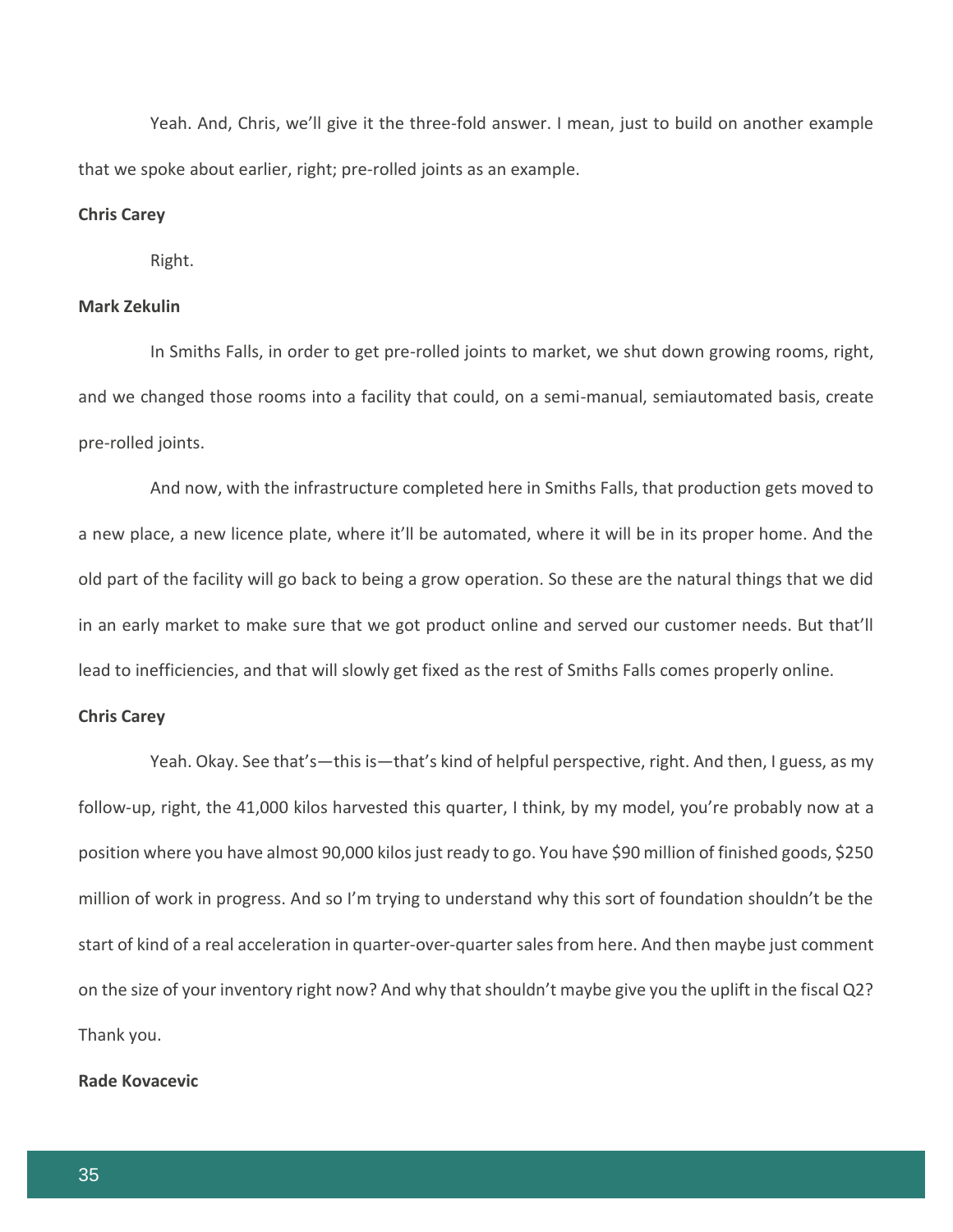Yeah. So Rade here. So I think the important thing to look at the market—and Mark spoke to it earlier—about retail stores per capita in Canada compared to saturation points you see in Colorado in the United States. And so the two big movers we see are retail rollouts in Ontario and Quebec, both of which provinces, with us applauding them, have aggressive rollout plans for additional retail over the rest of our fiscal year. And so what the provinces have been saying is, they need the flower to come online to be able to do this, and that's what our Q1 harvest of 40,000 kilos represents.

The next part post-harvest is how quickly we can get it to market. And so I think, to your question, a good example is in the first 10 days of August, which I'll note include a long weekend, our quality assurance team released for sale 3.5 tons of flower products and over 2.1 million pre-rolled joints. So it gives you an idea of us being able to now take those harvests in Q1, get them through our manufacturing, finished good, and quality assurance processes, and have them approved for sale and ready to go. And I give that to you as a snapshot of the product moving through the system.

I think what we now are being able to go to provinces and tell them, down to the finished good SKU level to give them confidence, is we have the flower to be able to meet existing demand based on number of retail stores, and for them to be able to confidently roll out more retail stores as they go forward.

So I think the lag in the system is that rollout and, understandably, the provinces have been waiting to hear that the flower's online for them to be able to do that. So what you'll see is us building inventory, that gives provinces now comfort that they can roll out more and more stores, and Alberta's a great example of a province that's already begun that process. And then that will allow them to drive further demand through further points of distribution, which in turn allows us to further drive sales.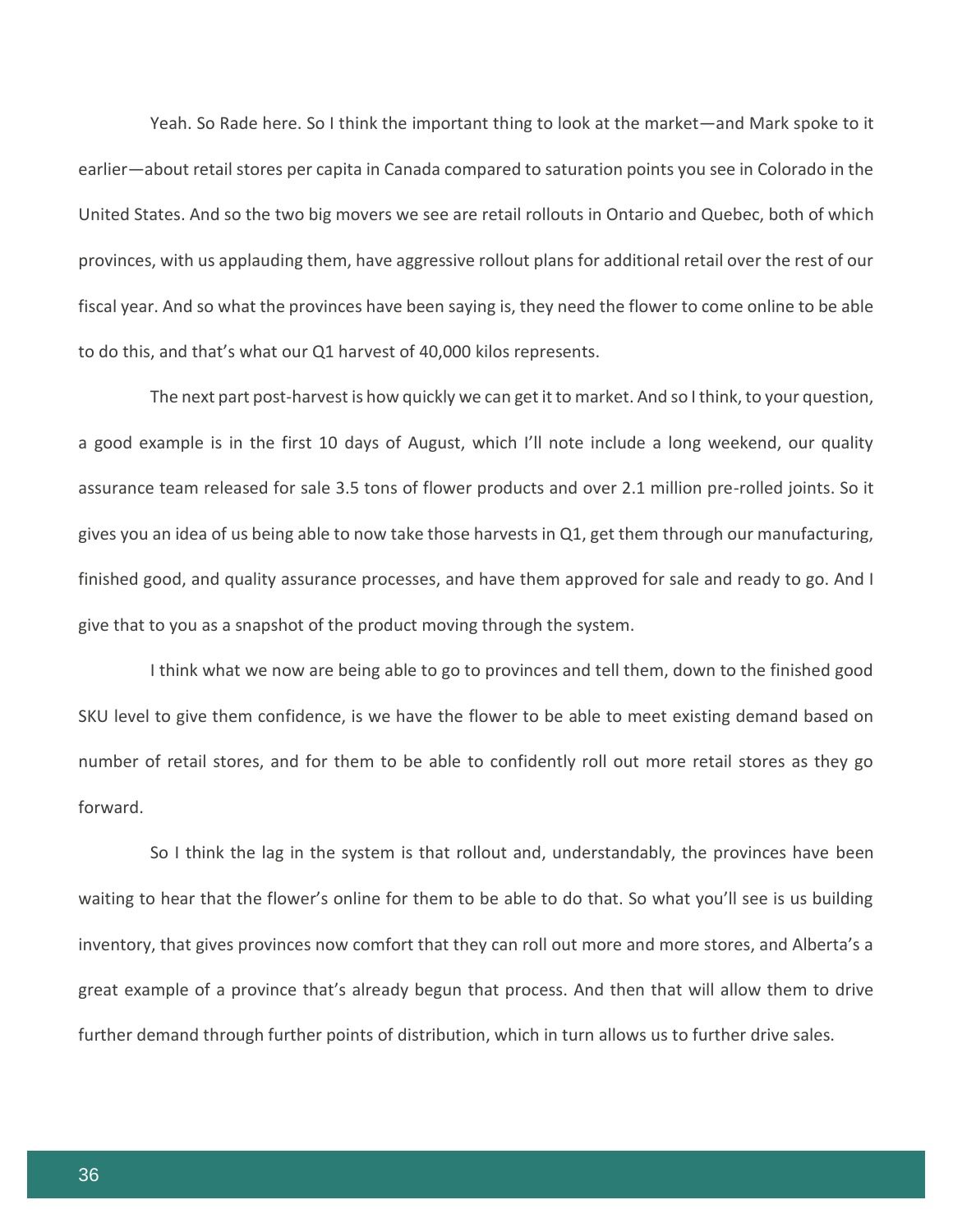I think the other great part for us is it allows us to have finished good inventories that, as we move into scaling new products for Cannabis 2.0, that those products are in finished-good form and available while we focus on building new inventories to be able to sell in in December of those new Cannabis 2.0 products.

# **Chris Carey**

Okay. Thanks.

#### **Operator**

Our next question comes from Graeme Kreindler from Eight Capital. Please go ahead.

#### **Graeme Kreindler** — Eight Capital

Hi. Good morning, and thanks for taking my question here. Just to follow up on the discussion there on the harvest figure and the overall inventory. I was just wondering if you could give any colour just to get a bit more specific on—I understood that the future landscape of retail is not going to look like what it is now. But by all accounts, I think what you harvested this quarter could really sufficiently supply Canada in its existing format right now.

So is there any view to hold back a large portion of that inventory and get it ready for the extractable products? As well, is there any thought about potentially adjusting prices in order to climb back up in the market share position? It was pretty flat quarter over quarter on the ASP, so just wondering if you could provide some colour on those thoughts there? Thank you.

# **Rade Kovacevic**

Yeah. For sure. So I would say, in terms of holdback, there isn't a desire just to hold back product. It's more about allocating the flower inputs to the right product, based on rate of sale and so forth, and building appropriate levels of finished good inventory to give our customers, the provinces, comfort that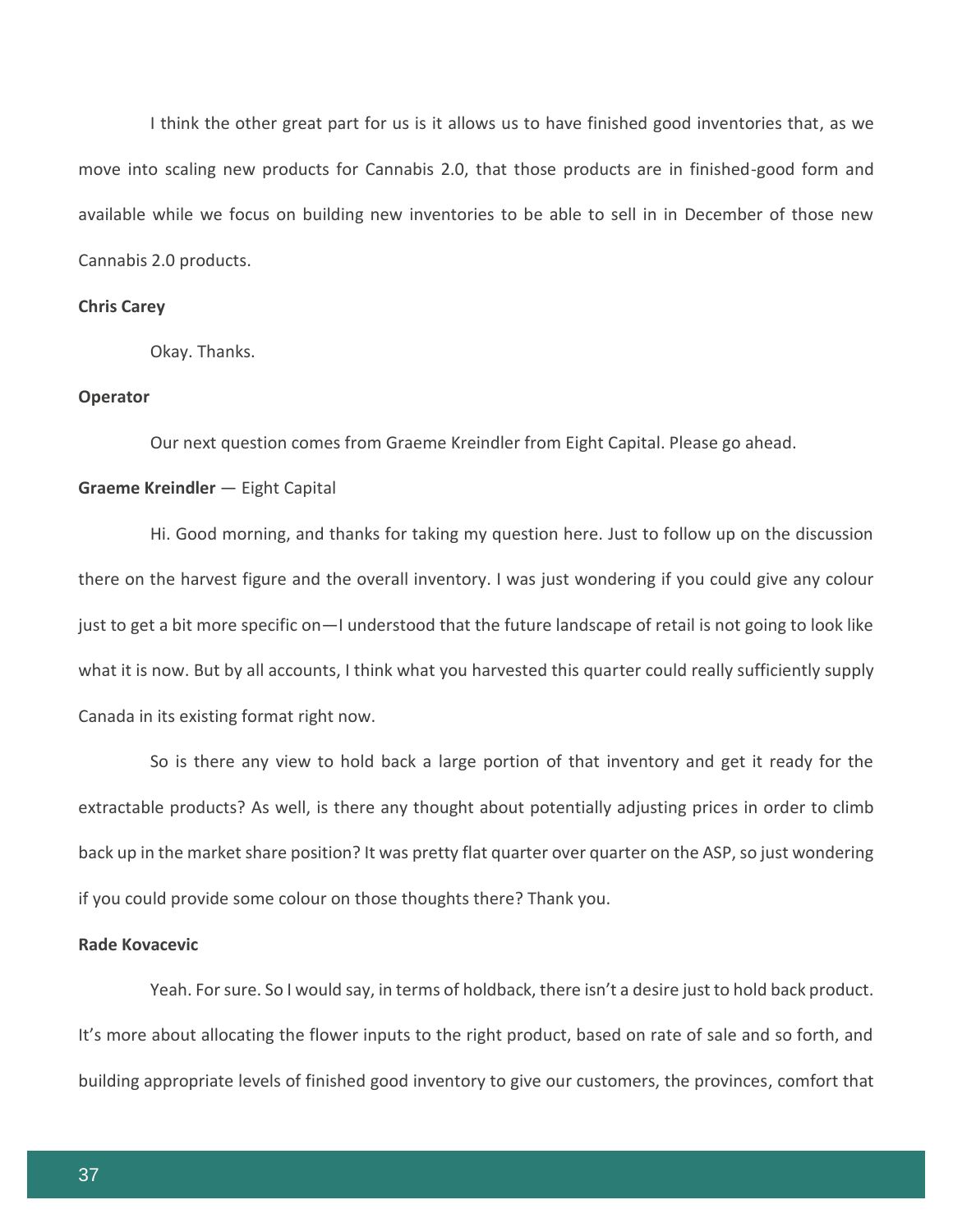finished goods are ready and on demand as they scale, while not overcommitting to a certain channel, so that we are fairly agile and able to respond to demands.

On the pricing question, we've seen great growth in our TWDs, which is our value brands, across markets. And I think, quite happy with the strategy of, we initially focused our flower inventories on our better and best brands—Tweed, Leafs By Snoop, DNA Genetics, Tokyo Smoke, Van der Pop, all those brands. And so we wanted to make sure there was continuity of those products on the shelf to build customer affinity. We didn't focus on value flower from the outset. Now as these harvests come online, we're in a place where we can continue to support SKUs being in stock on our better and best brands which, long term, is what allows us differentiation and affinity, while really starting to drive the value side of the market as well.

And so it wasn't an area we chose to focus on to start. I'm very confident that that was the right play, and what I'll say so in a year from now as well. But it's a category where we haven't played in a big way, and it's a place where, now with the scale we have and the cost of goods sold we'll be able to drive down, where we can play quite aggressively and pick up additional market share from a Canopy Growth perspective.

# **Graeme Kreindler**

Okay. Thank you. And just to follow up, with respect to the 8 million charge against sales, is that a onetime event? Or is that something we could expect to have coming in the future quarters here? Thanks.

# **Mike Lee**

Yeah. Mike here. So it's normal for CPG companies to have an ongoing revenue provision for estimated ongoing returns. I would remind you that the supply agreements with the provinces allow for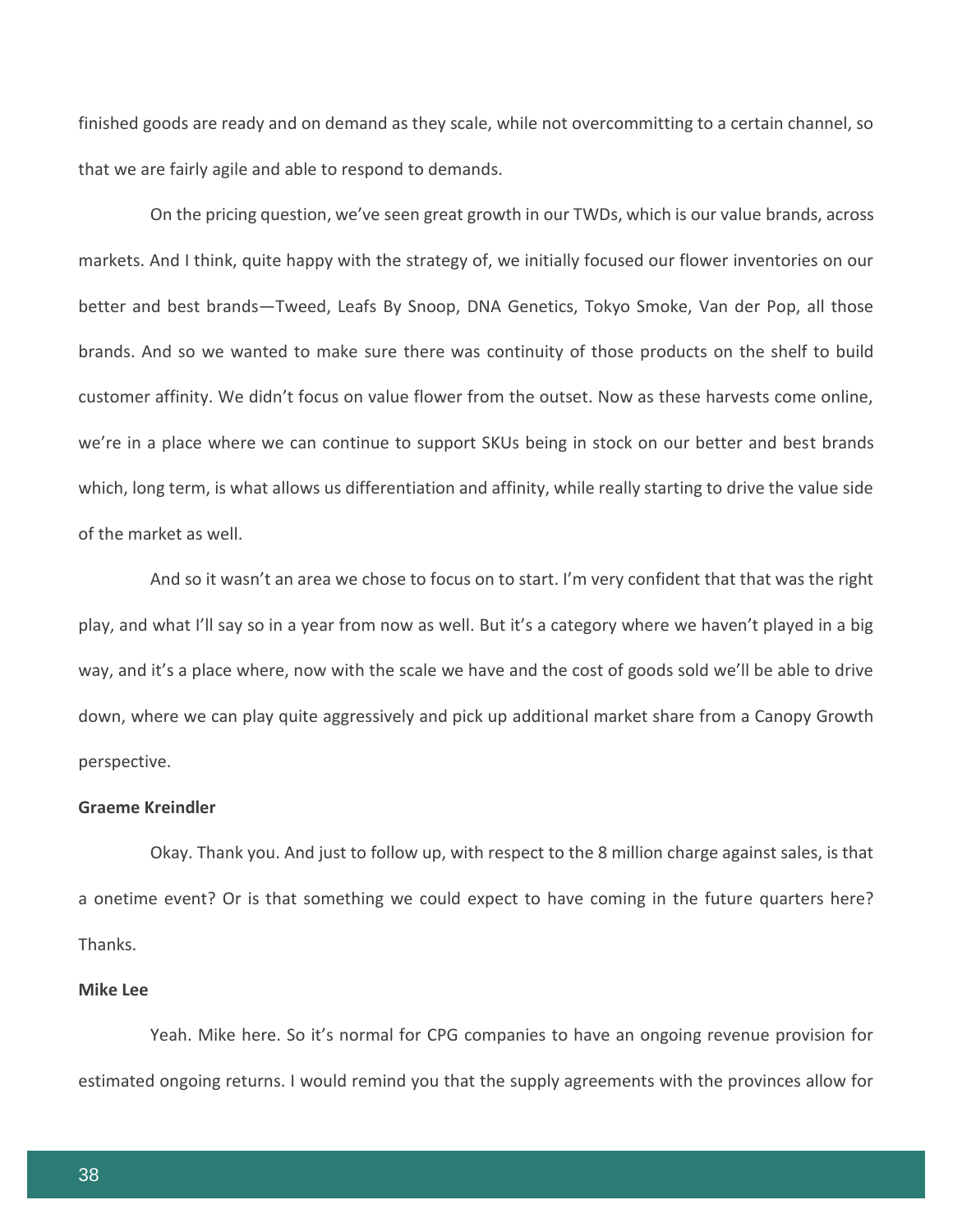returns at any point in the future. But I would say that now that this is established and we have processes in place where the information from the wholesale-level inventories is now becoming more available, more frequently, I would say that this is something that I wouldn't expect to move the P&L in the future.

#### **Graeme Kreindler**

Okay. Thank you for that. Appreciate it.

# **Mike Lee**

Yep.

#### **Operator**

Our next question comes from Matt Bottomley from Canaccord Genuity. Please go ahead.

#### **Matt Bottomley** — Canaccord Genuity

Yeah. Thanks for taking the question. Just wanted to go back to the sales mix, particularly on the recreational side of things. Can you just give us a little more colour as to why the oil and gel capsules this quarter went essentially to zero? I think you were in 30 million or 35 million last quarter. Was that a decision in terms of allocation? Or was there any—was there any issues with production in getting those types of products out the door? It didn't seem to be a problem on the medical side, so just more colour would be helpful.

# **Mike Lee**

Yeah. Thanks, Matt. Yeah. No, it is not related to our production flow here. It's simply related to the product mix that we see demand for and ensuring that we allocate products appropriately to that mix. So certainly, as you say, our oils and softgel products, yeah, remain exceptionally popular and an increasing share of our Canadian medical base, and an increasing share of our global exports to medical markets.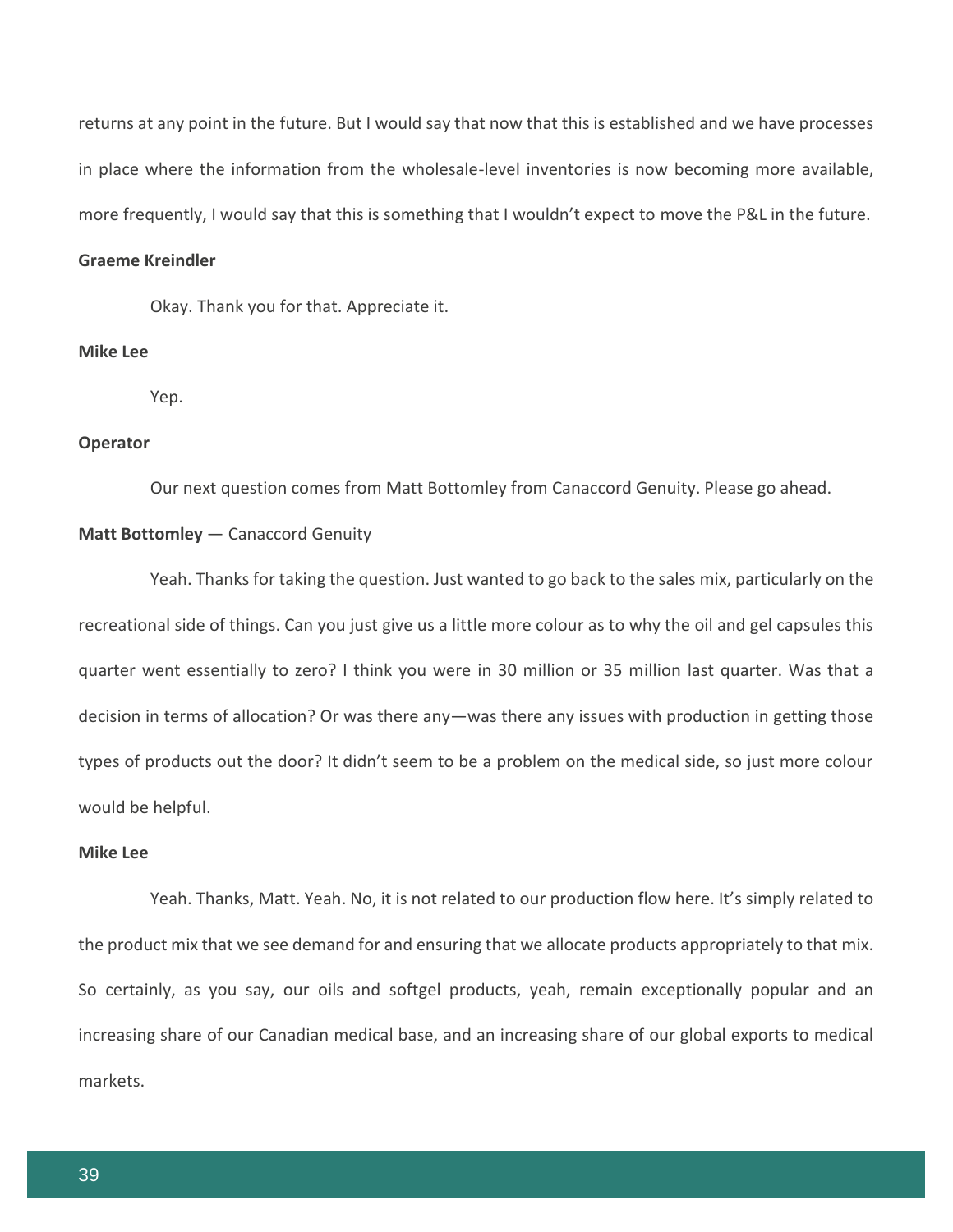So I think that's—it's just an indication of properly seeding the market with what customers are buying at the till. And again, I think it's also important to reference that at-the-till part, because we still see softgels increasing in demand at the till, at the retail store with customers purchasing, right? So it's just a matter of ensuring that education continues, people understand that product increasingly better, and we continue that philosophy.

## **Matt Bottomley**

Great. And my follow-up's just again on the provision. Has there been any communications from any wholesalers themselves, that returns are more likely than not? Or is this just your own analysis you guys have done in making that determination?

#### **Mike Lee**

Yeah. I think it's—as Rade alluded to before—it's normal course of business, right? We are always having these conversations. It's sort of like, when somebody asks us, do you have any conversations going on with Health Canada? We always have conversations going on with Health Canada through the regular process. So it's the same thing. We're always talking. We're always looking at the mix of what they have, the mix of what we're preparing, the mix of what customers are buying. And for us, through those conversations, we decided it was a prudent time to take that provision as we look forward.

#### **Matt Bottomley**

Thank you.

#### **Operator**

Our next question comes from John Zamparo from CIBC. Please go ahead.

## **John Zamparo** — CIBC Capital Markets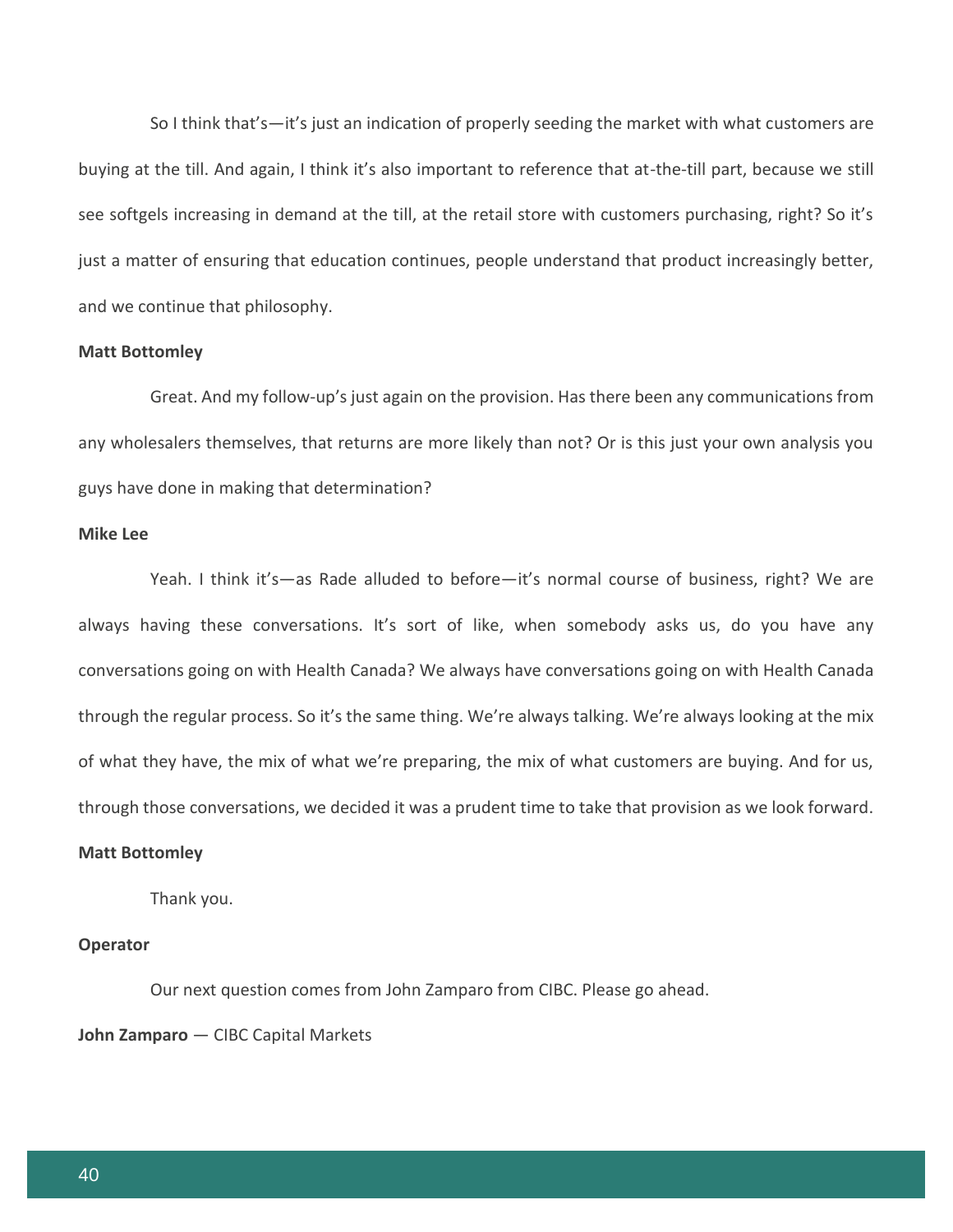Thanks. Good morning. I want to ask about the revenue as well. You mentioned the lack of retail distribution points versus Colorado, which is fair, but we've seen much of the rest of the sector advance revenues in Q2 versus Q1 on a calendar basis. So I'm just trying to reconcile that with your B2B and B2C, which are down sequentially. So can you help us understand that? And maybe talk about the ordering process of the provinces? I understand there's some lumpiness there, but just some commentary on that would be helpful.

#### **Mike Lee**

Yeah. Absolutely. Thanks, John. I think it's fair to say that—and it sort of goes back to the answer I gave before—we've had a great start, and our goal is to maintain that share as the market continues to grow. And as our competitors have brought on increased supply, I think there's some natural expectation that they will increase their share, but I think it's starting, frankly, from a lower base.

So certainly, our intention is, as we've talked about the product mix and the high-THC products coming online, and our ability to push even more out going forward—we're very confident in our ability to grow shares going forward. But as you say, there is an element of, the pie has to continue to get bigger, and I think we're seeing the provinces start to do that.

#### **John Zamparo**

Okay. Thanks. And then a follow-up on a question from earlier. You mentioned you were decommissioning some assets for retrofitting, but you still hit a record production level in the quarter. I mean, does that—should we interpret that as stockpiling for Q4? And do you have the ability to shift your product mix in the back half of, or the remainder of this year? Thanks.

#### **Rade Kovacevic**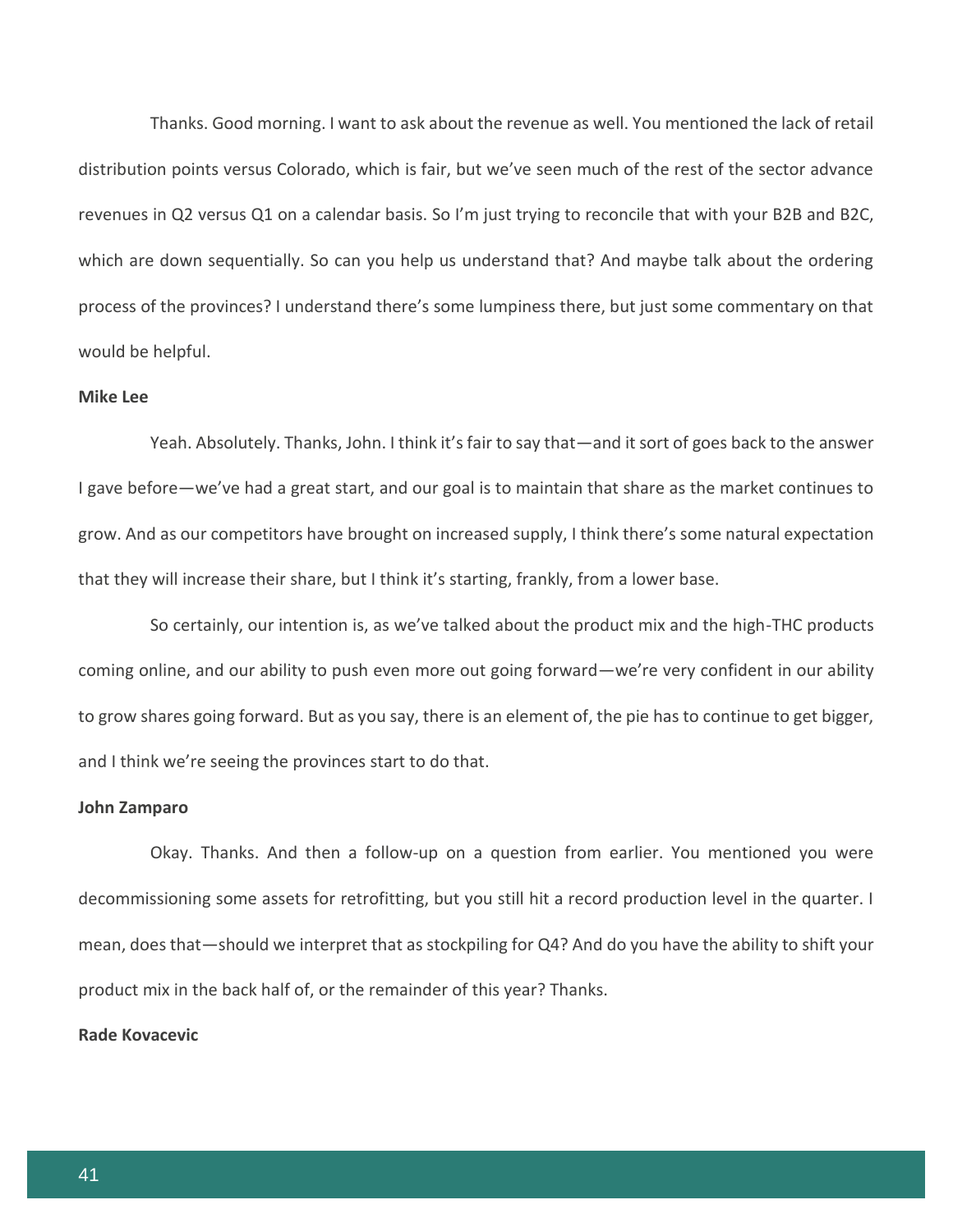Hi. Rade here. So I think you slightly misunderstood. What we were referencing was that in sort of mid-Q3 and into Q4 of last year, we had retrofitted our large greenhouses in British Columbia and some work in Mirabel as well. Those came back online in sort of early, mid-Q4, and then those are the harvests you're seeing resulting in Q1. So it's not that anything's been taken offline now. That was a historical retrofit, and now the facilities are fully online and producing. And glad to say I was out in Vancouver two days ago touring the facilities, and they're doing great.

#### **Mike Lee**

Yeah, John. And I don't see—it is a bit of a fluid process, right? I mean, if you just imagine a large facility like that, you'll grow a crop, you'll take it down, you'll clean, and you'll put up a new crop. Right? And so it might be a case that we don't fill the area for an extra couple weeks because we are—fill in the blank—updating the irrigation line, or the lighting system, or the HVAC, or whatever it is. So it's not so much an on-and-off sort of thing. It's a continual improvement, but we think we're there now.

#### **John Zamparo**

Okay. Thank you.

#### **Operator**

Our next question comes from Doug Miehm from RBC Capital Markets. Please go ahead.

#### **Doug Miehm** — RBC Capital Markets

Yeah. I just wanted to circle back to the pricing issue, with respect to the product that was returned. Correct me if I'm wrong, but I think the majority of it was gel caps. And in the event we move ahead over the next little while, and you have a little bit more share of gel caps—but it appears that these were products that were having difficulty being sold, but you can correct me if I'm wrong. Why would you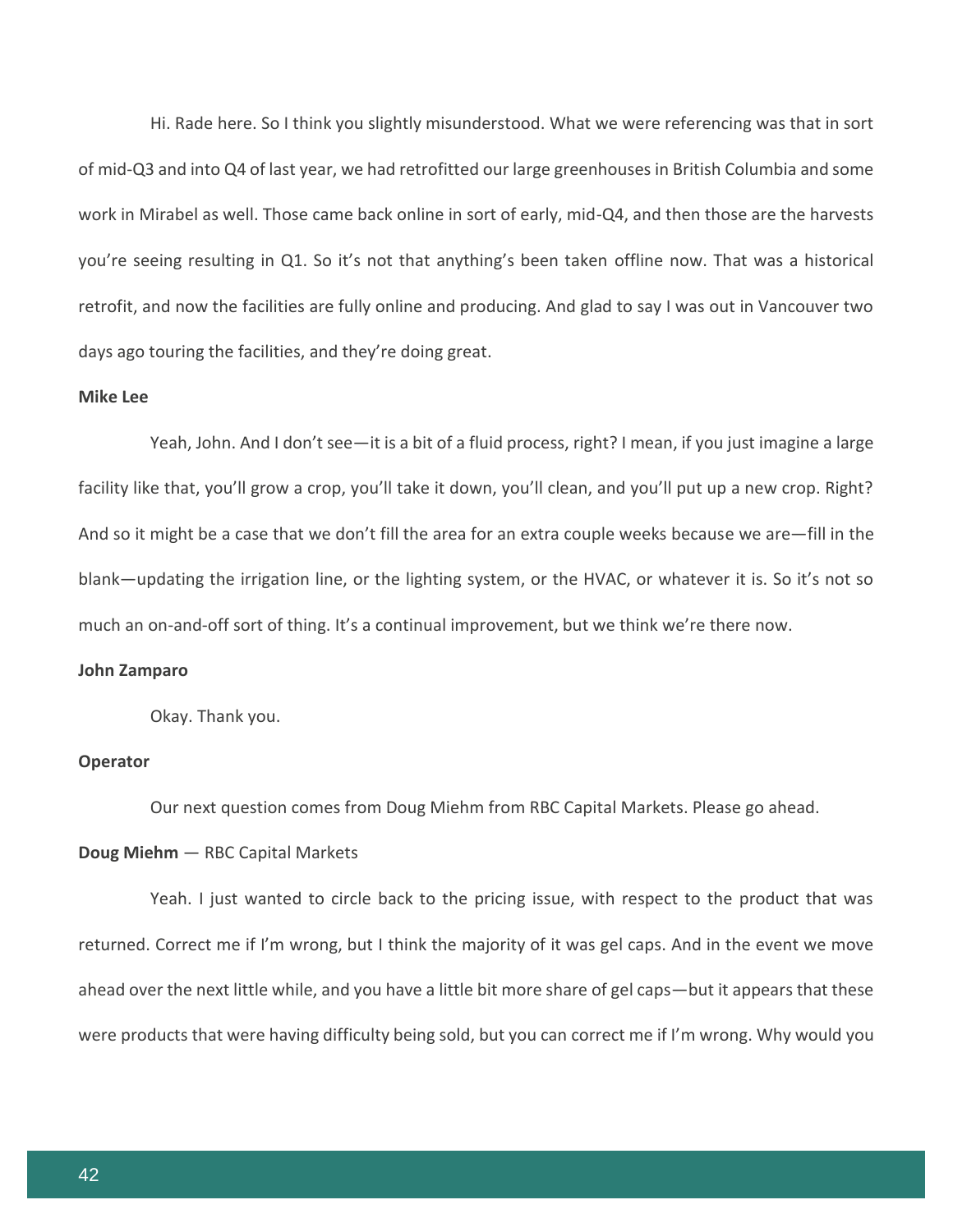expect margins to jump back so dramatically to previous levels when those levels of gel caps and oils were probably too high to begin with?

# **Mark Zekulin**

Yeah. Thank you. So I think—so just to clarify, it's not that there actually have been returns. The provision reflects our assessment of the overall inventory levels, versus rate of sale and the precautionary step to account for that now because we think it will—it has the probability of coming in the future. So it's not that they have actually been returned yet.

So I think, speaking probably more importantly, to your point about the rate of confidence, even in, let's say, the most ambitious product mix forecast for the existing SKUs, right—flower and pre-rolled joints on the one hand, and oils and softgels—oils and softgels were always going to be a smaller part of that mix, right? So I think what actually gives the greatest confidence is thinking ahead to when what we call Cannabis 2.0 comes online, you have a whole range of products, from vapes, to beverages, and chocolates. Those are the ones we've talked about but of course, there are others, even, right?

And I think, with those products online, I think you're nearly certain to see what looks like flower sitting at, let's say, a 90 percent share today, falling to something closer to 60 percent, which is consistent with what you see in other markets. So that opens up a big range and even bigger range than we see today of value-add, higher-margin products. And that can of course include softgels or oils or sprays, but it can also include all of those other products that will come online.

#### **Doug Miehm**

Okay. So we'll see some benefit, but in the next quarter or two, but honestly, you're going to feel the real impact of that in your fiscal Q4.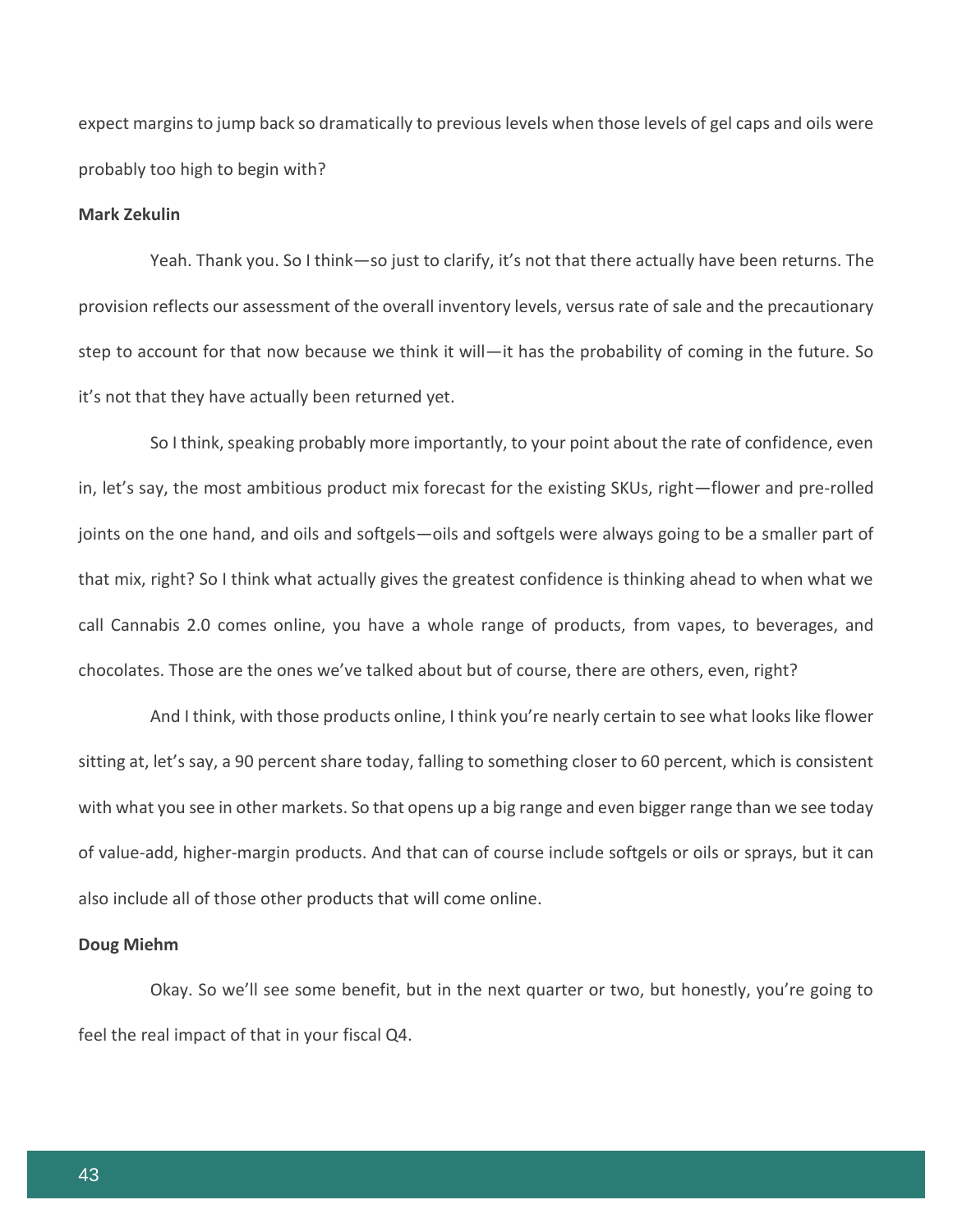My follow-up question has to do with, you're a very well-connected company in the Canadian and international markets. But what do you think the rollout of new retail stores in Ontario is going to be over the next two years, given how important it is to your plan here? And I'll leave it there. Thanks.

# **Mark Zekulin**

Yeah. Thank you. I mean, I think you hit it on the head. Ontario is a major market, is an important market. It's obviously the market where we're based. I think the government, if we think back, after the change of government, their position was that they wanted an open, full market. Right? I mean, that anybody who wanted to apply to run a retail store could do so. And as we've talked about, there's this chicken-and-egg game of is there enough supply to justify the stores, and then how these things—how these things turn. But at the end of the day, every indication I have is the government remains committed to an open, private cannabis market. So we would expect—as you say, two years out, we would expect a fully open, as we say, saturated retail market in Ontario.

#### **Doug Miehm**

**Thanks** 

#### **Operator**

Our next question comes from Michael Lavery from Piper Jaffray. Please go ahead.

#### **Michael Lavery** — Piper Jaffray

Good morning. I just wanted to get at the outlook a little bit better, and two pieces maybe specifically. When you look at 4Q and talk about a 1 billion run rate, obviously something around 250 million, how do you think, in rough terms, that breaks down? And specifically, just trying to understand how much contribution from something like US CBD or second-wave products—what's some of the components of how we should think about getting to that number?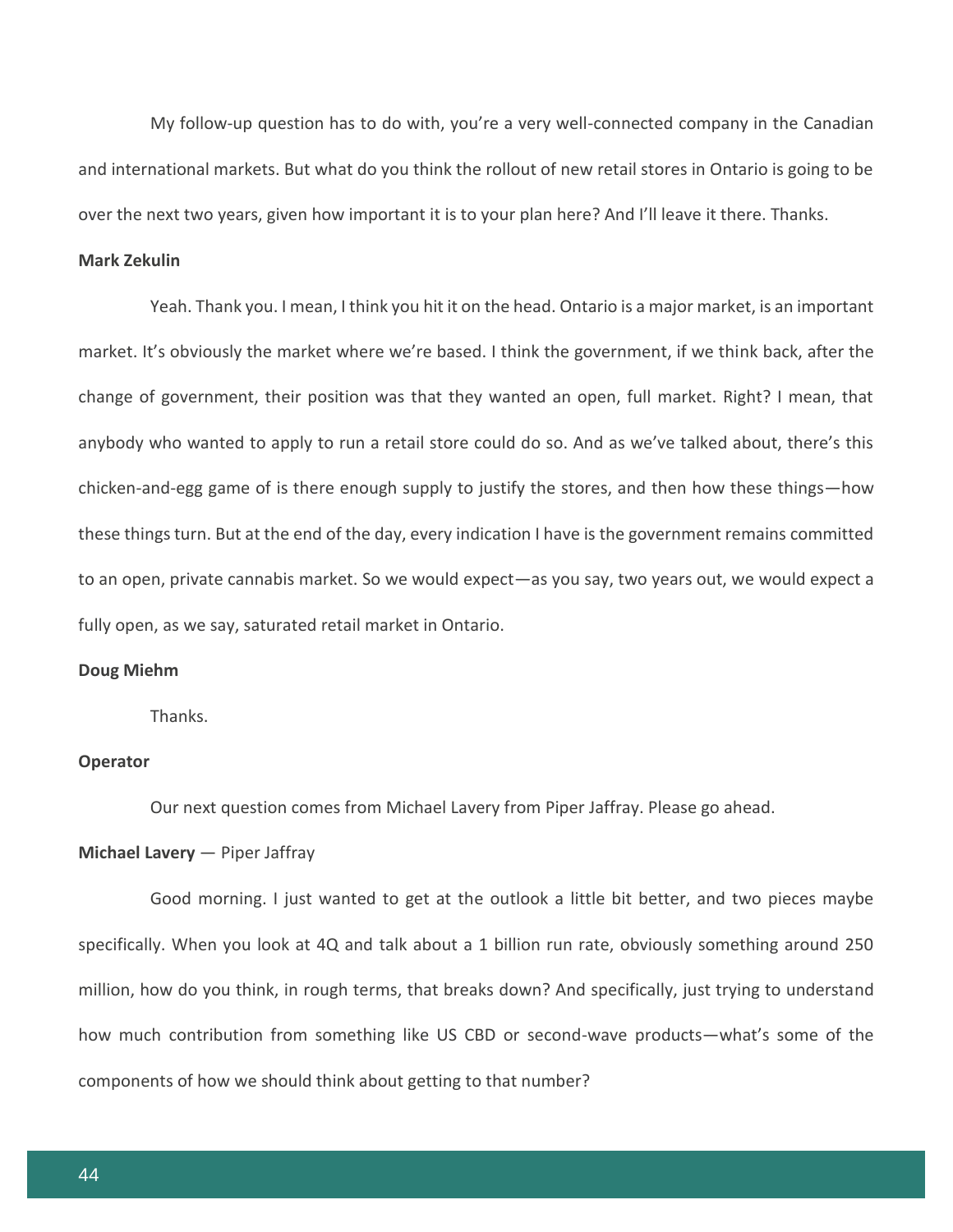And then a little further out, when you look at the EBITDA positive guidance for '22, how should we think about how that compares to cash flow? Would that be net cash flow positive from operations as well?

# **Mark Zekulin**

Yeah. Thank you. So on the \$1 billion run rate, it's a great question. Our goal remains to hit that \$1 billion run rate in that quarter. We certainly believe it is attainable. We do depend on the Canadian market, still. Right? So as we've talked about, we are in full press to get revenues online across the world and in particular in the US, and I highlighted all the things we're doing to make that happen and to hopefully have a major contribution towards that.

But still, at the end of the day, I think it's probably fair to say the lion's share of that will rely on the Canadian market. There are macro factors that we've talked about, about new products, formats coming online that will contribute towards that, about new store openings and the rate that allows that pie to get bigger to achieve that. Certainly from an execution point of view, we are not concerned in our ability to hit that, as long as the macro environment allows for it.

#### **Michael Lavery**

And so I guess just to follow up a couple of things. I mean, any specific colour at all on how much US contribution, if any, you're counting on, even though you said sales by the end of the year? Is that just a trickle? Or is that a meaningful piece of it? And what's the right way to think about that?

#### **Mark Zekulin**

Yeah. I think it's a little early for me to try to quantify that. Obviously, as we look into the US, we are thinking big. Right? But there are still a number of questions in terms of retailer lineup and those types of things. So I think it'd be premature. Obviously, there's the FDA and the rules that they set out. So I think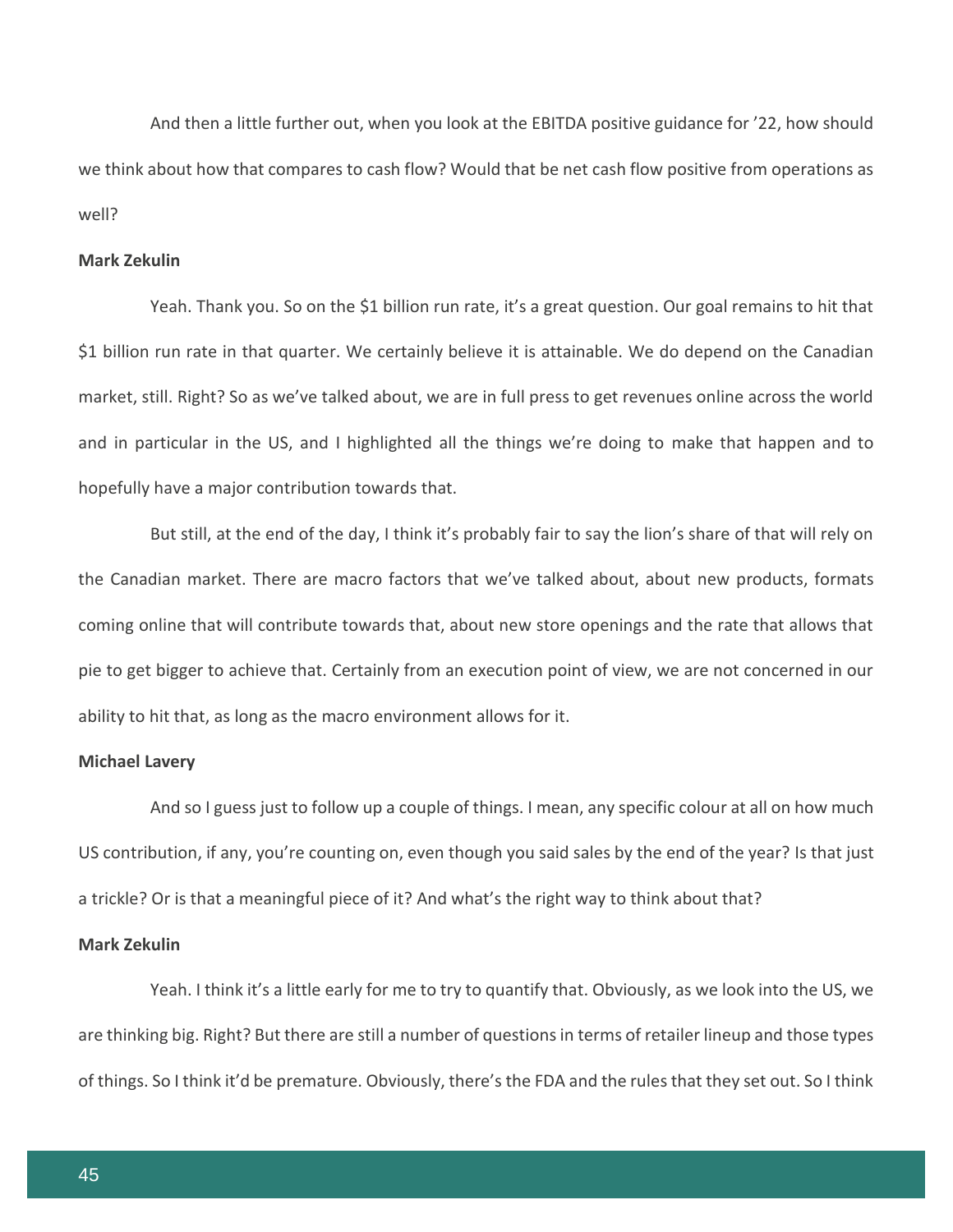we're confident we will be there. And obviously, the team is working very hard to make those meaningful. But it would be premature for me to try to quantify that.

Mike, did you want to hit on the 2022?

# **Mike Lee**

On cash flow? Yeah. So, Mike, I think your question really is about free cash flow. So cash flow from operations, certainly, we would expect to be in line with overall EBITDA, meaning aside from normal inventory fluctuations and all of that, it should correlate pretty tightly.

So then the question then becomes, what's your capital investment at that point in the business? I would expect that by FY'22, a lion's share of our infrastructure build, and Canada's behind us, a good chunk of the US is behind us, and then depending on federal permissibility and all of that, I think, depending on when that happens, that could be a binary event that changes the entire equation. But assuming that doesn't happen, I would expect that we would start to approach, at a minimum, breakeven operating cash flow, and then depending on CapEx, could be slightly positive, slightly negative.

#### **Michael Lavery**

Okay. Thank you very much.

#### **Operator**

Our next question comes from Owen Bennett from Jefferies. Please go ahead.

# **Owen Bennett** — Jefferies

Morning, guys. Hope all well. I mean, I just had a question around the quality of the sales outlook, I guess particularly around flower. So I mean, if you're being cynical, you could say share support to date has been driven by essentially stuff in the channel. And by that, I mean initially, I mean, you guys concede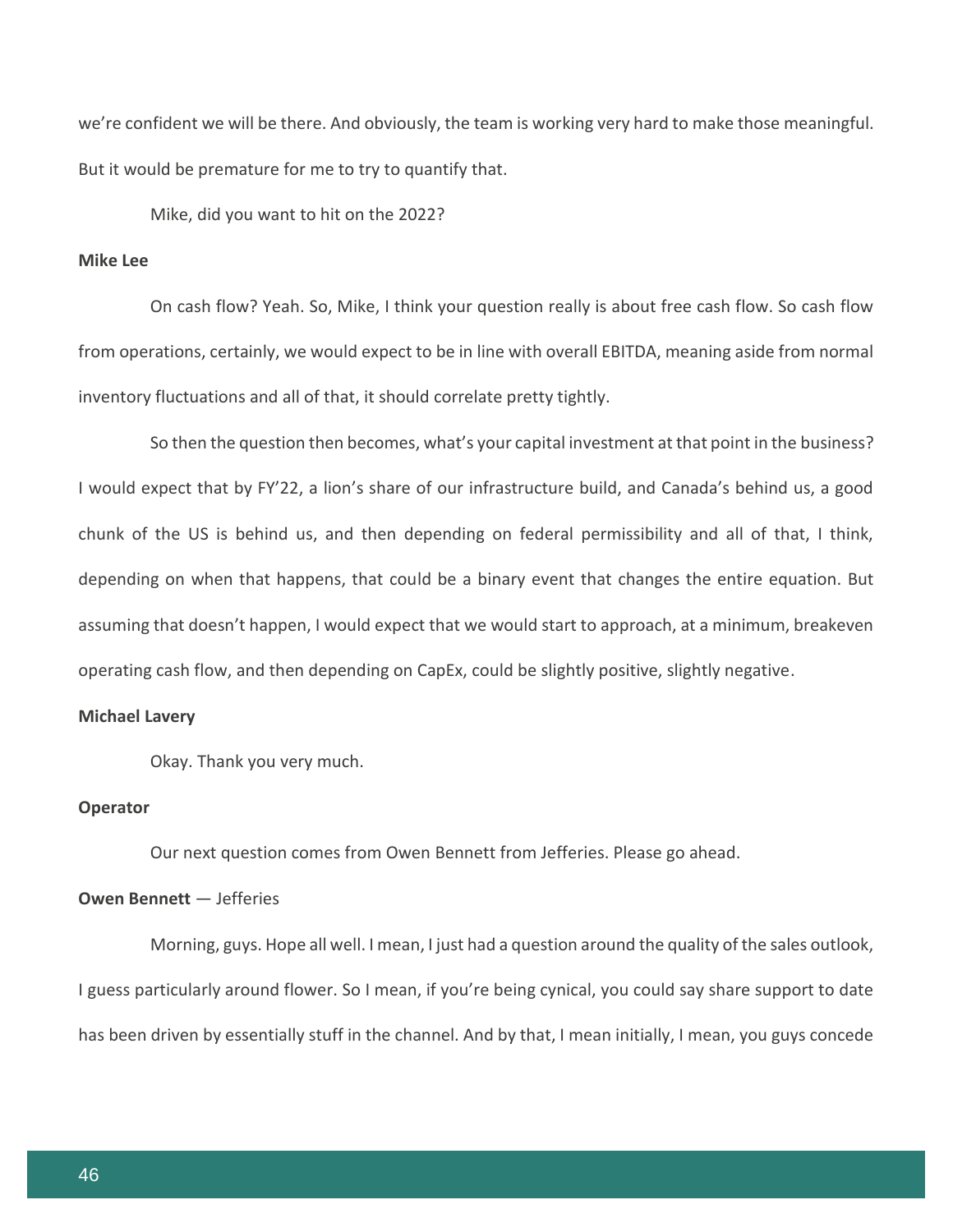you were the leaders because you were the ones with the supply. But now others are coming online, you are seeing share pressure.

So I just wanted to kind of gauge, what's the risk around this new flower that's coming online? You said you'll see support because you'll be able to push it out as the retail stores need supply. But, I mean, how confident are you, once you've kind of filled the channel, in terms of that sticking kind of longer term over the next few quarters? I mean, is there a risk there, similar to what you've seen with the softgels and the oils now, where you're going to have to put in provisions for returns on some of this flower?

# **Mark Zekulin**

Thanks, Owen. No. We remain very confident. I think we have—part of our effort to push product out early and obtain market share wasn't strictly for the purpose of obtaining market share. It was for getting our brands out there and building that affinity that Rade was talking about, right, so that—and even with those brands, supply limitations meant certain inconsistency that would undermine that effort.

But overall, there's been a huge push to make sure our brands are there, and they're reliable. And in some cases, we've divided brands into certain regions to ensure that continuity, to build that customer loyalty for each brand. So we feel good about that, and I think the next step for us is to really make sure we now push a little bit further down into the TWD lineup, to make sure that while we maintain that affinity and drive for the Tweed brand, the DNA brand, the Leafs By Snoop, the Houseplant, all of those. We also really now push TWD to build that dominance in what we would call the good level.

# **Owen Bennett**

Okay. Cool. All right. Thank you.

# **Operator**

Our next question comes from Brett Hundley from Seaport Global. Please go ahead.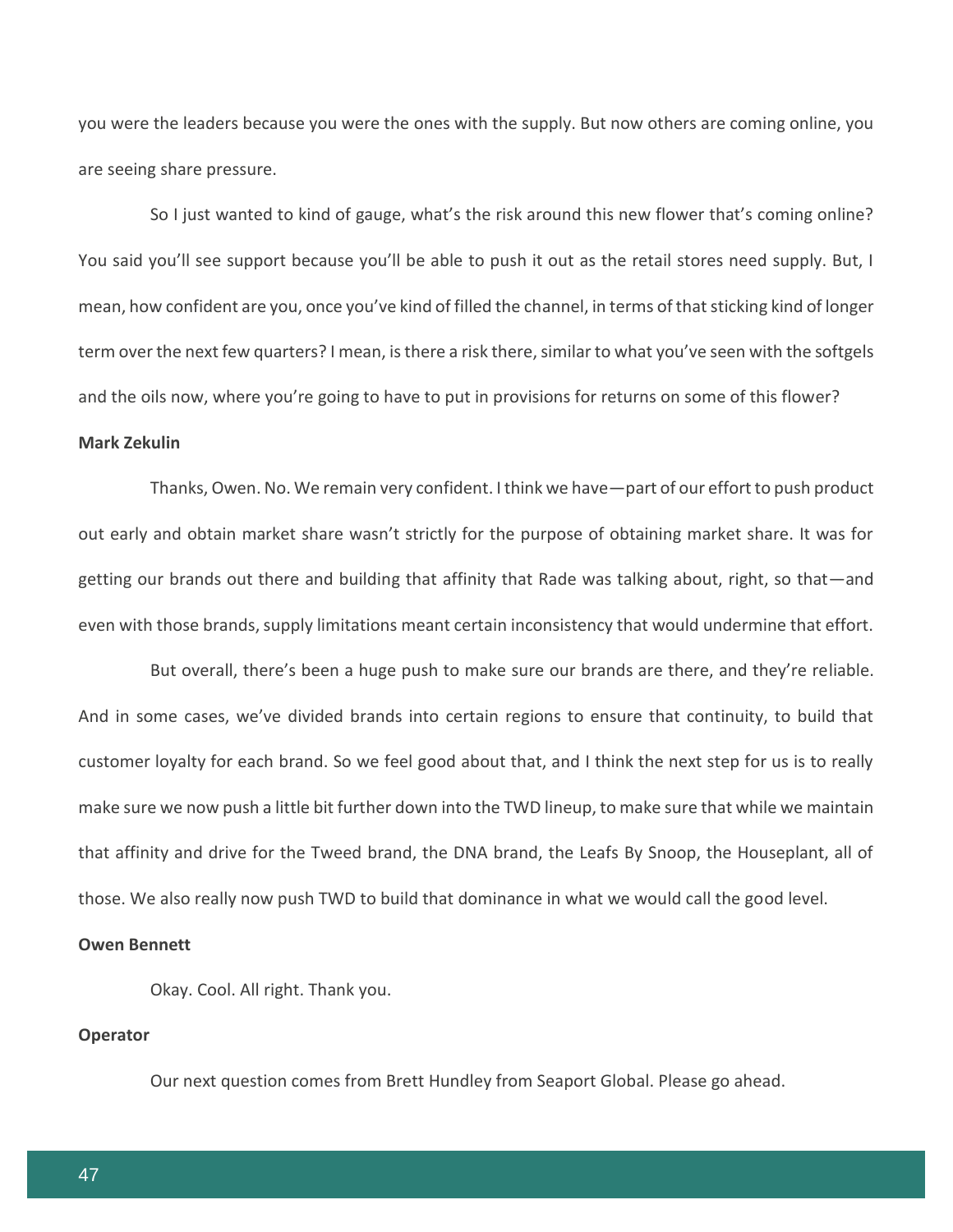#### **Brett Hundley** — Seaport Global

Hey. Good morning, and thank you for taking the question. So I hate to beat a dead horse here, but I just wanted to go back to the nature of discussions with regulators by province, particularly in Ontario and Quebec. When they talk about store footprint and buildout, how mindful would you say they are of actually trying to keep pace, real time, with oncoming supply across the industry? And are there any other major concerns that they relate when discussing their speed at which they bring new stores to market? Just because they really are moving—Ontario in particular really is moving slowly compared to other provinces and a number of US states out there.

#### **Rade Kovacevic**

Yeah. So I would say, they're very astute and aware of the supply situation. I think Ontario and Quebec as provinces regulating retail—in the case of Quebec, operating retail—they're looking for supply to come on to meet demands across the product mix. And so our harvests of flower product in Q1 has allowed us to go to them with confidence. But what they want to see is results and those harvests existing, and that's in a place we are today. So we're now able to have those conversations and give them confidence that, one, both provinces, in terms of any planned rollouts they have, that we have the flower to support those rollouts; and, two, for them to start looking at, are there future waves? And when do those waves come of additional rollouts?

And I think, in both of those provinces, you're starting to see, based on StatsCan data, the percent of overall retail sales across Canada starting to more appropriately reflect the populations in those provinces. An example I'd give you is Ontario has significantly increased the percent of retail sales from a national perspective and is now at 30 percent. Right? So there's a ways to go; it's 40 percent of the population. It skews high in terms of disposable income, but that's with only 25 stores.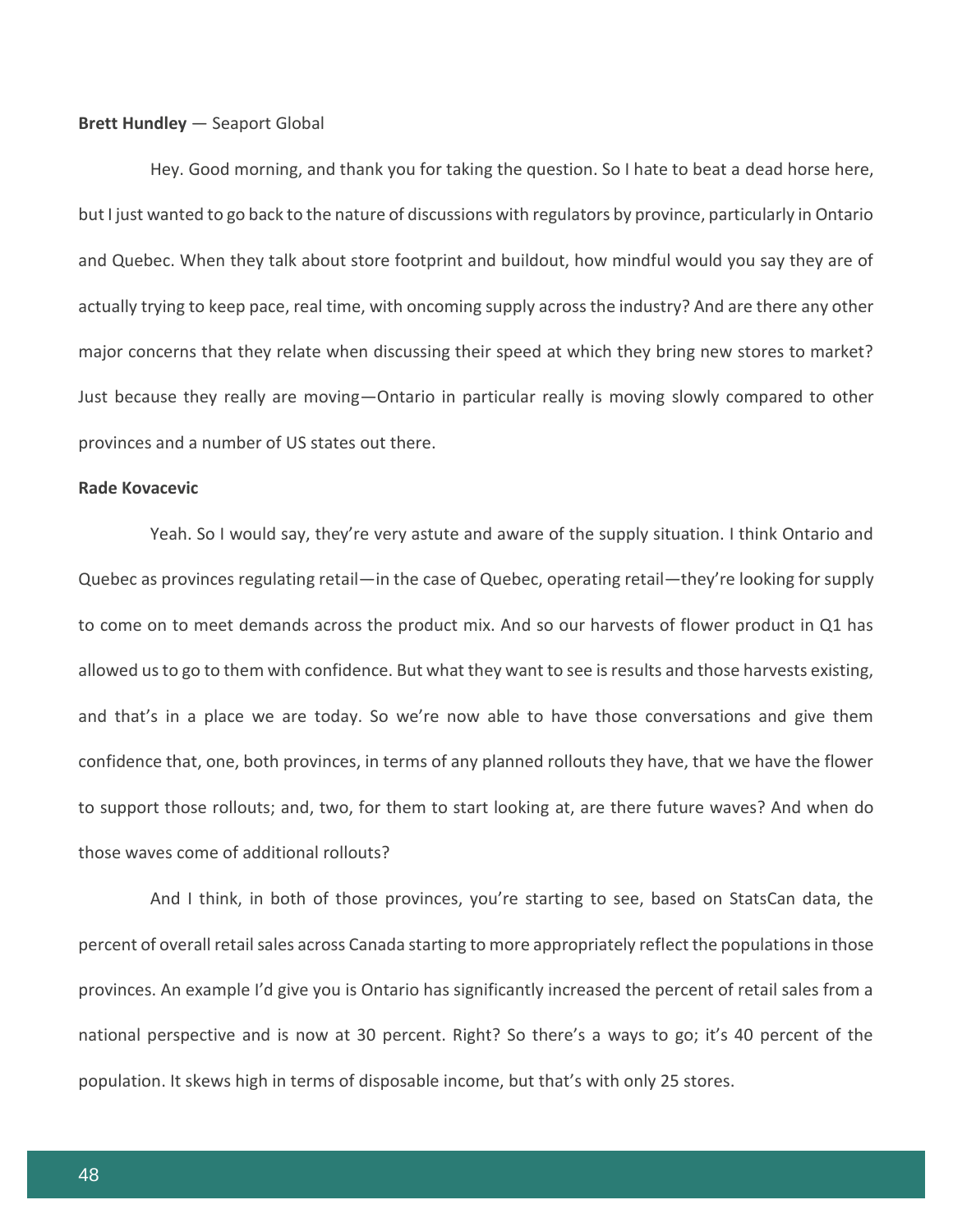You move up to 50 stores and more points of distribution and more communities in Ontario that are able to access retail cannabis sales, and I think you will see strong growth there, and I would say the same for Quebec. And again, going back to what Mark spoke about, Alberta is in a place now where they're at about one store for every 30,000 people. Based on what we expect in Ontario and Quebec, they'll be at about one store for every 185,000 people by the end of our fiscal year.

So there are significant rollouts planned. There are significant improvements in terms of point distribution and turned sales. They've taking a measured approach, waiting for proof that flower supply's online. And we think we're at a place now where we are quite happily having those discussions and offering our support and quite pleased with the plans they have.

#### **Brett Hundley**

I appreciate that answer. And it's got me thinking, just as a follow-up here, maybe as we think about not only you guys, but the broader industry, and that dance that occurs with these regulatory bodies, and store footprints opening across a number of these important provinces in the months and quarters ahead. But for you guys in particular, do you have—well, let me ask it this way: what is your view on willing financial partners, to work with them on maybe taking some ownership and some type of sale leaseback transactions with regards with your production facilities going forward?

#### **Mark Zekulin**

Yeah. Thank you. So we have in fact spoken about that before. It is something that we continue to examine. I would say, for us, we do still have a lot of cash on the books and a plan to make sure that we use that prudently and are cash flow positive. So I think it's something we look at, and as we'd look at any sort of financing instrument. But we're not in a hurry. We'll wait for the right opportunity.

#### **Brett Hundley**